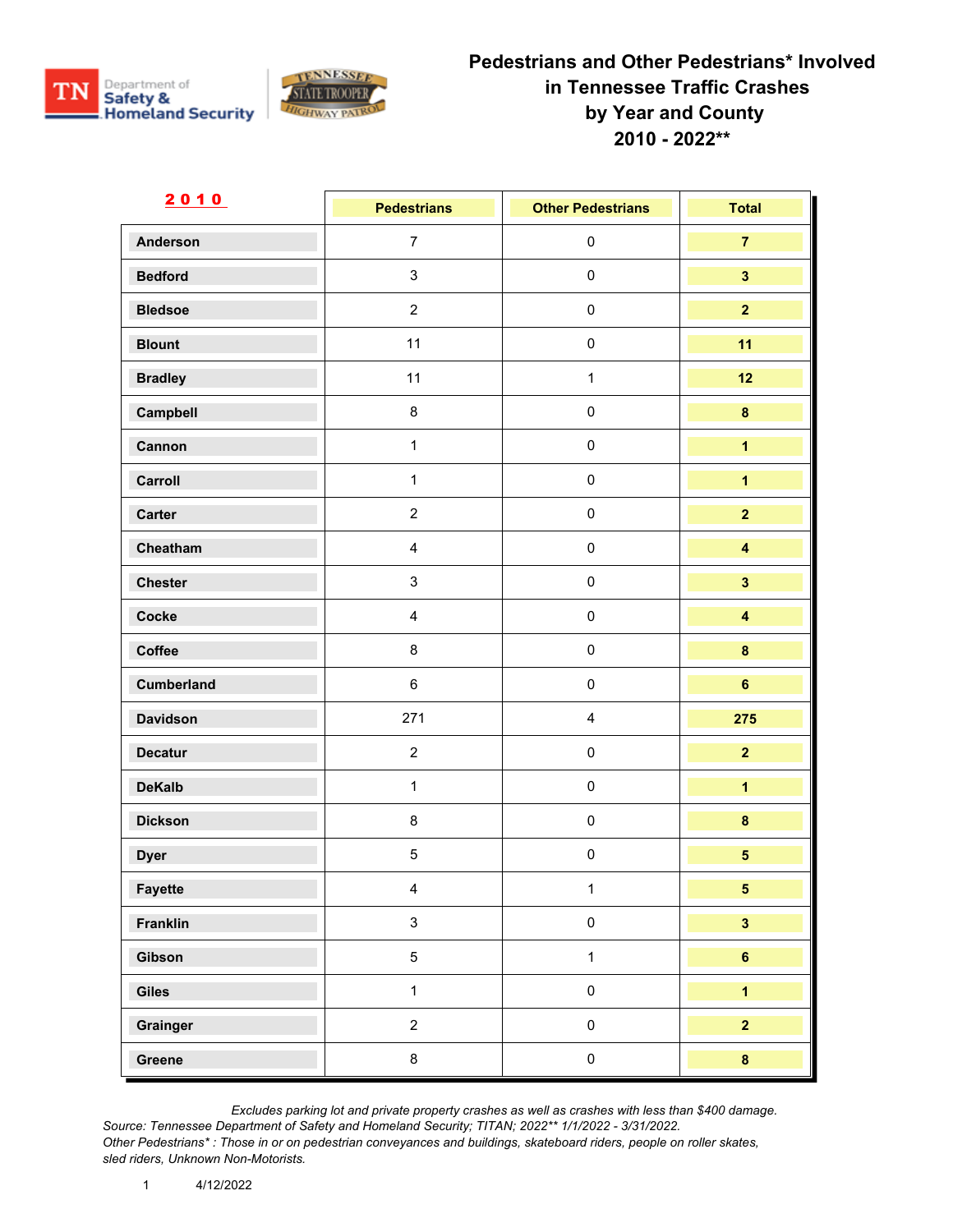



|                  | <b>Pedestrians</b> | <b>Other Pedestrians</b> | <b>Total</b>            |
|------------------|--------------------|--------------------------|-------------------------|
| Grundy           | $\mathbf{3}$       | $\pmb{0}$                | $\overline{\mathbf{3}}$ |
| Hamblen          | 13                 | $\pmb{0}$                | 13                      |
| <b>Hamilton</b>  | 72                 | $\sqrt{3}$               | 75                      |
| Hardeman         | $\mathbf{1}$       | $\pmb{0}$                | $\overline{\mathbf{1}}$ |
| <b>Hardin</b>    | $\overline{2}$     | $\pmb{0}$                | $\overline{2}$          |
| <b>Hawkins</b>   | $\overline{5}$     | $\pmb{0}$                | $\overline{\mathbf{5}}$ |
| Haywood          | $\overline{2}$     | $\overline{2}$           | $\overline{\mathbf{4}}$ |
| Henderson        | $\overline{2}$     | $\mathbf{1}$             | $\overline{\mathbf{3}}$ |
| Henry            | $\overline{4}$     | $\pmb{0}$                | $\overline{\mathbf{4}}$ |
| <b>Hickman</b>   | $\mathbf{1}$       | $\mathbf 0$              | $\overline{\mathbf{1}}$ |
| Houston          | $\mathbf{1}$       | $\pmb{0}$                | $\overline{\mathbf{1}}$ |
| <b>Humphreys</b> | $\overline{2}$     | $\pmb{0}$                | $\overline{2}$          |
| Jackson          | $\mathbf{3}$       | $\pmb{0}$                | $\overline{\mathbf{3}}$ |
| Jefferson        | $\mathbf{3}$       | $\mathbf{1}$             | $\overline{\mathbf{4}}$ |
| Johnson          | $\mathbf{3}$       | $\pmb{0}$                | $\overline{\mathbf{3}}$ |
| <b>Knox</b>      | 86                 | $\pmb{0}$                | 86                      |
| Lauderdale       | $\mathbf{1}$       | $\pmb{0}$                | $\overline{1}$          |
| Lawrence         | $\mathbf{1}$       | $\boldsymbol{9}$         | 10                      |
| Lewis            | $\mathbf{1}$       | $\pmb{0}$                | $\overline{\mathbf{1}}$ |
| Lincoln          | 5                  | $\pmb{0}$                | 5                       |
| Loudon           | $\overline{a}$     | $\pmb{0}$                | $\overline{2}$          |
| <b>Macon</b>     | $\mathbf{1}$       | $\pmb{0}$                | $\overline{1}$          |
| <b>Madison</b>   | 24                 | $\pmb{0}$                | 24                      |
| <b>Marion</b>    | $\mathbf{1}$       | $\mathsf{O}\xspace$      | $\overline{1}$          |
| <b>Marshall</b>  | $\overline{2}$     | $\pmb{0}$                | $\overline{2}$          |
| <b>Maury</b>     | 19                 | $\pmb{0}$                | 19                      |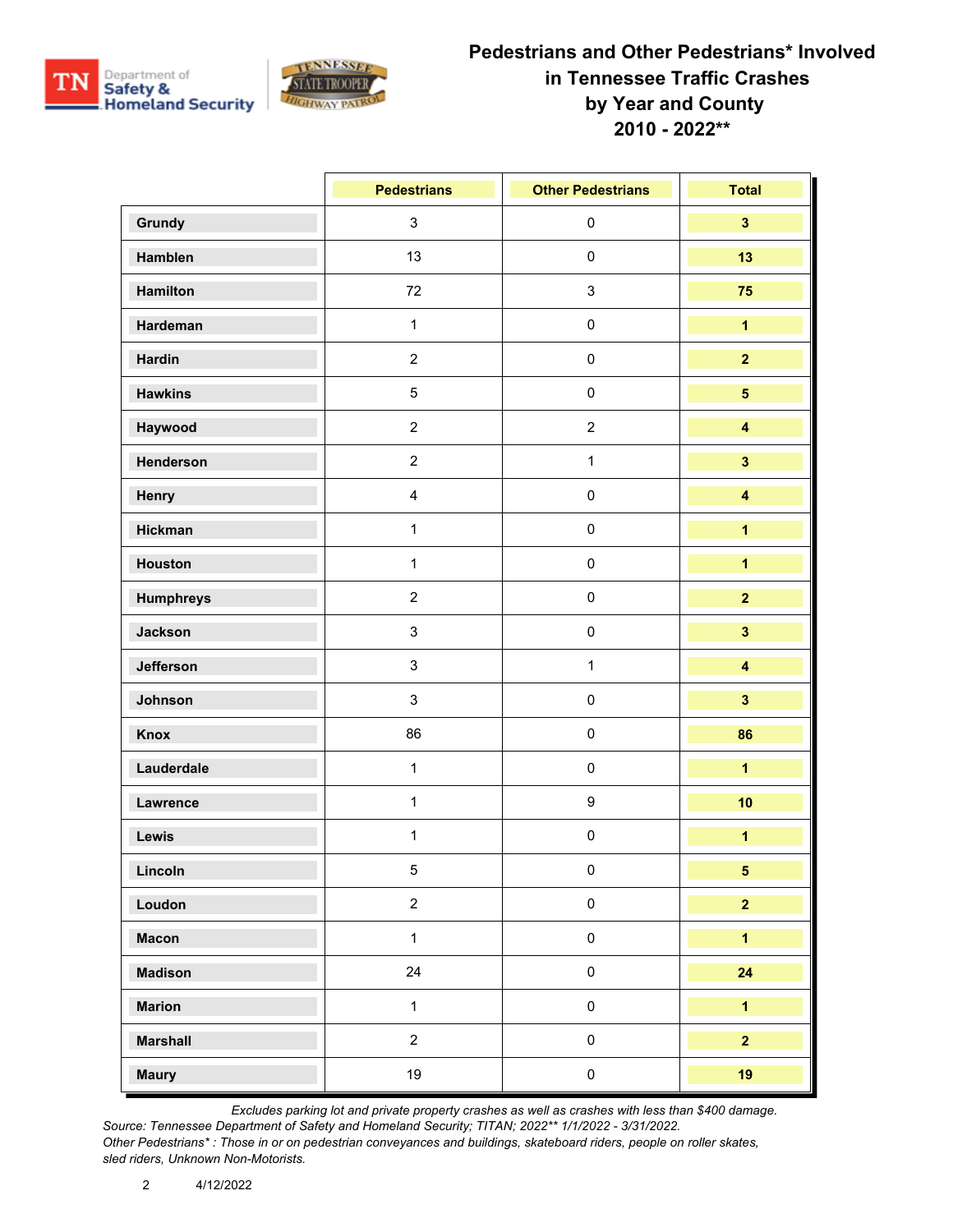



|                 | <b>Pedestrians</b>        | <b>Other Pedestrians</b> | <b>Total</b>            |
|-----------------|---------------------------|--------------------------|-------------------------|
| <b>McMinn</b>   | $\sqrt{5}$                | $\pmb{0}$                | $5\phantom{a}$          |
| <b>McNairy</b>  | $\mathbf{1}$              | $\pmb{0}$                | $\mathbf{1}$            |
| <b>Monroe</b>   | $\sqrt{3}$                | $\pmb{0}$                | $\overline{\mathbf{3}}$ |
| Montgomery      | 21                        | $\pmb{0}$                | 21                      |
| <b>Moore</b>    | $\mathbf{1}$              | $\pmb{0}$                | $\overline{\mathbf{1}}$ |
| Morgan          | $\ensuremath{\mathsf{3}}$ | $\pmb{0}$                | $\overline{\mathbf{3}}$ |
| Obion           | $\mathbf{1}$              | $\pmb{0}$                | $\overline{\mathbf{1}}$ |
| Overton         | $\mathbf{1}$              | $\pmb{0}$                | $\overline{\mathbf{1}}$ |
| Polk            | $\mathbf{1}$              | $\pmb{0}$                | $\overline{\mathbf{1}}$ |
| Putnam          | $\,6\,$                   | $\mathbf{1}$             | $\overline{7}$          |
| Roane           | $\overline{\mathbf{4}}$   | $\overline{7}$           | 11                      |
| Robertson       | $\overline{2}$            | $\pmb{0}$                | $\overline{2}$          |
| Rutherford      | 29                        | $\pmb{0}$                | 29                      |
| <b>Scott</b>    | $\mathbf{1}$              | $\pmb{0}$                | $\overline{\mathbf{1}}$ |
| <b>Sevier</b>   | 24                        | $\mathbf 1$              | 25                      |
| <b>Shelby</b>   | 349                       | $\boldsymbol{9}$         | 358                     |
| <b>Smith</b>    | $\overline{2}$            | $\pmb{0}$                | $\overline{2}$          |
| <b>Stewart</b>  | $\overline{c}$            | $\pmb{0}$                | $\overline{2}$          |
| <b>Sullivan</b> | 26                        | $\pmb{0}$                | 26                      |
| <b>Sumner</b>   | 11                        | $\mathbf{1}$             | 12                      |
| <b>Tipton</b>   | $\mathbf 5$               | $\pmb{0}$                | $\overline{\mathbf{5}}$ |
| Trousdale       | $\mathbf{3}$              | $\mathsf{O}\xspace$      | $\overline{\mathbf{3}}$ |
| <b>Union</b>    | $\mathbf{3}$              | $\pmb{0}$                | $\overline{\mathbf{3}}$ |
| Warren          | $\sqrt{5}$                | $\mathbf{3}$             | $\bf{8}$                |
| Washington      | 22                        | $\pmb{0}$                | 22                      |
| Wayne           | $\mathbf{1}$              | $\pmb{0}$                | $\overline{\mathbf{1}}$ |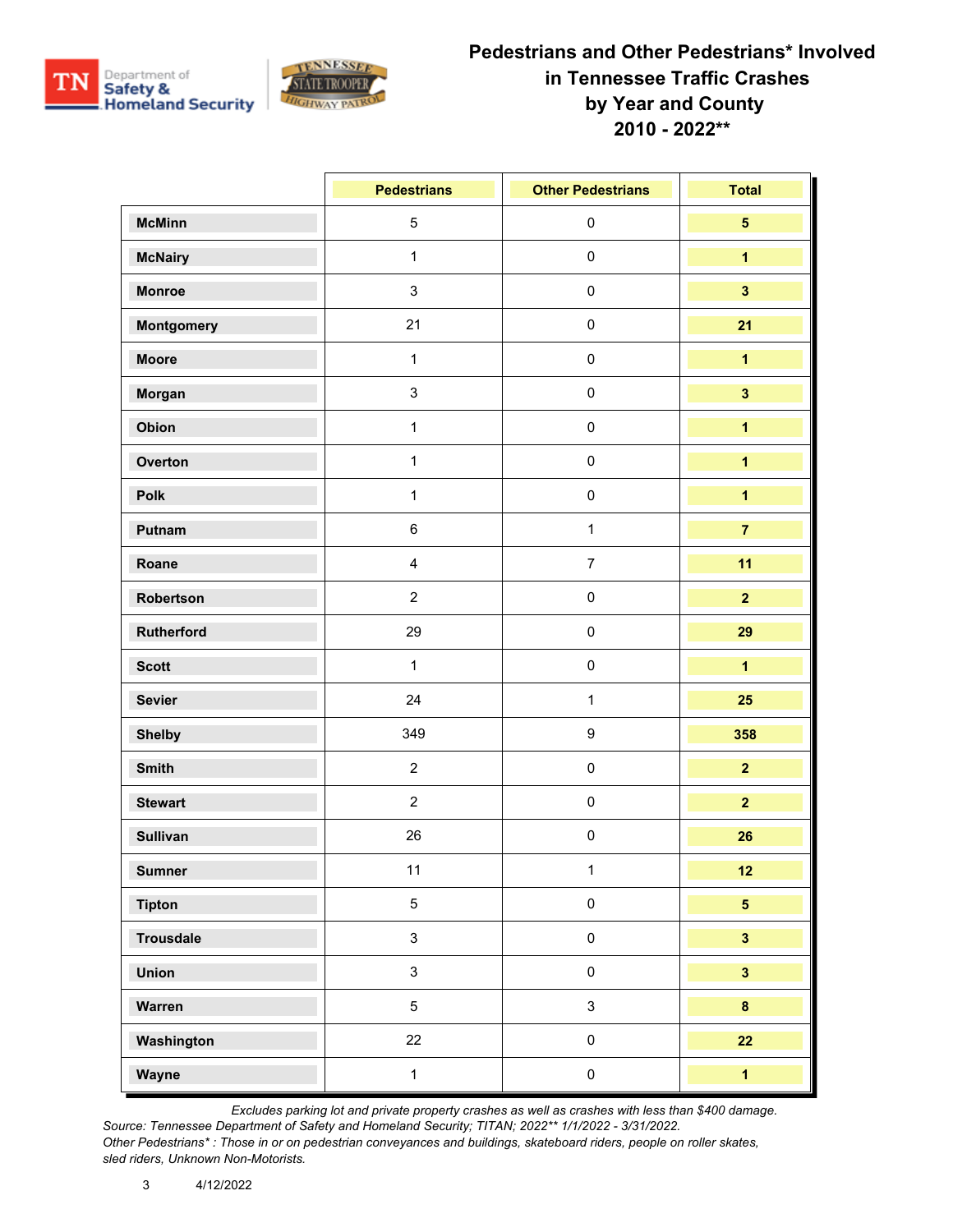



|                   | <b>Pedestrians</b> | <b>Other Pedestrians</b> | <b>Total</b> |
|-------------------|--------------------|--------------------------|--------------|
| Weakley           |                    | 0                        |              |
| White             |                    | 0                        |              |
| <b>Williamson</b> | 18                 | 3                        | 21           |
| <b>Wilson</b>     | 12                 | 3                        | 15           |
| <b>Total 2010</b> | 1,205              | 51                       | 1,256        |

*Excludes parking lot and private property crashes as well as crashes with less than \$400 damage. Source: Tennessee Department of Safety and Homeland Security; TITAN; 2022\*\* 1/1/2022 - 3/31/2022. Other Pedestrians\* : Those in or on pedestrian conveyances and buildings, skateboard riders, people on roller skates, sled riders, Unknown Non-Motorists.*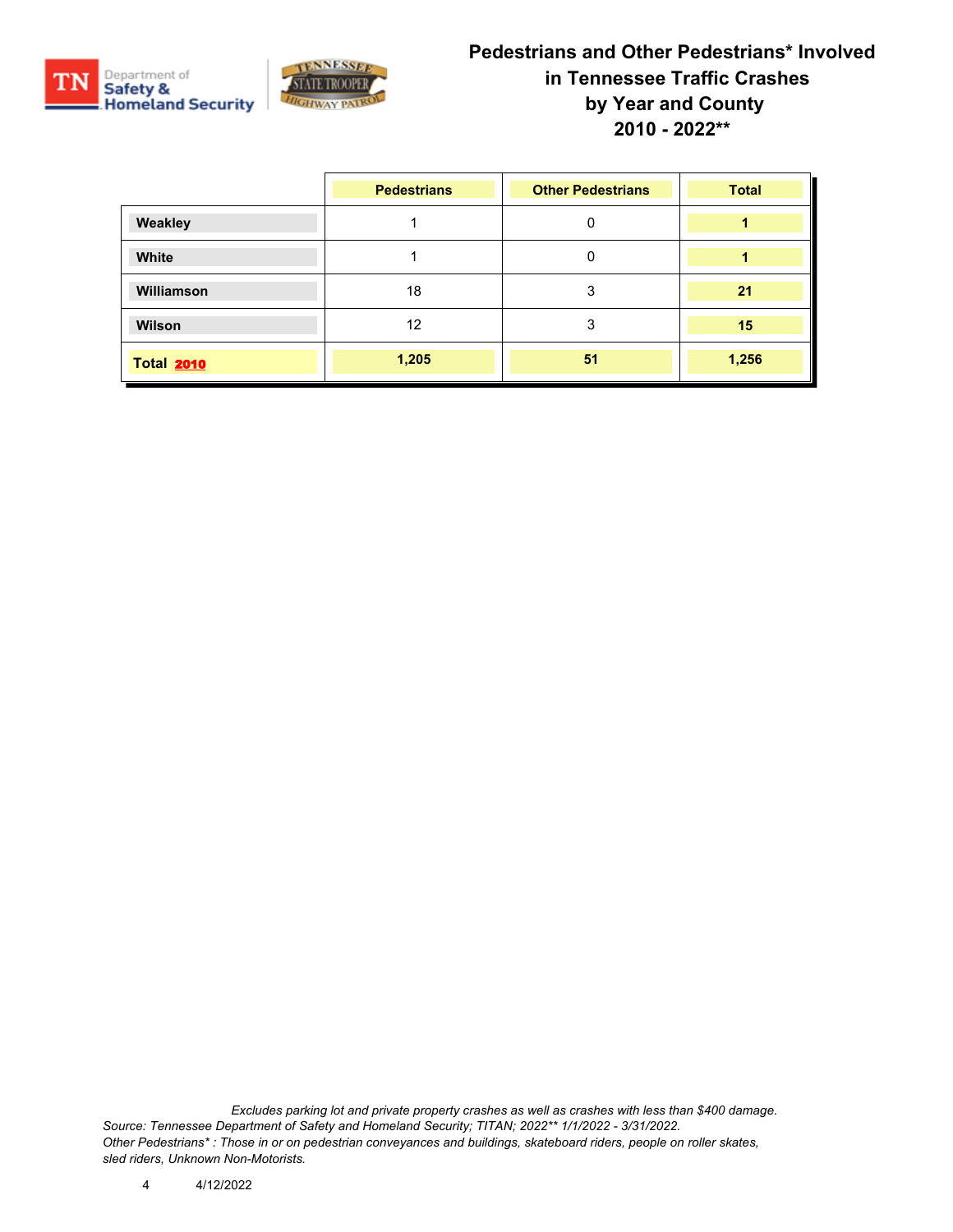



| <u>2011</u>       | <b>Pedestrians</b> | <b>Other Pedestrians</b>  | <b>Total</b>            |
|-------------------|--------------------|---------------------------|-------------------------|
| <b>Anderson</b>   | $\mathbf{3}$       | $\pmb{0}$                 | $\overline{\mathbf{3}}$ |
| <b>Bedford</b>    | $5\,$              | $\pmb{0}$                 | 5 <sup>5</sup>          |
| <b>Benton</b>     | $\overline{2}$     | $\pmb{0}$                 | $\overline{2}$          |
| <b>Blount</b>     | 16                 | $\mathbf{1}$              | 17                      |
| <b>Bradley</b>    | 20                 | $\pmb{0}$                 | 20                      |
| Campbell          | $\bf 8$            | $\pmb{0}$                 | $\pmb{8}$               |
| Cannon            | $\overline{2}$     | $\pmb{0}$                 | $\overline{2}$          |
| Carroll           | $\,6\,$            | $\overline{7}$            | 13                      |
| <b>Carter</b>     | $\overline{5}$     | $\pmb{0}$                 | $\overline{\mathbf{5}}$ |
| Cheatham          | $\mathbf{3}$       | $\pmb{0}$                 | $\overline{\mathbf{3}}$ |
| Claiborne         | $\overline{2}$     | $\pmb{0}$                 | $\overline{2}$          |
| Clay              | $\mathbf{1}$       | $\mathbf{1}$              | $\overline{2}$          |
| Cocke             | $\overline{4}$     | $\pmb{0}$                 | $\overline{\mathbf{4}}$ |
| Coffee            | $10$               | $\pmb{0}$                 | 10                      |
| <b>Crockett</b>   | $\overline{2}$     | $\mathbf{1}$              | $\overline{\mathbf{3}}$ |
| <b>Cumberland</b> | $10$               | $\mathbf{1}$              | 11                      |
| <b>Davidson</b>   | 261                | $\ensuremath{\mathsf{3}}$ | 264                     |
| <b>DeKalb</b>     | $\sqrt{5}$         | $\pmb{0}$                 | $\overline{\mathbf{5}}$ |
| <b>Dickson</b>    | $\overline{4}$     | $\pmb{0}$                 | $\overline{\mathbf{4}}$ |
| <b>Dyer</b>       | $\overline{4}$     | $\mathbf{1}$              | $5\phantom{.0}$         |
| Fayette           | $\overline{5}$     | $\mathbf 0$               | $\overline{\mathbf{5}}$ |
| <b>Fentress</b>   | $\overline{2}$     | $\pmb{0}$                 | $\overline{\mathbf{2}}$ |
| <b>Franklin</b>   | $\overline{4}$     | $\pmb{0}$                 | $\overline{\mathbf{4}}$ |
| Giles             | $\overline{4}$     | $\mathbf{1}$              | 5 <sup>5</sup>          |
| Greene            | $\overline{5}$     | $\pmb{0}$                 | $\overline{\mathbf{5}}$ |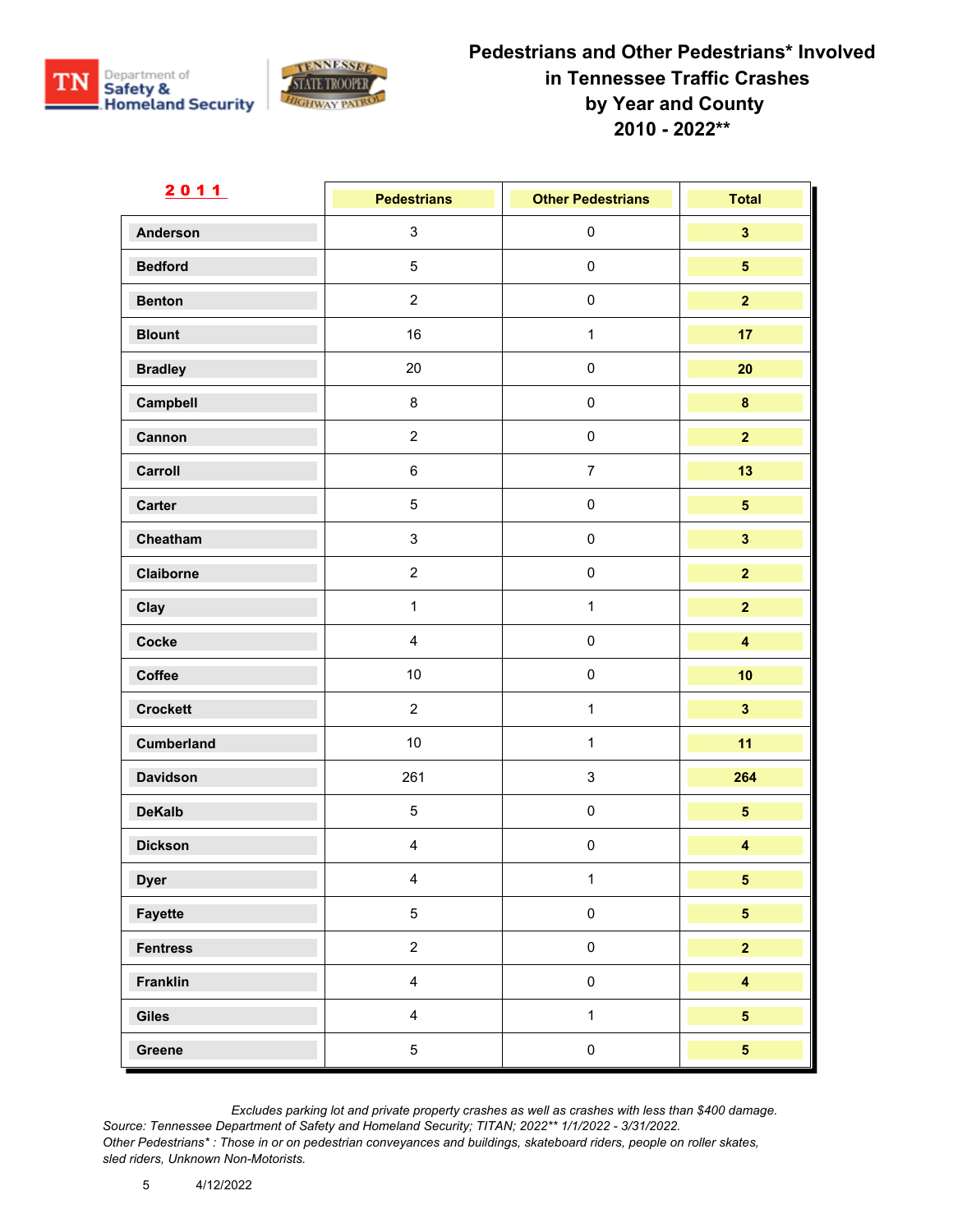



|                  | <b>Pedestrians</b>        | <b>Other Pedestrians</b> | <b>Total</b>            |
|------------------|---------------------------|--------------------------|-------------------------|
| Grundy           | $\mathbf{1}$              | $\pmb{0}$                | $\overline{\mathbf{1}}$ |
| <b>Hamblen</b>   | 16                        | $\pmb{0}$                | 16                      |
| <b>Hamilton</b>  | 76                        | $\overline{\mathbf{4}}$  | 80                      |
| Hardeman         | $\mathfrak{Z}$            | $\pmb{0}$                | $\overline{\mathbf{3}}$ |
| <b>Hardin</b>    | $\overline{4}$            | $\pmb{0}$                | $\overline{\mathbf{4}}$ |
| <b>Hawkins</b>   | $\overline{\mathbf{4}}$   | $\pmb{0}$                | $\overline{\mathbf{4}}$ |
| Haywood          | $\overline{2}$            | $\pmb{0}$                | $\overline{2}$          |
| Henderson        | $\overline{2}$            | $\pmb{0}$                | $\overline{2}$          |
| Henry            | $\mathbf{1}$              | $\sqrt{2}$               | $\overline{\mathbf{3}}$ |
| Hickman          | $\mathsf 3$               | $\mathbf 0$              | $\overline{\mathbf{3}}$ |
| <b>Humphreys</b> | $\mathbf{1}$              | $\pmb{0}$                | $\overline{\mathbf{1}}$ |
| Jefferson        | $\ensuremath{\mathsf{3}}$ | $\pmb{0}$                | $\overline{\mathbf{3}}$ |
| Johnson          | $\mathbf{1}$              | $\pmb{0}$                | $\overline{\mathbf{1}}$ |
| <b>Knox</b>      | 84                        | $\overline{4}$           | 88                      |
| Lake             | $\overline{4}$            | $\pmb{0}$                | $\overline{\mathbf{4}}$ |
| Lawrence         | $\boldsymbol{9}$          | $\sqrt{3}$               | 12                      |
| Lewis            | $\mathbf{1}$              | $\pmb{0}$                | $\overline{1}$          |
| Lincoln          | $\ensuremath{\mathsf{3}}$ | $\pmb{0}$                | $\overline{\mathbf{3}}$ |
| Loudon           | $\sqrt{3}$                | $\pmb{0}$                | $\overline{\mathbf{3}}$ |
| <b>Macon</b>     | $\overline{2}$            | $\pmb{0}$                | $\overline{2}$          |
| <b>Madison</b>   | 24                        | $\mathbf{1}$             | 25                      |
| <b>Marion</b>    | $\overline{4}$            | $\pmb{0}$                | $\overline{\mathbf{4}}$ |
| <b>Marshall</b>  | $\overline{2}$            | $\pmb{0}$                | $\overline{2}$          |
| <b>Maury</b>     | 15                        | $\mathbf{1}$             | 16                      |
| <b>McMinn</b>    | $\overline{2}$            | $\pmb{0}$                | $\overline{2}$          |
| <b>McNairy</b>   | $\mathbf{1}$              | $\mathbf{1}$             | $\overline{\mathbf{2}}$ |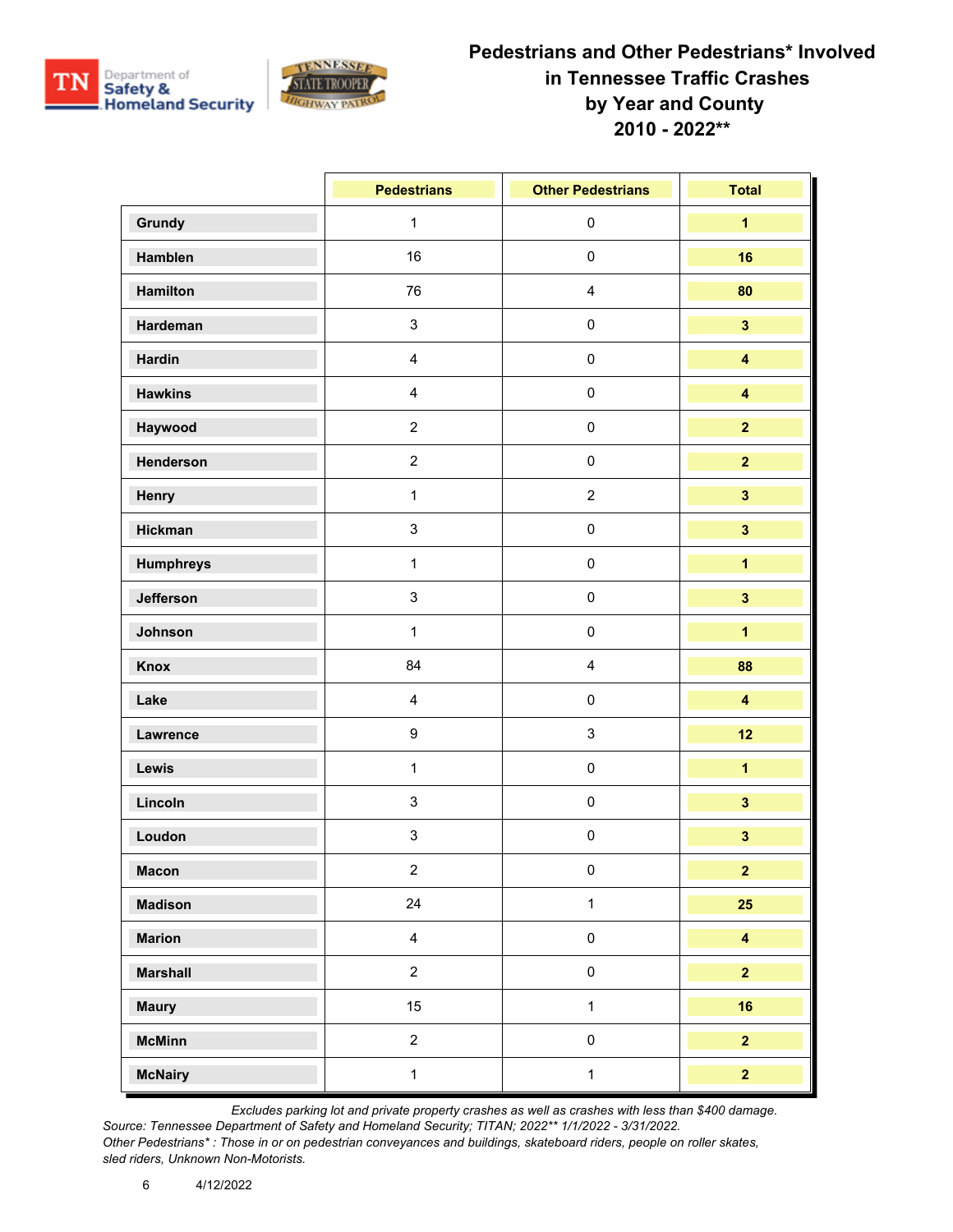



|                   | <b>Pedestrians</b> | <b>Other Pedestrians</b> | <b>Total</b>            |
|-------------------|--------------------|--------------------------|-------------------------|
| <b>Monroe</b>     | $\overline{5}$     | $\sqrt{2}$               | $\overline{7}$          |
| Montgomery        | 43                 | $\overline{2}$           | 45                      |
| Obion             | $\bf 8$            | $\pmb{0}$                | $\pmb{8}$               |
| Overton           | $\overline{2}$     | $\pmb{0}$                | $\overline{2}$          |
| Polk              | $\overline{2}$     | $\mathbf{1}$             | $\overline{\mathbf{3}}$ |
| Putnam            | $\overline{7}$     | $\mathbf{1}$             | $\pmb{8}$               |
| Rhea              | $\overline{2}$     | $\pmb{0}$                | $\overline{2}$          |
| Roane             | $\,6\,$            | $\mathbf{1}$             | $\overline{7}$          |
| Robertson         | $\bf 8$            | $\sqrt{2}$               | 10                      |
| Rutherford        | 31                 | $\overline{2}$           | 33                      |
| <b>Scott</b>      | $\mathbf{3}$       | $\pmb{0}$                | $\overline{\mathbf{3}}$ |
| <b>Sevier</b>     | 16                 | $\pmb{0}$                | 16                      |
| <b>Shelby</b>     | 375                | 13                       | 388                     |
| <b>Smith</b>      | $\mathbf{1}$       | $\pmb{0}$                | $\overline{1}$          |
| <b>Sullivan</b>   | 32                 | $\mathsf 3$              | 35                      |
| <b>Sumner</b>     | 11                 | $\mathbf{1}$             | 12                      |
| <b>Tipton</b>     | $\,6\,$            | $\pmb{0}$                | $\bf 6$                 |
| <b>Unicoi</b>     | $\mathbf{1}$       | $\pmb{0}$                | $\overline{\mathbf{1}}$ |
| Warren            | $\,$ 5 $\,$        | $\pmb{0}$                | $\overline{\mathbf{5}}$ |
| Washington        | 18                 | $\overline{2}$           | 20                      |
| Weakley           | $\mathbf{3}$       | $\overline{\mathbf{4}}$  | $\overline{7}$          |
| White             | $\overline{2}$     | $\pmb{0}$                | $\overline{\mathbf{2}}$ |
| Williamson        | 10                 | $\pmb{0}$                | 10                      |
| Wilson            | $10\,$             | $\mathbf{1}$             | 11                      |
| <b>Total 2011</b> | 1,271              | 67                       | 1,338                   |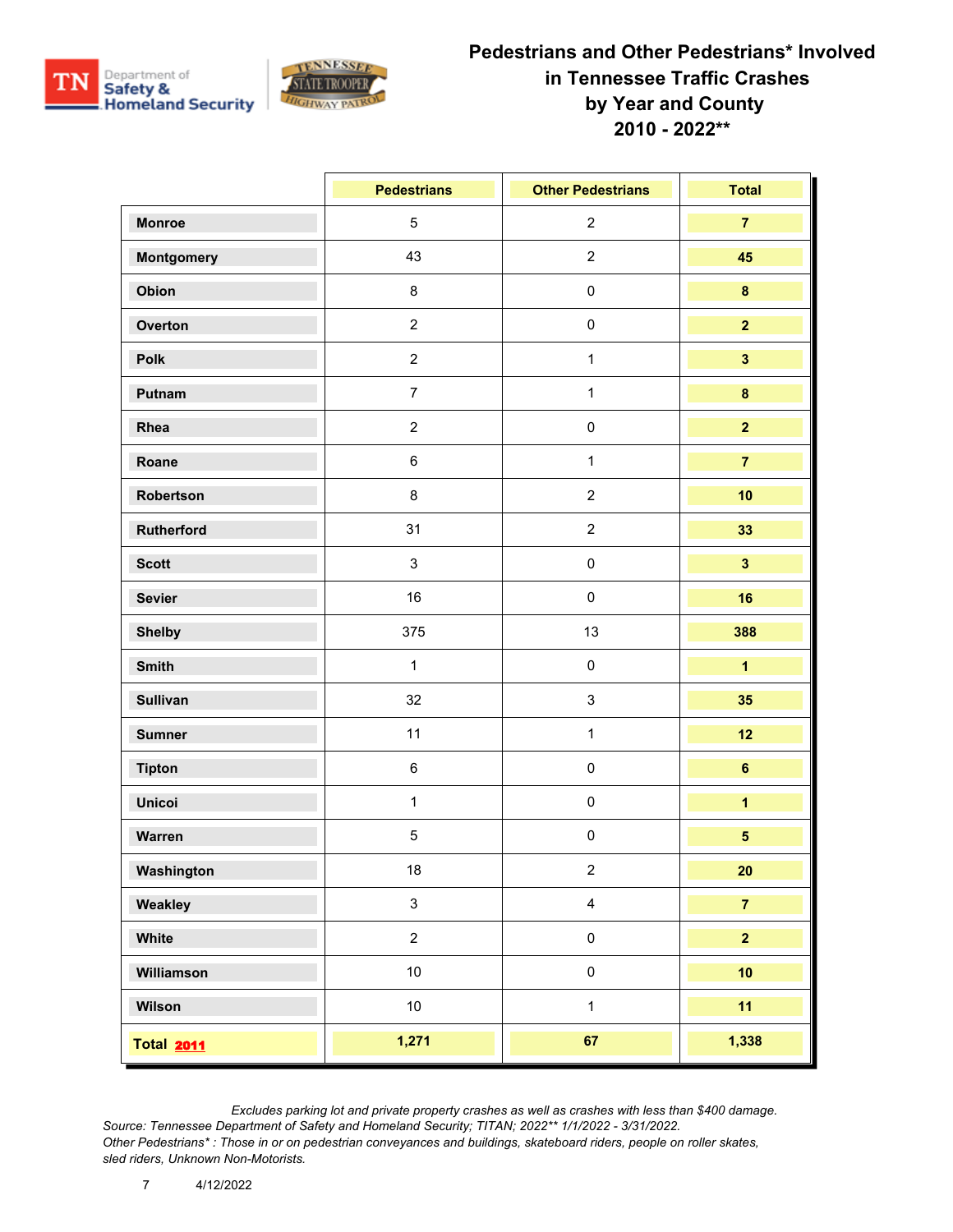



| 2012              | <b>Pedestrians</b> | <b>Other Pedestrians</b> | <b>Total</b>            |
|-------------------|--------------------|--------------------------|-------------------------|
| <b>Anderson</b>   | $5\phantom{.0}$    | $\mathbf{1}$             | $\bf 6$                 |
| <b>Bedford</b>    | $\overline{4}$     | $\mathbf{1}$             | $\overline{\mathbf{5}}$ |
| <b>Benton</b>     | $\overline{2}$     | $\pmb{0}$                | $\overline{2}$          |
| <b>Bledsoe</b>    | $\mathbf{1}$       | $\pmb{0}$                | $\overline{1}$          |
| <b>Blount</b>     | 15                 | $\pmb{0}$                | 15                      |
| <b>Bradley</b>    | 23                 | $\mathbf 0$              | 23                      |
| Campbell          | $\mathfrak{S}$     | $\mathbf{1}$             | $\overline{\mathbf{4}}$ |
| Cannon            | $\pmb{0}$          | $\mathbf{1}$             | $\overline{\mathbf{1}}$ |
| Carroll           | $\mathsf 3$        | $\mathbf{1}$             | $\overline{\mathbf{4}}$ |
| Carter            | $\overline{5}$     | $\pmb{0}$                | $\overline{\mathbf{5}}$ |
| Claiborne         | $\mathsf 3$        | $\pmb{0}$                | $\overline{\mathbf{3}}$ |
| Clay              | $\mathbf{1}$       | $\mathbf 0$              | $\overline{\mathbf{1}}$ |
| Cocke             | $\bf 8$            | $\pmb{0}$                | $\pmb{8}$               |
| Coffee            | $\overline{7}$     | $\mathbf{1}$             | $\bf{8}$                |
| <b>Crockett</b>   | $\mathbf{1}$       | $\pmb{0}$                | $\overline{\mathbf{1}}$ |
| <b>Cumberland</b> | $\bf 8$            | $\pmb{0}$                | $\bf{8}$                |
| <b>Davidson</b>   | 303                | 11                       | 314                     |
| <b>DeKalb</b>     | $\mathbf{3}$       | $\pmb{0}$                | $\mathbf{3}$            |
| <b>Dickson</b>    | $\,$ 5 $\,$        | $\pmb{0}$                | $\overline{\mathbf{5}}$ |
| <b>Dyer</b>       | $7^{\circ}$        | $\mathbf{1}$             | 8                       |
| Fayette           | $\overline{4}$     | $\mathbf{1}$             | $\overline{\mathbf{5}}$ |
| <b>Fentress</b>   | $\overline{5}$     | $\mathbf 0$              | 5 <sub>5</sub>          |
| Franklin          | $\mathbf{1}$       | $\overline{2}$           | $\overline{\mathbf{3}}$ |
| Gibson            | $\boldsymbol{7}$   | $\overline{2}$           | $\overline{9}$          |
| Giles             | $\mathbf{1}$       | $\mathbf 0$              | $\overline{1}$          |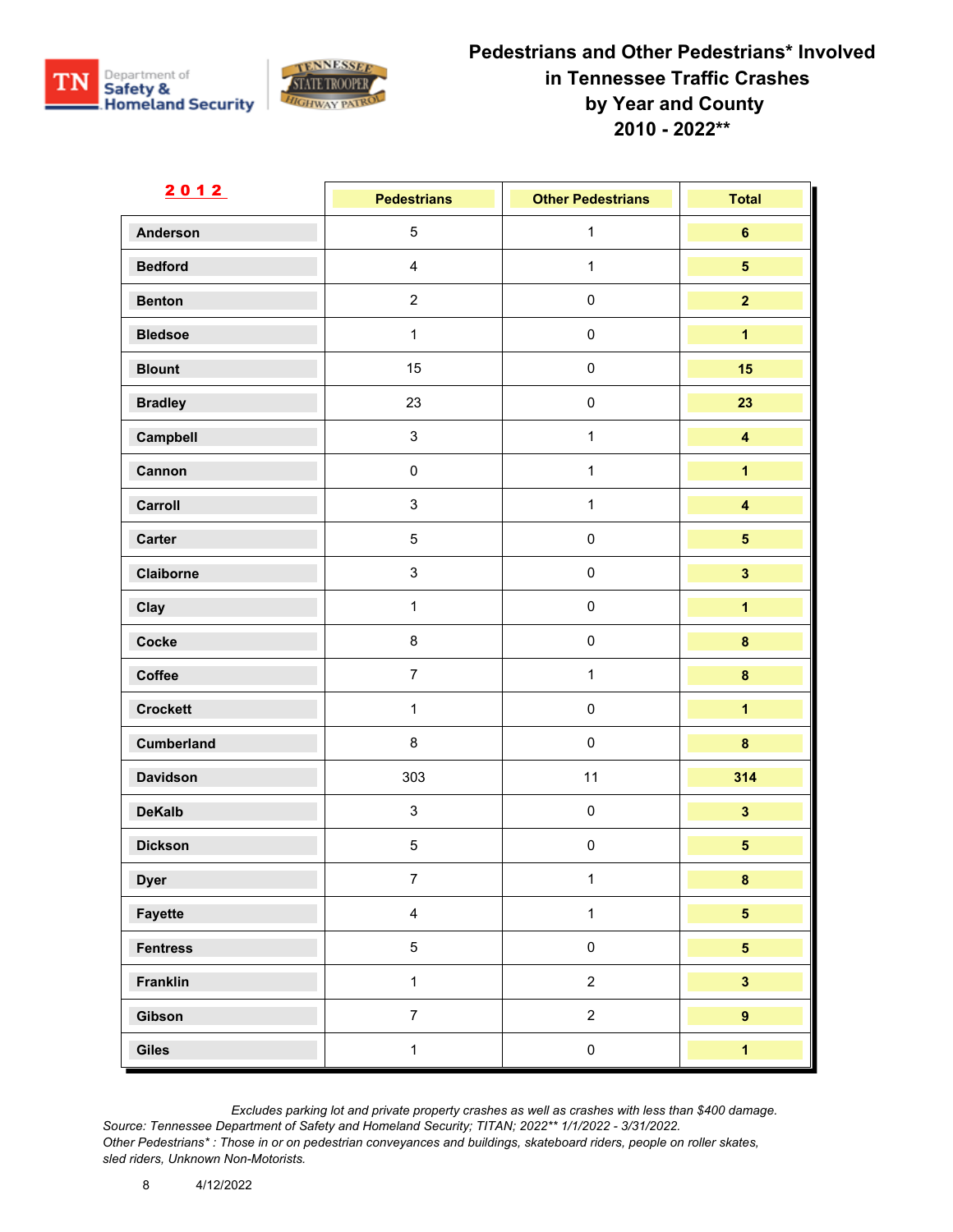



|                  | <b>Pedestrians</b>        | <b>Other Pedestrians</b> | <b>Total</b>            |
|------------------|---------------------------|--------------------------|-------------------------|
| Grainger         | $\pmb{0}$                 | $\mathbf{1}$             | $\overline{\mathbf{1}}$ |
| Greene           | $\overline{7}$            | $\mathbf{1}$             | $\bf{8}$                |
| Grundy           | $\boldsymbol{2}$          | $\pmb{0}$                | $\overline{2}$          |
| Hamblen          | $\overline{7}$            | $\pmb{0}$                | $\overline{7}$          |
| <b>Hamilton</b>  | 87                        | $\overline{2}$           | 89                      |
| Hardeman         | $\boldsymbol{2}$          | $\mathbf{1}$             | $\overline{\mathbf{3}}$ |
| Hardin           | $\sqrt{5}$                | $\pmb{0}$                | $5\phantom{.0}$         |
| <b>Hawkins</b>   | $\mathfrak{S}$            | $\mathbf{1}$             | $\overline{\mathbf{4}}$ |
| Henderson        | $\mathbf{1}$              | $\mathbf{1}$             | $\overline{2}$          |
| Henry            | $\overline{\mathbf{4}}$   | $\overline{2}$           | $6\phantom{a}$          |
| <b>Hickman</b>   | $\ensuremath{\mathsf{3}}$ | $\pmb{0}$                | $\overline{\mathbf{3}}$ |
| <b>Humphreys</b> | $\mathbf{1}$              | $\pmb{0}$                | $\overline{\mathbf{1}}$ |
| Jackson          | $\mathbf{1}$              | $\pmb{0}$                | $\overline{\mathbf{1}}$ |
| Jefferson        | $\ensuremath{\mathsf{3}}$ | $\mathbf{1}$             | $\overline{\mathbf{4}}$ |
| Johnson          | $\mathbf{1}$              | $\pmb{0}$                | $\overline{\mathbf{1}}$ |
| Knox             | 97                        | $\overline{\mathbf{4}}$  | 101                     |
| Lauderdale       | $\overline{2}$            | $\mathbf{1}$             | $\overline{\mathbf{3}}$ |
| Lawrence         | $\,6\,$                   | $\mathbf 1$              | $\overline{7}$          |
| Lewis            | $\mathbf{1}$              | $\pmb{0}$                | $\overline{\mathbf{1}}$ |
| Lincoln          | $\overline{2}$            | $\pmb{0}$                | $\overline{2}$          |
| Loudon           | $\ensuremath{\mathsf{3}}$ | $\mathbf{1}$             | $\overline{\mathbf{4}}$ |
| <b>Macon</b>     | $\overline{2}$            | $\mathsf{O}\xspace$      | $\overline{2}$          |
| <b>Madison</b>   | 18                        | $\mathbf{1}$             | 19                      |
| <b>Marion</b>    | $\sqrt{5}$                | $\mathsf{O}\xspace$      | 5 <sup>5</sup>          |
| <b>Marshall</b>  | $\overline{5}$            | $\pmb{0}$                | $5\overline{)}$         |
| <b>Maury</b>     | $10$                      | $\overline{2}$           | 12                      |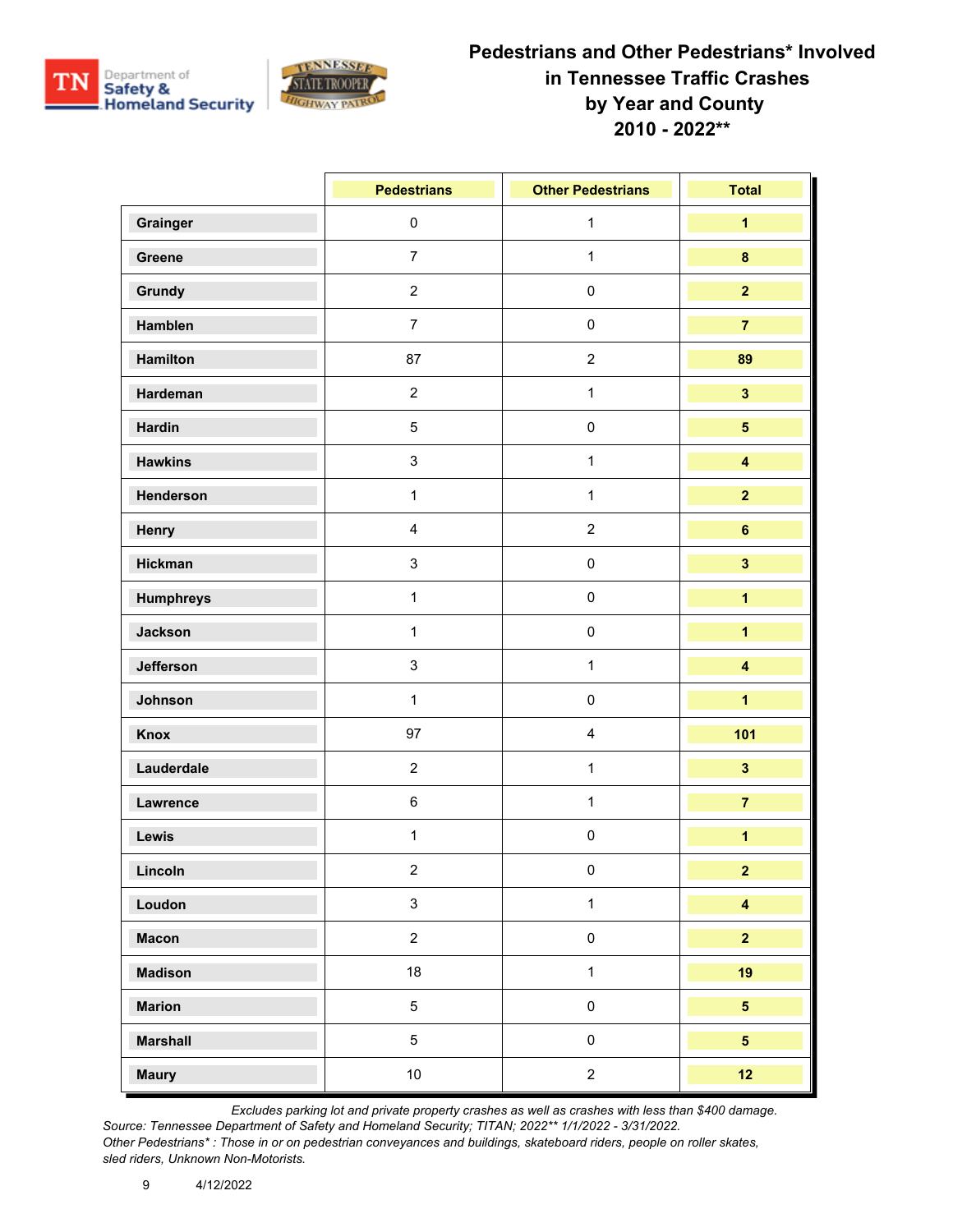



|                  | <b>Pedestrians</b>      | <b>Other Pedestrians</b> | <b>Total</b>            |
|------------------|-------------------------|--------------------------|-------------------------|
| <b>McMinn</b>    | $\overline{\mathbf{4}}$ | $\pmb{0}$                | $\overline{\mathbf{4}}$ |
| <b>McNairy</b>   | $\mathsf 3$             | $\mathbf{1}$             | $\overline{\mathbf{4}}$ |
| <b>Monroe</b>    | $\overline{2}$          | $\pmb{0}$                | $\overline{2}$          |
| Montgomery       | 34                      | $\overline{2}$           | 36                      |
| Overton          | $\overline{2}$          | $\pmb{0}$                | $\overline{2}$          |
| <b>Polk</b>      | $\mathbf{1}$            | $\pmb{0}$                | $\overline{\mathbf{1}}$ |
| Putnam           | 14                      | $\pmb{0}$                | 14                      |
| Rhea             | $\mathbf{1}$            | $\pmb{0}$                | $\overline{\mathbf{1}}$ |
| Roane            | $\mathsf 3$             | $\mathbf{1}$             | $\overline{\mathbf{4}}$ |
| Robertson        | $\bf 8$                 | $\pmb{0}$                | $\bf{8}$                |
| Rutherford       | 25                      | $\overline{2}$           | 27                      |
| Sequatchie       | $\mathsf 3$             | $\pmb{0}$                | $\overline{\mathbf{3}}$ |
| <b>Sevier</b>    | 29                      | $\sqrt{5}$               | 34                      |
| <b>Shelby</b>    | 389                     | 17                       | 406                     |
| <b>Smith</b>     | $\overline{2}$          | $\pmb{0}$                | $\overline{2}$          |
| <b>Stewart</b>   | $\mathbf{1}$            | $\pmb{0}$                | $\mathbf{1}$            |
| <b>Sullivan</b>  | 26                      | $\mathbf{1}$             | 27                      |
| <b>Sumner</b>    | 13                      | $\mathbf 1$              | 14                      |
| <b>Tipton</b>    | $\sqrt{5}$              | $\pmb{0}$                | $\overline{\mathbf{5}}$ |
| <b>Trousdale</b> | $\overline{2}$          | $\pmb{0}$                | $\overline{2}$          |
| <b>Unicoi</b>    | $\mathbf{1}$            | $\pmb{0}$                | $\overline{\mathbf{1}}$ |
| <b>Union</b>     | $\mathbf{1}$            | $\pmb{0}$                | $\overline{1}$          |
| Warren           | $\overline{4}$          | $\pmb{0}$                | $\overline{\mathbf{4}}$ |
| Washington       | 22                      | $\overline{4}$           | 26                      |
| Wayne            | $\overline{2}$          | $\pmb{0}$                | $\overline{2}$          |
| Weakley          | $\overline{4}$          | $\mathbf{1}$             | $\overline{\mathbf{5}}$ |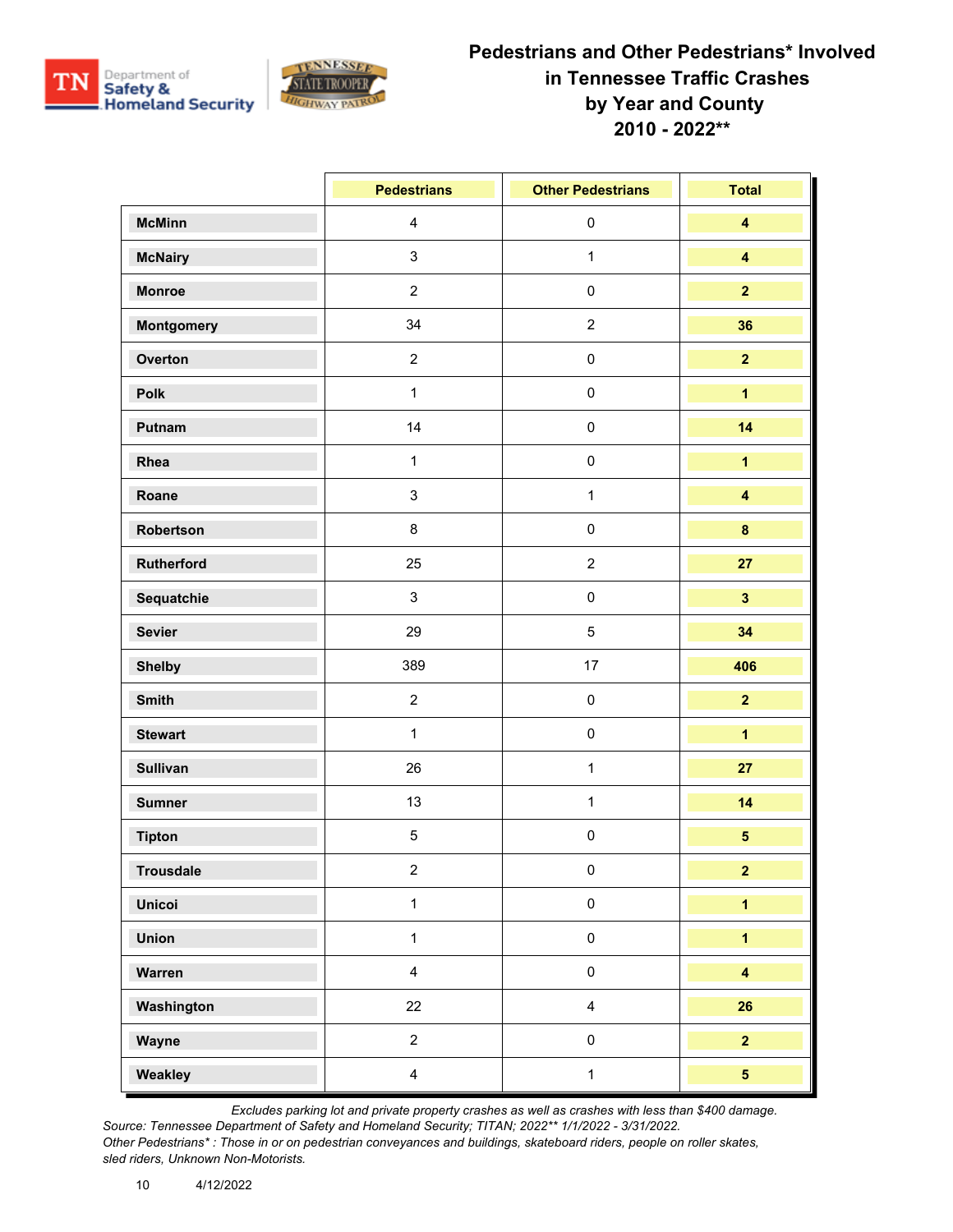



|                   | <b>Pedestrians</b> | <b>Other Pedestrians</b> | <b>Total</b> |
|-------------------|--------------------|--------------------------|--------------|
| White             |                    | 0                        |              |
| Williamson        | 10                 | 3                        | 13           |
| Wilson            | 9                  | 0                        | 9            |
| <b>Total 2012</b> | 1,324              | 81                       | 1,405        |

*Excludes parking lot and private property crashes as well as crashes with less than \$400 damage. Source: Tennessee Department of Safety and Homeland Security; TITAN; 2022\*\* 1/1/2022 - 3/31/2022. Other Pedestrians\* : Those in or on pedestrian conveyances and buildings, skateboard riders, people on roller skates, sled riders, Unknown Non-Motorists.*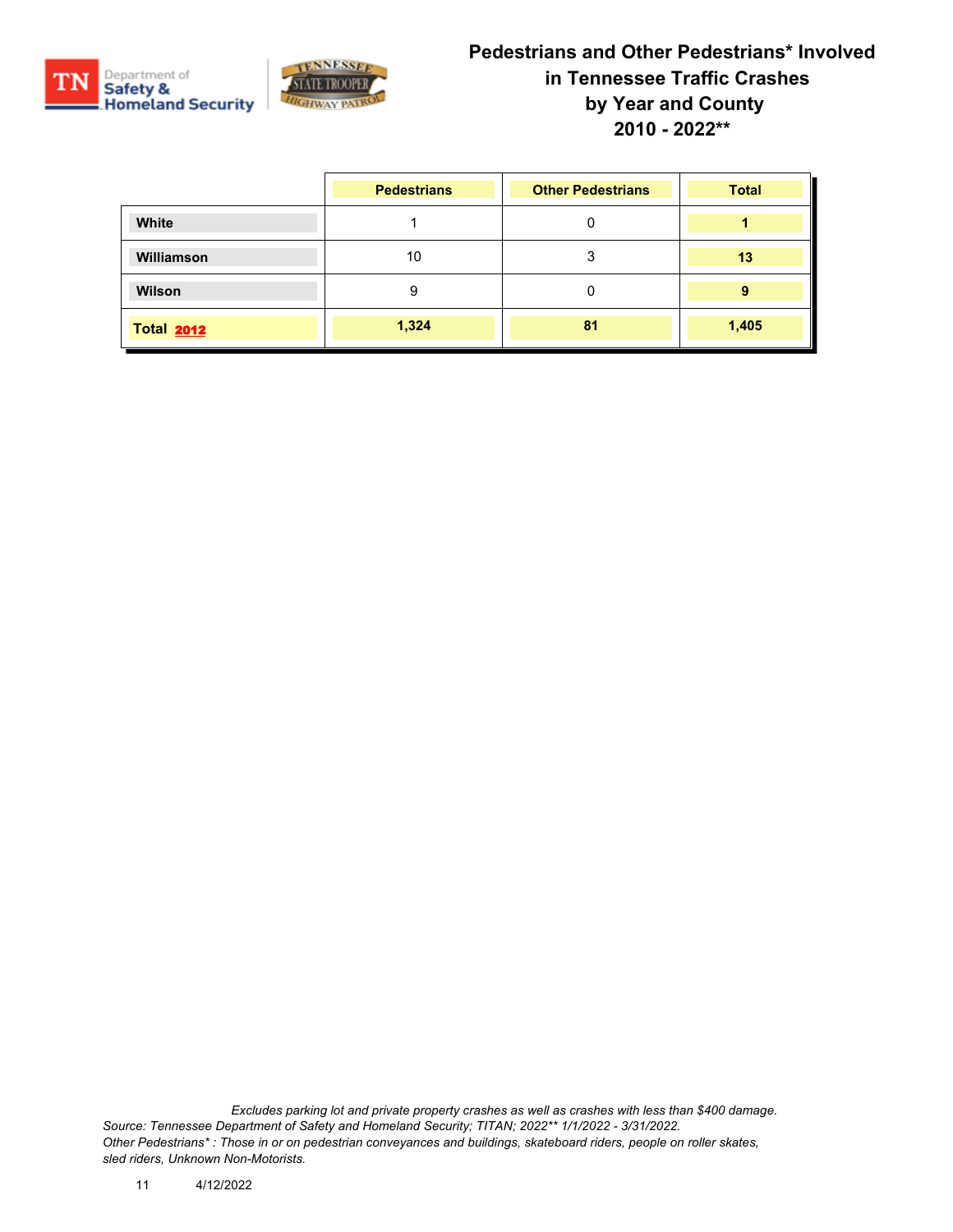



| 2013              | <b>Pedestrians</b> | <b>Other Pedestrians</b>  | <b>Total</b>            |
|-------------------|--------------------|---------------------------|-------------------------|
| <b>Anderson</b>   | 15                 | $\pmb{0}$                 | 15                      |
| <b>Bedford</b>    | $\overline{5}$     | $\pmb{0}$                 | $5\phantom{a}$          |
| <b>Benton</b>     | $\mathbf{3}$       | $\pmb{0}$                 | $\overline{\mathbf{3}}$ |
| <b>Bledsoe</b>    | $\mathbf{1}$       | $\pmb{0}$                 | $\overline{\mathbf{1}}$ |
| <b>Blount</b>     | 13                 | $\mathbf{1}$              | 14                      |
| <b>Bradley</b>    | 12                 | $\pmb{0}$                 | 12                      |
| Campbell          | $\overline{7}$     | $\overline{c}$            | $\overline{9}$          |
| Cannon            | $\overline{2}$     | $\pmb{0}$                 | $\overline{2}$          |
| Carroll           | $\mathbf{1}$       | $\ensuremath{\mathsf{3}}$ | $\overline{\mathbf{4}}$ |
| <b>Carter</b>     | $\mathbf{3}$       | $\pmb{0}$                 | $\overline{\mathbf{3}}$ |
| Cheatham          | $\mathbf{3}$       | $\pmb{0}$                 | $\overline{\mathbf{3}}$ |
| <b>Chester</b>    | $\mathbf{1}$       | $\pmb{0}$                 | $\overline{\mathbf{1}}$ |
| Claiborne         | $\overline{2}$     | $\pmb{0}$                 | $\overline{2}$          |
| Cocke             | $\,6\,$            | $\pmb{0}$                 | $6\phantom{a}$          |
| Coffee            | $\overline{2}$     | $\pmb{0}$                 | $\overline{2}$          |
| <b>Cumberland</b> | $\overline{5}$     | $\pmb{0}$                 | $\overline{\mathbf{5}}$ |
| <b>Davidson</b>   | 285                | $\,6\,$                   | 291                     |
| <b>DeKalb</b>     | $\overline{2}$     | $\pmb{0}$                 | $\overline{2}$          |
| <b>Dickson</b>    | $\overline{4}$     | $\pmb{0}$                 | $\overline{\mathbf{4}}$ |
| <b>Dyer</b>       | 8                  | $\Omega$                  | 8                       |
| Fayette           | $\overline{a}$     | $\pmb{0}$                 | $\overline{\mathbf{2}}$ |
| <b>Fentress</b>   | $\mathbf{1}$       | $\overline{2}$            | $\overline{\mathbf{3}}$ |
| Franklin          | $\overline{2}$     | $\pmb{0}$                 | $\overline{2}$          |
| Gibson            | $\overline{4}$     | $\mathbf{1}$              | 5 <sup>1</sup>          |
| Giles             | $\overline{4}$     | $\pmb{0}$                 | $\overline{\mathbf{4}}$ |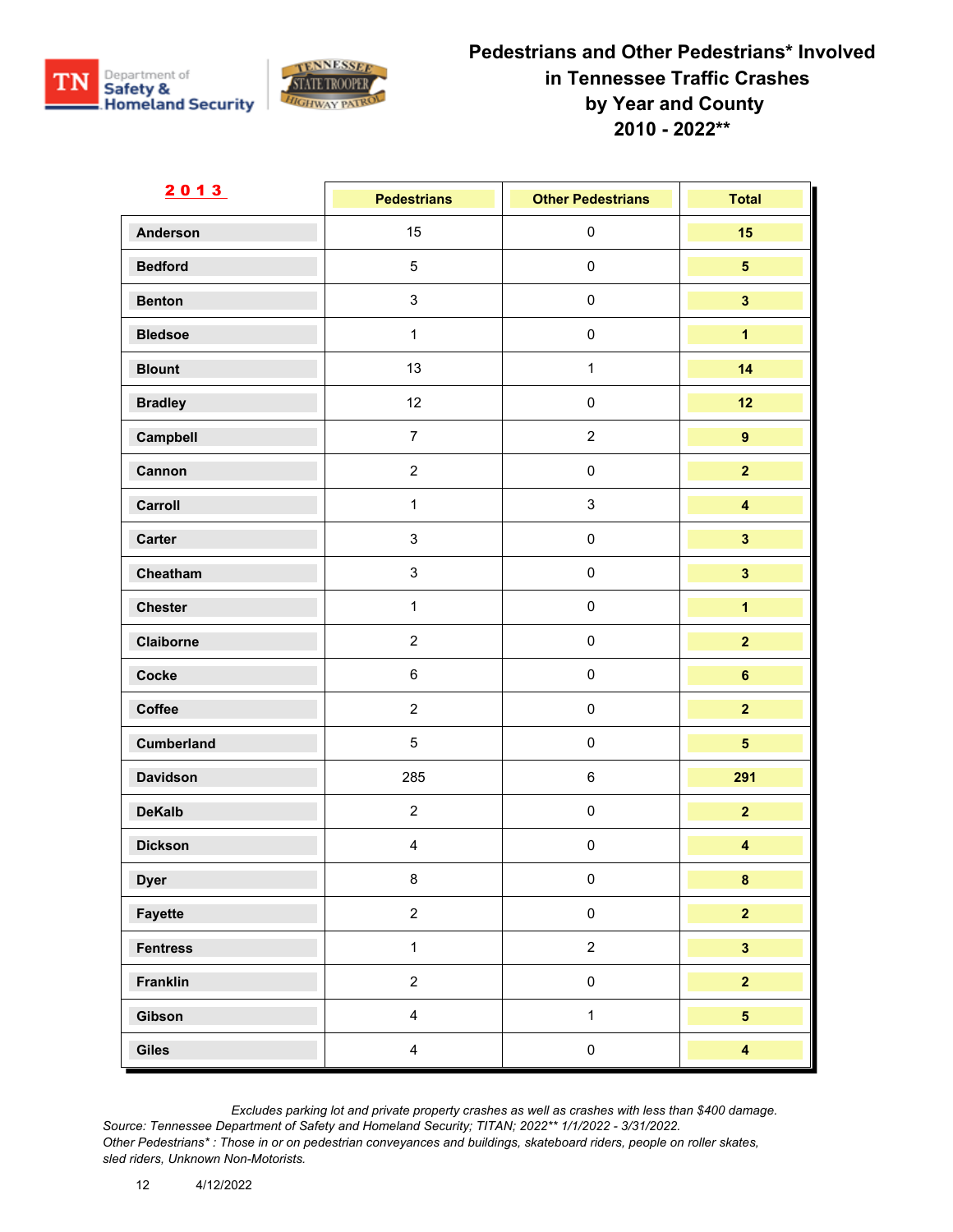



|                   | <b>Pedestrians</b>      | <b>Other Pedestrians</b> | <b>Total</b>            |
|-------------------|-------------------------|--------------------------|-------------------------|
| Greene            | $\,6\,$                 | $\overline{2}$           | $\pmb{8}$               |
| Hamblen           | $\boldsymbol{9}$        | $\pmb{0}$                | $\overline{9}$          |
| Hamilton          | 91                      | $\sqrt{2}$               | 93                      |
| Hancock           | $\mathbf{1}$            | $\pmb{0}$                | $\overline{\mathbf{1}}$ |
| Hardeman          | $\,6\,$                 | $\pmb{0}$                | $\bf 6$                 |
| <b>Hardin</b>     | $\mathbf{1}$            | $\pmb{0}$                | $\overline{\mathbf{1}}$ |
| <b>Hawkins</b>    | $\bf 8$                 | $\pmb{0}$                | $\bf{8}$                |
| Haywood           | $\mathbf{3}$            | $\pmb{0}$                | $\overline{\mathbf{3}}$ |
| Henry             | $\mathbf{3}$            | $\pmb{0}$                | $\mathbf{3}$            |
| <b>Humphreys</b>  | $\overline{2}$          | $\pmb{0}$                | $\overline{2}$          |
| Jefferson         | $\overline{5}$          | $\pmb{0}$                | $\overline{\mathbf{5}}$ |
| Knox              | 95                      | 11                       | 106                     |
| Lake              | $\mathbf{1}$            | $\pmb{0}$                | $\overline{\mathbf{1}}$ |
| Lauderdale        | $\,6\,$                 | $\pmb{0}$                | $\bf 6$                 |
| Lawrence          | $\overline{\mathbf{4}}$ | 14                       | 18                      |
| Lincoln           | $\overline{\mathbf{4}}$ | $\pmb{0}$                | $\overline{\mathbf{4}}$ |
| Loudon            | $\overline{\mathbf{4}}$ | $\pmb{0}$                | $\overline{\mathbf{4}}$ |
| <b>Macon</b>      | 3                       | $\pmb{0}$                | $\overline{\mathbf{3}}$ |
| <b>Madison</b>    | 24                      | $\,6\,$                  | 30                      |
| <b>Marshall</b>   | $\overline{\mathbf{4}}$ | $\pmb{0}$                | $\overline{\mathbf{4}}$ |
| <b>Maury</b>      | $\,6$                   | $\mathbf{1}$             | $\overline{7}$          |
| <b>McMinn</b>     | $\,6\,$                 | $\mathbf{1}$             | $\overline{7}$          |
| <b>McNairy</b>    | $\mathbf{3}$            | $\pmb{0}$                | $\overline{\mathbf{3}}$ |
| <b>Meigs</b>      | $\overline{2}$          | $\mathsf{O}\xspace$      | $\overline{2}$          |
| <b>Monroe</b>     | $\mathbf{3}$            | $\pmb{0}$                | $\overline{\mathbf{3}}$ |
| <b>Montgomery</b> | 23                      | $\mathbf{3}$             | 26                      |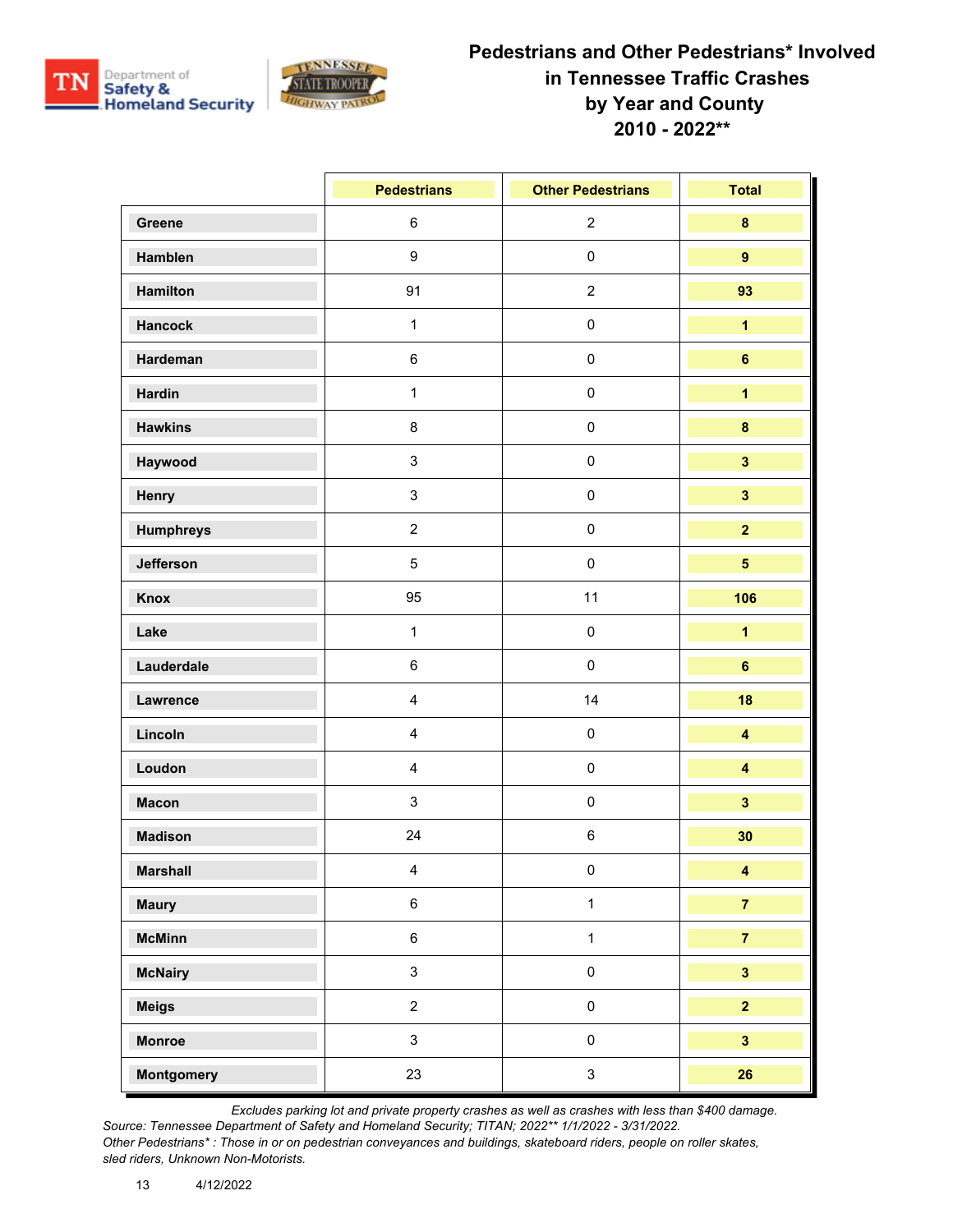



|                   | <b>Pedestrians</b> | <b>Other Pedestrians</b> | <b>Total</b>            |
|-------------------|--------------------|--------------------------|-------------------------|
| Morgan            | $\mathbf{3}$       | $\pmb{0}$                | $\overline{\mathbf{3}}$ |
| Obion             | $\overline{4}$     | $\pmb{0}$                | $\overline{\mathbf{4}}$ |
| Perry             | $\mathbf{1}$       | $\mathbf 0$              | $\overline{1}$          |
| <b>Pickett</b>    | $\mathbf{1}$       | $\mathbf 0$              | $\overline{\mathbf{1}}$ |
| Putnam            | $\overline{7}$     | $\mathbf{1}$             | $\pmb{8}$               |
| Rhea              | $\bf 8$            | $\mathbf 0$              | $\pmb{8}$               |
| Roane             | $\overline{7}$     | $\mathbf{1}$             | $\pmb{8}$               |
| Robertson         | $\boldsymbol{9}$   | $\pmb{0}$                | $\overline{9}$          |
| <b>Rutherford</b> | 26                 | $\mathbf 2$              | 28                      |
| Sequatchie        | $\overline{2}$     | $\mathbf 0$              | $\overline{2}$          |
| <b>Sevier</b>     | 20                 | $\mathbf 0$              | 20                      |
| <b>Shelby</b>     | 364                | 18                       | 382                     |
| <b>Smith</b>      | $\mathbf{1}$       | $\pmb{0}$                | $\overline{1}$          |
| <b>Sullivan</b>   | 26                 | $\overline{2}$           | 28                      |
| <b>Sumner</b>     | 9                  | $\overline{c}$           | 11                      |
| <b>Tipton</b>     | 10                 | $\mathbf 0$              | 10                      |
| <b>Unicoi</b>     | $\pmb{0}$          | $\mathbf{1}$             | $\overline{\mathbf{1}}$ |
| Warren            | $\,6\,$            | $\mathbf 0$              | $\bf 6$                 |
| Washington        | 11                 | $\boldsymbol{2}$         | 13                      |
| Weakley           | 3                  | $\overline{2}$           | 5 <sup>5</sup>          |
| White             | $\mathbf{1}$       | $\pmb{0}$                | $\overline{\mathbf{1}}$ |
| Williamson        | 12                 | $\pmb{0}$                | 12                      |
| Wilson            | 10                 | $\pmb{0}$                | 10                      |
| <b>Total 2013</b> | 1,257              | 86                       | 1,343                   |

*Excludes parking lot and private property crashes as well as crashes with less than \$400 damage.*

*Source: Tennessee Department of Safety and Homeland Security; TITAN; 2022\*\* 1/1/2022 - 3/31/2022. Other Pedestrians\* : Those in or on pedestrian conveyances and buildings, skateboard riders, people on roller skates, sled riders, Unknown Non-Motorists.*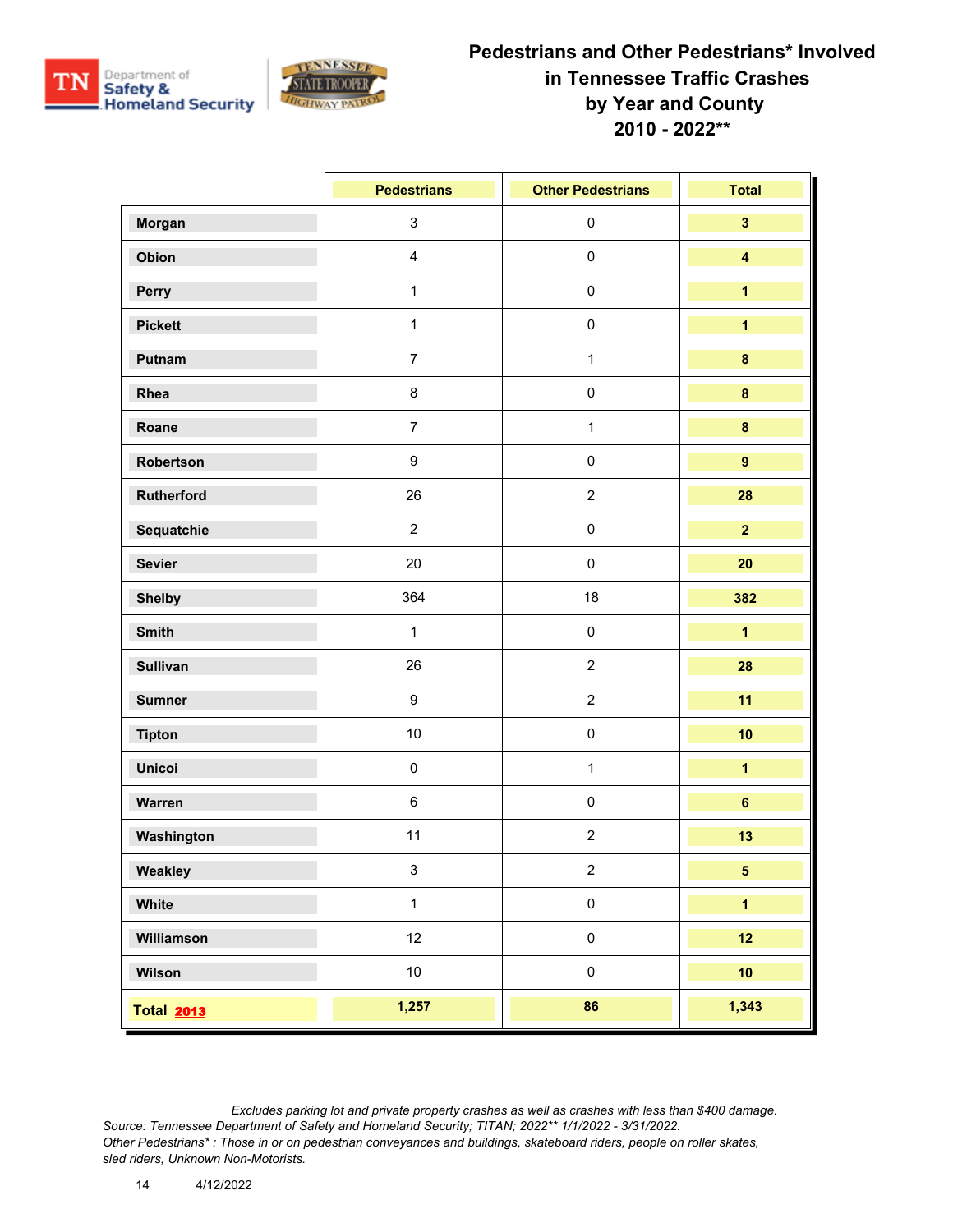



| <u>2014</u>       | <b>Pedestrians</b> | <b>Other Pedestrians</b> | <b>Total</b>            |
|-------------------|--------------------|--------------------------|-------------------------|
| <b>Anderson</b>   | 12                 | $\sqrt{2}$               | 14                      |
| <b>Bedford</b>    | $\pmb{0}$          | $\mathbf{1}$             | $\overline{1}$          |
| <b>Benton</b>     | $\overline{2}$     | $\pmb{0}$                | $\overline{2}$          |
| <b>Blount</b>     | 23                 | $\pmb{0}$                | 23                      |
| <b>Bradley</b>    | 12                 | $\sqrt{2}$               | 14                      |
| Campbell          | $\overline{5}$     | $\pmb{0}$                | $\sqrt{5}$              |
| Carroll           | $\mathbf{1}$       | $\pmb{0}$                | $\overline{\mathbf{1}}$ |
| Carter            | $\overline{2}$     | $\mathbf{1}$             | $\overline{\mathbf{3}}$ |
| Cheatham          | $\overline{4}$     | $\pmb{0}$                | $\overline{\mathbf{4}}$ |
| <b>Chester</b>    | $\mathbf{3}$       | $\pmb{0}$                | $\overline{\mathbf{3}}$ |
| Claiborne         | $\overline{5}$     | $\mathbf{1}$             | $6\phantom{a}$          |
| Clay              | $\mathbf{1}$       | $\pmb{0}$                | $\overline{\mathbf{1}}$ |
| Cocke             | $\,6\,$            | $\pmb{0}$                | $\bf 6$                 |
| Coffee            | 8                  | $\overline{2}$           | 10                      |
| <b>Crockett</b>   | $\overline{2}$     | $\pmb{0}$                | $\overline{\mathbf{2}}$ |
| <b>Cumberland</b> | $\overline{7}$     | $\pmb{0}$                | $\overline{7}$          |
| <b>Davidson</b>   | 289                | $10$                     | 299                     |
| <b>Decatur</b>    | $\mathbf{1}$       | $\pmb{0}$                | $\overline{\mathbf{1}}$ |
| <b>DeKalb</b>     | $\mathbf{1}$       | $\pmb{0}$                | $\overline{\mathbf{1}}$ |
| <b>Dickson</b>    | 5                  | $\mathbf{1}$             | 6                       |
| <b>Dyer</b>       | $\overline{4}$     | $\pmb{0}$                | $\overline{\mathbf{4}}$ |
| Fayette           | $\overline{a}$     | $\sqrt{2}$               | $\overline{\mathbf{4}}$ |
| Franklin          | $\mathbf{1}$       | $\mathbf{1}$             | $\overline{2}$          |
| Gibson            | $\overline{a}$     | $\sqrt{2}$               | $\overline{\mathbf{4}}$ |
| Giles             | $\mathbf{3}$       | $\pmb{0}$                | $\overline{\mathbf{3}}$ |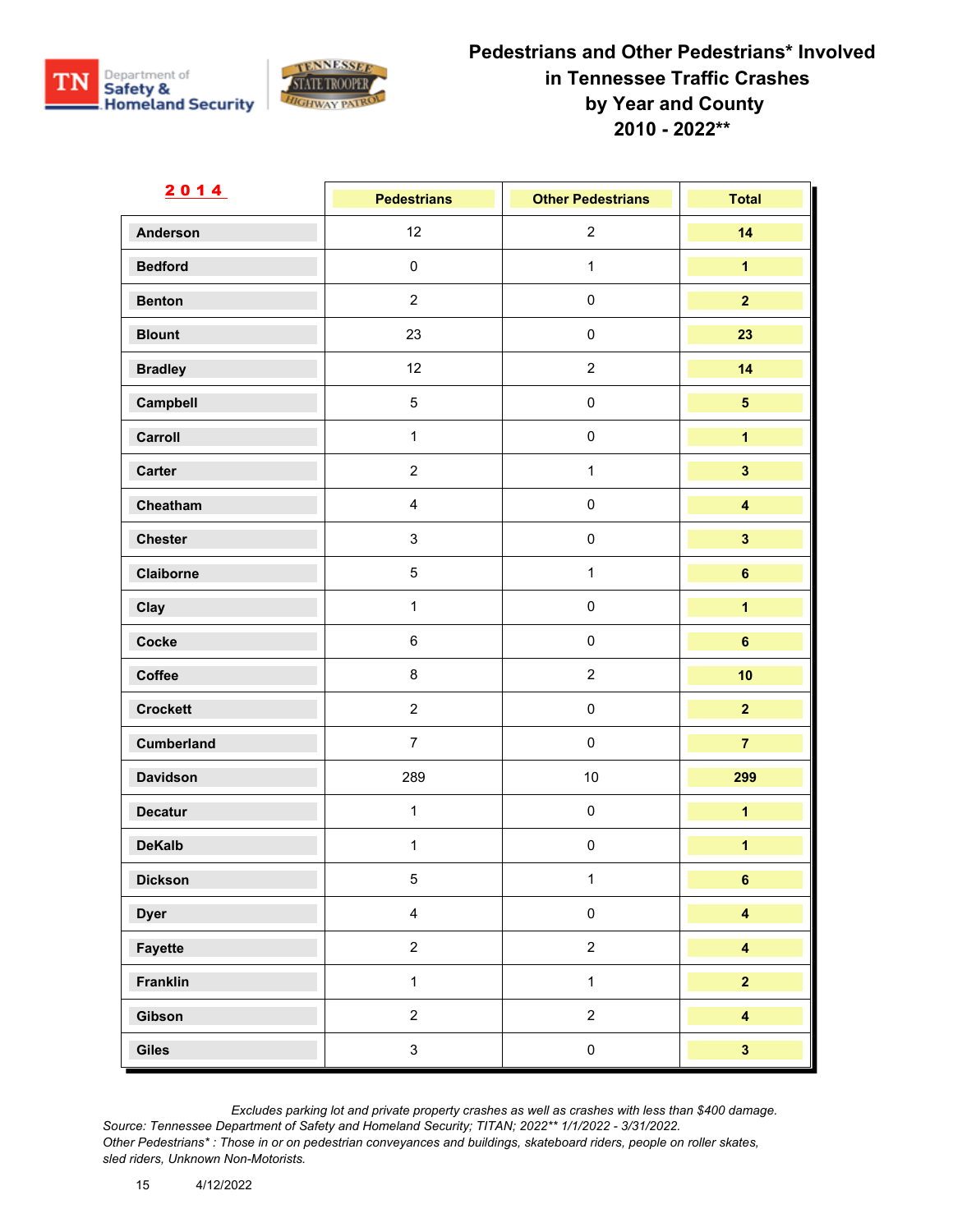



|                 | <b>Pedestrians</b>        | <b>Other Pedestrians</b> | <b>Total</b>            |
|-----------------|---------------------------|--------------------------|-------------------------|
| Grainger        | $\mathbf{1}$              | $\pmb{0}$                | $\overline{\mathbf{1}}$ |
| Greene          | $\bf 8$                   | $\pmb{0}$                | $\bf{8}$                |
| Grundy          | $\mathsf 3$               | $\mathbf{1}$             | $\overline{\mathbf{4}}$ |
| Hamblen         | 12                        | $\mathbf{1}$             | 13                      |
| <b>Hamilton</b> | 110                       | $\mathsf 3$              | 113                     |
| <b>Hancock</b>  | $\mathbf{1}$              | $\pmb{0}$                | $\overline{\mathbf{1}}$ |
| Hardeman        | $\overline{2}$            | $\pmb{0}$                | $\overline{2}$          |
| <b>Hardin</b>   | $\overline{\mathbf{4}}$   | $\pmb{0}$                | $\overline{\mathbf{4}}$ |
| Haywood         | $\overline{\mathbf{4}}$   | $\pmb{0}$                | $\overline{\mathbf{4}}$ |
| Henry           | $\overline{2}$            | $\pmb{0}$                | $\overline{2}$          |
| <b>Hickman</b>  | $\overline{2}$            | $\pmb{0}$                | $\overline{2}$          |
| Jefferson       | $\mathbf{1}$              | $\pmb{0}$                | $\overline{\mathbf{1}}$ |
| Johnson         | $\mathbf{1}$              | $\pmb{0}$                | $\overline{\mathbf{1}}$ |
| <b>Knox</b>     | 99                        | $\,6\,$                  | 105                     |
| Lauderdale      | $\overline{2}$            | $\pmb{0}$                | $\overline{2}$          |
| Lawrence        | $\boldsymbol{2}$          | $\bf 8$                  | 10                      |
| Lewis           | $\ensuremath{\mathsf{3}}$ | $\pmb{0}$                | $\overline{\mathbf{3}}$ |
| Lincoln         | $\overline{\mathbf{4}}$   | $\sqrt{2}$               | $\bf 6$                 |
| Loudon          | $\,6\,$                   | $\mathbf{1}$             | $\overline{7}$          |
| <b>Macon</b>    | $\overline{2}$            | $\pmb{0}$                | $\overline{2}$          |
| <b>Madison</b>  | 28                        | $\mathbf{1}$             | 29                      |
| <b>Marion</b>   | $\overline{2}$            | $\mathsf{O}\xspace$      | $\overline{2}$          |
| <b>Marshall</b> | $\mathbf{1}$              | $\pmb{0}$                | $\overline{\mathbf{1}}$ |
| <b>Maury</b>    | $\sqrt{5}$                | $\mathsf{O}\xspace$      | $5\overline{)}$         |
| <b>McMinn</b>   | $\sqrt{5}$                | $\overline{4}$           | $\overline{9}$          |
| <b>McNairy</b>  | $\mathbf{1}$              | $\pmb{0}$                | $\mathbf{1}$            |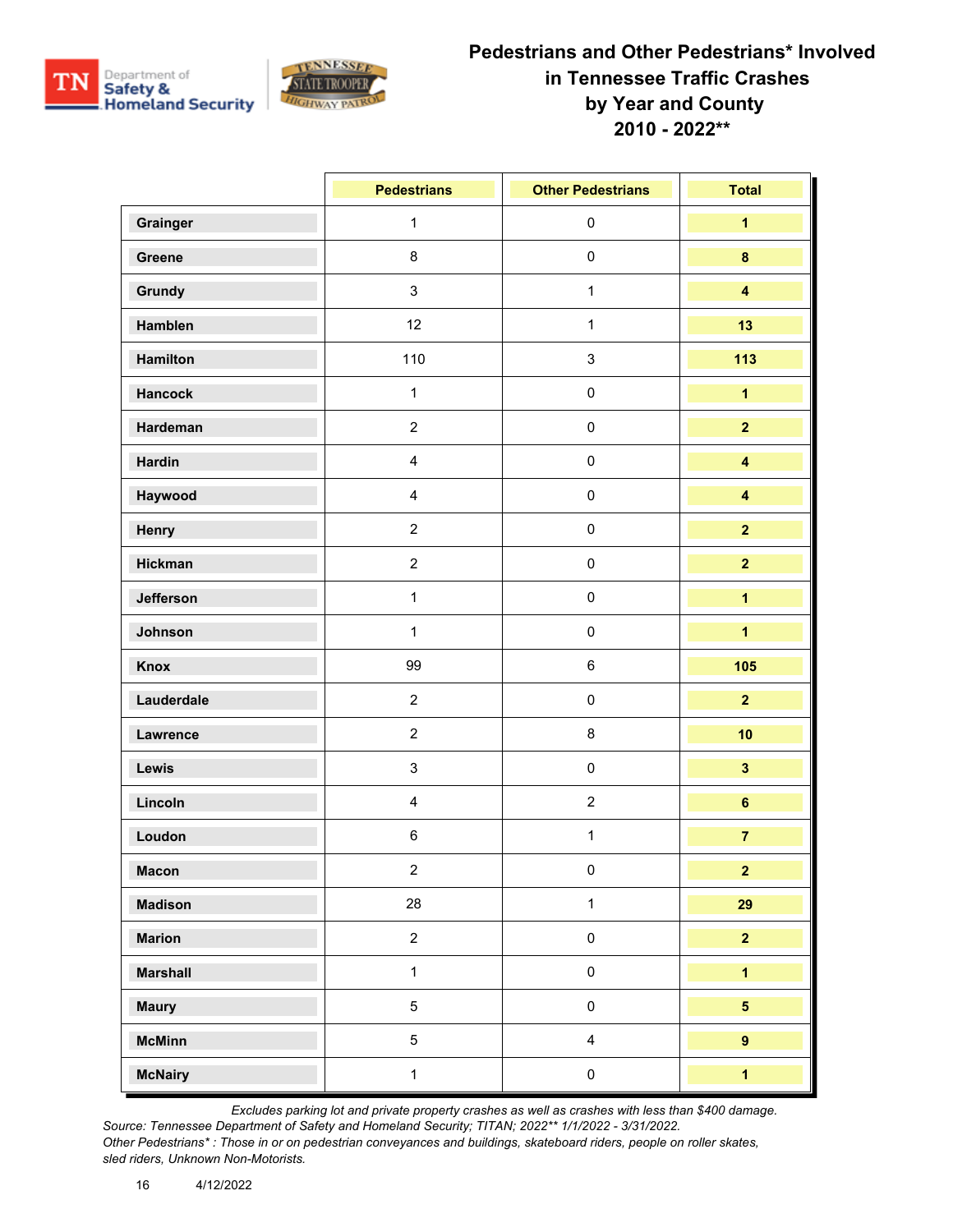



|                   | <b>Pedestrians</b> | <b>Other Pedestrians</b> | <b>Total</b>            |
|-------------------|--------------------|--------------------------|-------------------------|
| <b>Monroe</b>     | $\mathbf{3}$       | $\mathbf{1}$             | $\overline{\mathbf{4}}$ |
| <b>Montgomery</b> | 28                 | 3                        | 31                      |
| Morgan            | $\overline{2}$     | $\pmb{0}$                | $\overline{2}$          |
| Overton           | $\overline{2}$     | $\pmb{0}$                | $\overline{2}$          |
| <b>Pickett</b>    | $\mathbf{1}$       | $\pmb{0}$                | $\overline{\mathbf{1}}$ |
| Polk              | $\mathbf{1}$       | $\mathbf 0$              | $\overline{\mathbf{1}}$ |
| Putnam            | 11                 | $\pmb{0}$                | 11                      |
| Roane             | $\,6\,$            | $\overline{2}$           | $\pmb{8}$               |
| Robertson         | $\,6\,$            | $\pmb{0}$                | $6\phantom{a}$          |
| Rutherford        | 35                 | 3                        | 38                      |
| Sequatchie        | $\mathbf{1}$       | $\pmb{0}$                | $\overline{\mathbf{1}}$ |
| <b>Sevier</b>     | 25                 | $\mathbf{1}$             | 26                      |
| <b>Shelby</b>     | 363                | 16                       | 379                     |
| <b>Smith</b>      | $\mathbf{1}$       | $\pmb{0}$                | $\overline{\mathbf{1}}$ |
| <b>Stewart</b>    | $\mathbf{1}$       | $\pmb{0}$                | $\overline{\mathbf{1}}$ |
| <b>Sullivan</b>   | 28                 | $\,6\,$                  | 34                      |
| <b>Sumner</b>     | 16                 | $\mathbf{1}$             | 17                      |
| <b>Tipton</b>     | 15                 | $\mathbf{1}$             | 16                      |
| <b>Trousdale</b>  | $\mathbf{1}$       | $\pmb{0}$                | $\overline{1}$          |
| <b>Unicoi</b>     | $\overline{4}$     | $\pmb{0}$                | $\overline{\mathbf{4}}$ |
| <b>Union</b>      | $\overline{2}$     | $\pmb{0}$                | $\overline{2}$          |
| Warren            | $\mathbf{3}$       | $\pmb{0}$                | $\overline{\mathbf{3}}$ |
| Washington        | 15                 | $\mathbf{1}$             | 16                      |
| Wayne             | $\mathbf{1}$       | $\pmb{0}$                | $\overline{1}$          |
| Weakley           | $\overline{7}$     | $\pmb{0}$                | $\overline{7}$          |
| Williamson        | 14                 | $\pmb{0}$                | 14                      |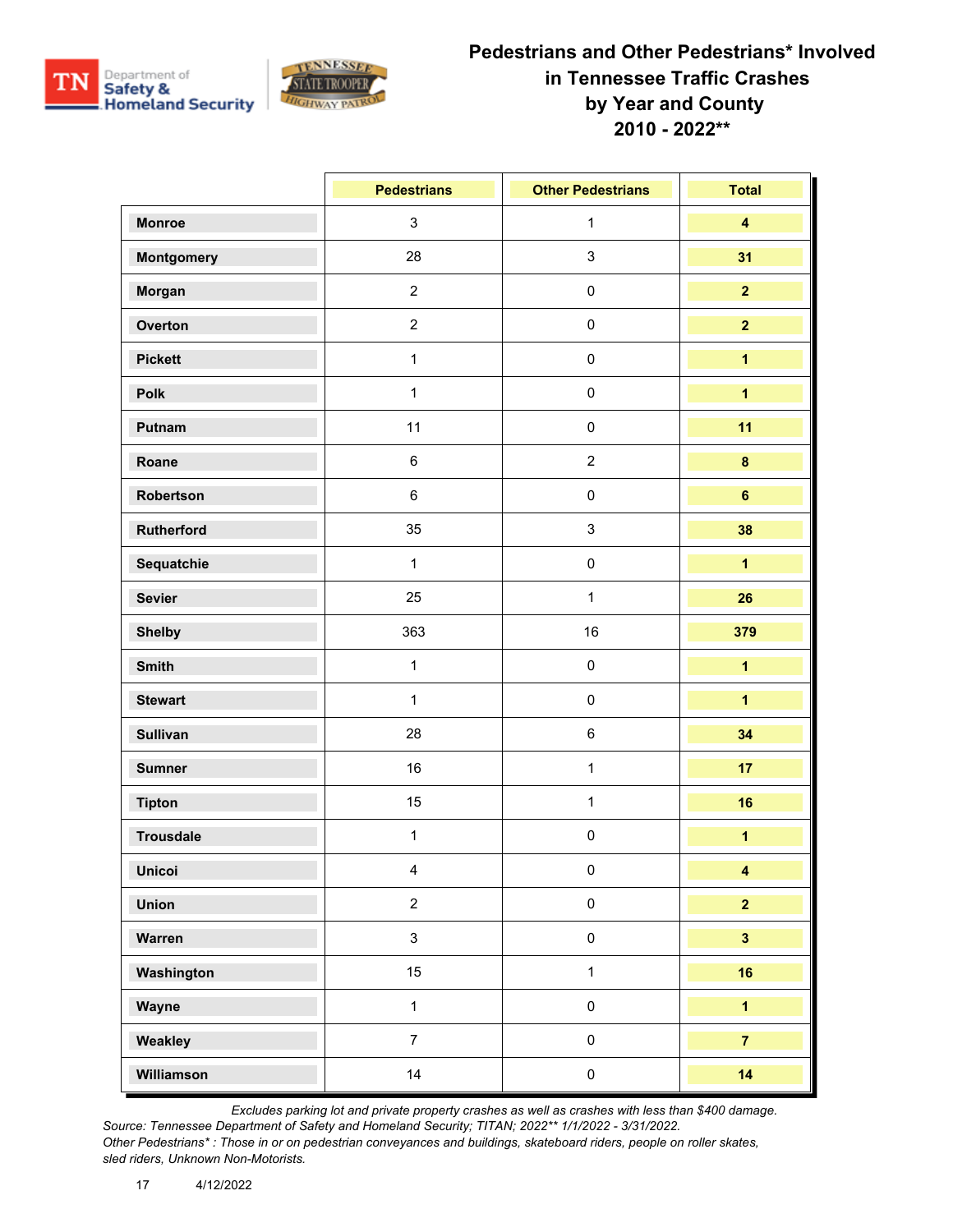



|                   | <b>Pedestrians</b> | <b>Other Pedestrians</b> | <b>Total</b> |
|-------------------|--------------------|--------------------------|--------------|
| <b>Wilson</b>     | 13                 |                          | 13           |
| <b>Total 2014</b> | 1,317              | 87                       | 1,404        |

*Excludes parking lot and private property crashes as well as crashes with less than \$400 damage. Source: Tennessee Department of Safety and Homeland Security; TITAN; 2022\*\* 1/1/2022 - 3/31/2022. Other Pedestrians\* : Those in or on pedestrian conveyances and buildings, skateboard riders, people on roller skates, sled riders, Unknown Non-Motorists.*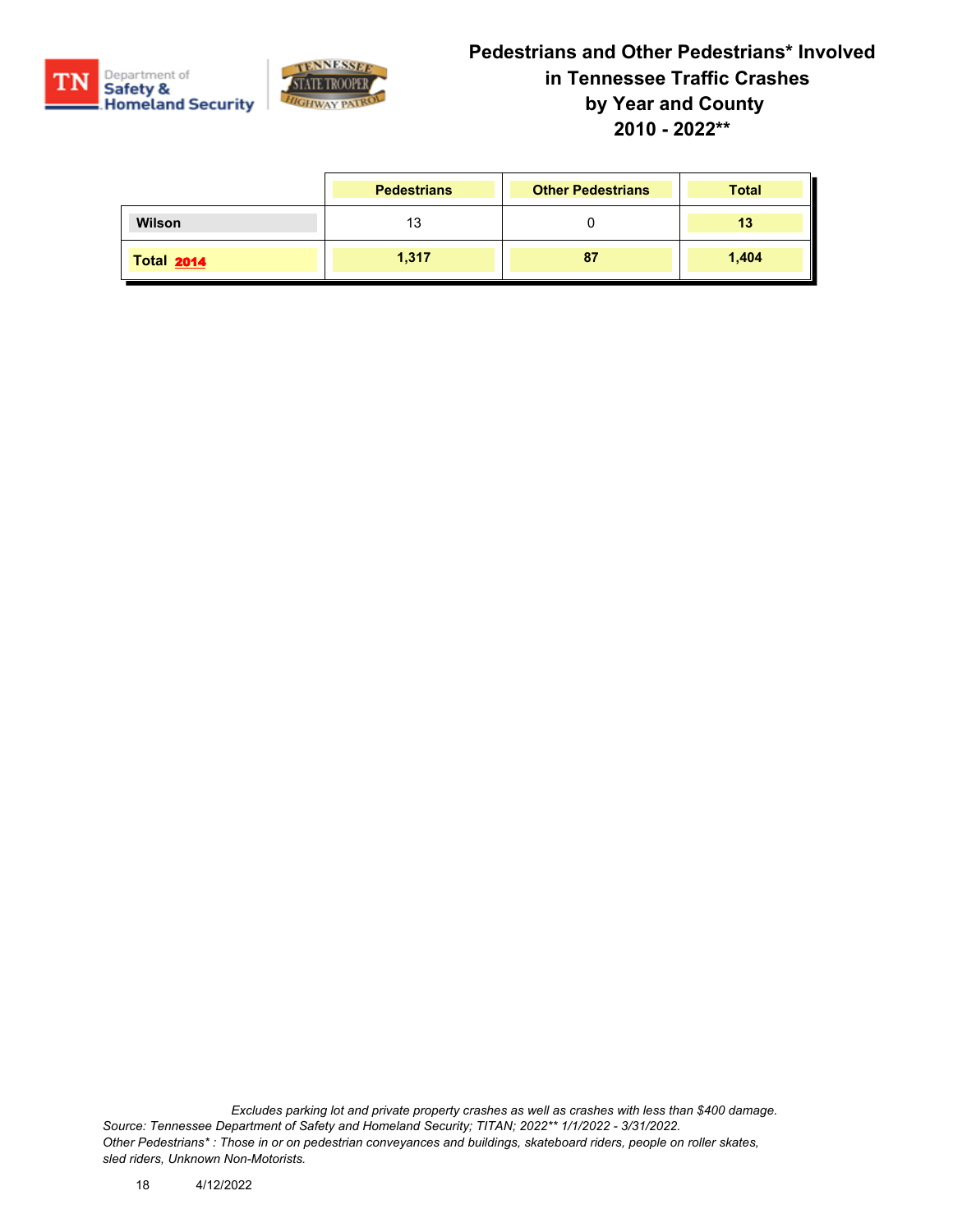



| <u>2015</u>       | <b>Pedestrians</b> | <b>Other Pedestrians</b> | <b>Total</b>            |
|-------------------|--------------------|--------------------------|-------------------------|
| <b>Anderson</b>   | $\overline{7}$     | $\overline{\mathbf{4}}$  | 11                      |
| <b>Bedford</b>    | 12                 | $\pmb{0}$                | 12                      |
| <b>Benton</b>     | $\mathbf{3}$       | $\pmb{0}$                | $\overline{\mathbf{3}}$ |
| <b>Blount</b>     | 23                 | $\pmb{0}$                | 23                      |
| <b>Bradley</b>    | 14                 | $\mathbf{1}$             | 15                      |
| Campbell          | $\boldsymbol{9}$   | $\sqrt{2}$               | 11                      |
| Cannon            | $\mathbf{1}$       | $\pmb{0}$                | $\overline{\mathbf{1}}$ |
| Carter            | $\,6$              | $\pmb{0}$                | $\bf 6$                 |
| Cheatham          | $\pmb{0}$          | 17                       | 17                      |
| <b>Chester</b>    | $\mathbf{3}$       | $\pmb{0}$                | $\mathbf{3}$            |
| Claiborne         | $\mathbf{1}$       | $\pmb{0}$                | $\overline{\mathbf{1}}$ |
| Clay              | $\mathbf{1}$       | $\pmb{0}$                | $\overline{\mathbf{1}}$ |
| Cocke             | $\,6$              | $\sqrt{2}$               | $\bf{8}$                |
| Coffee            | 12                 | $\mathbf{1}$             | 13                      |
| <b>Cumberland</b> | 11                 | $\pmb{0}$                | 11                      |
| <b>Davidson</b>   | 347                | 12                       | 359                     |
| <b>Dickson</b>    | $\overline{2}$     | $\pmb{0}$                | $\overline{2}$          |
| <b>Dyer</b>       | $\overline{4}$     | $\boldsymbol{2}$         | $\bf 6$                 |
| Fayette           | $\overline{2}$     | $\pmb{0}$                | $\overline{2}$          |
| <b>Fentress</b>   | 3                  | $\mathbf 0$              | 3 <sup>1</sup>          |
| Franklin          | $\overline{7}$     | $\pmb{0}$                | $\overline{7}$          |
| Gibson            | $\overline{a}$     | $\pmb{0}$                | $\overline{\mathbf{2}}$ |
| Grainger          | $\overline{4}$     | $\pmb{0}$                | $\overline{\mathbf{4}}$ |
| Greene            | $5\phantom{.0}$    | $\pmb{0}$                | $5\overline{)}$         |
| Grundy            | $\mathbf{1}$       | $\pmb{0}$                | $\overline{1}$          |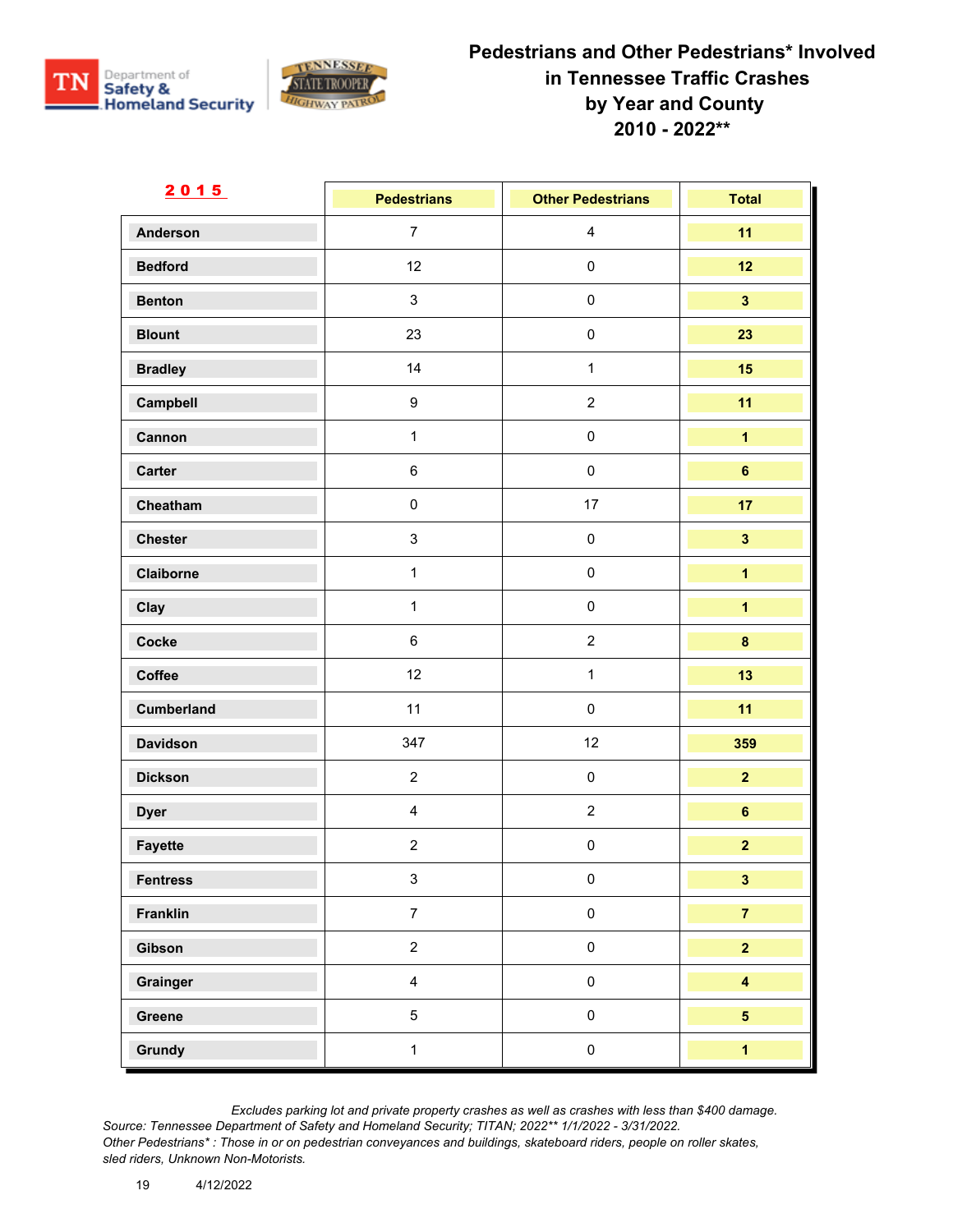



|                   | <b>Pedestrians</b> | <b>Other Pedestrians</b> | <b>Total</b>            |
|-------------------|--------------------|--------------------------|-------------------------|
| Hamblen           | $\overline{7}$     | $\pmb{0}$                | $\overline{7}$          |
| Hamilton          | 90                 | $\sqrt{5}$               | 95                      |
| Hardeman          | $\mathbf{3}$       | $\pmb{0}$                | $\overline{\mathbf{3}}$ |
| Hardin            | $\overline{2}$     | $\pmb{0}$                | $\overline{2}$          |
| <b>Hawkins</b>    | $\overline{2}$     | $\mathbf{1}$             | $\overline{\mathbf{3}}$ |
| Haywood           | $\overline{2}$     | $\sqrt{3}$               | $\overline{\mathbf{5}}$ |
| Henderson         | $\mathbf{3}$       | $\mathbf{1}$             | $\overline{\mathbf{4}}$ |
| Henry             | $\mathbf{3}$       | $\pmb{0}$                | $\overline{\mathbf{3}}$ |
| Hickman           | $5\phantom{.0}$    | $\pmb{0}$                | $\overline{\mathbf{5}}$ |
| <b>Humphreys</b>  | $\mathbf{3}$       | $\pmb{0}$                | $\overline{\mathbf{3}}$ |
| Jefferson         | $\overline{2}$     | $\pmb{0}$                | $\overline{2}$          |
| Johnson           | $\mathbf{1}$       | $\pmb{0}$                | $\overline{1}$          |
| Knox              | 107                | $\mathbf{1}$             | 108                     |
| Lauderdale        | $\overline{2}$     | $\pmb{0}$                | $\overline{2}$          |
| Lawrence          | $\overline{5}$     | 16                       | 21                      |
| Lincoln           | $\overline{2}$     | $\mathbf{1}$             | $\overline{\mathbf{3}}$ |
| Loudon            | $\mathbf{3}$       | $\pmb{0}$                | $\overline{\mathbf{3}}$ |
| <b>Madison</b>    | 17                 | $\mathbf{1}$             | 18                      |
| <b>Marion</b>     | $\overline{2}$     | $\mathbf{1}$             | $\overline{\mathbf{3}}$ |
| <b>Marshall</b>   | 3                  | 0                        | $\mathbf{3}$            |
| <b>Maury</b>      | $10\,$             | $\mathbf{1}$             | 11                      |
| <b>McMinn</b>     | $5\phantom{.0}$    | $\pmb{0}$                | 5 <sub>5</sub>          |
| <b>Meigs</b>      | $\mathbf{3}$       | $\sqrt{2}$               | 5 <sup>5</sup>          |
| <b>Monroe</b>     | $\mathbf{1}$       | $\pmb{0}$                | $\overline{1}$          |
| <b>Montgomery</b> | 36                 | $\mathsf 3$              | 39                      |
| <b>Moore</b>      | $\mathbf{1}$       | $\pmb{0}$                | $\overline{1}$          |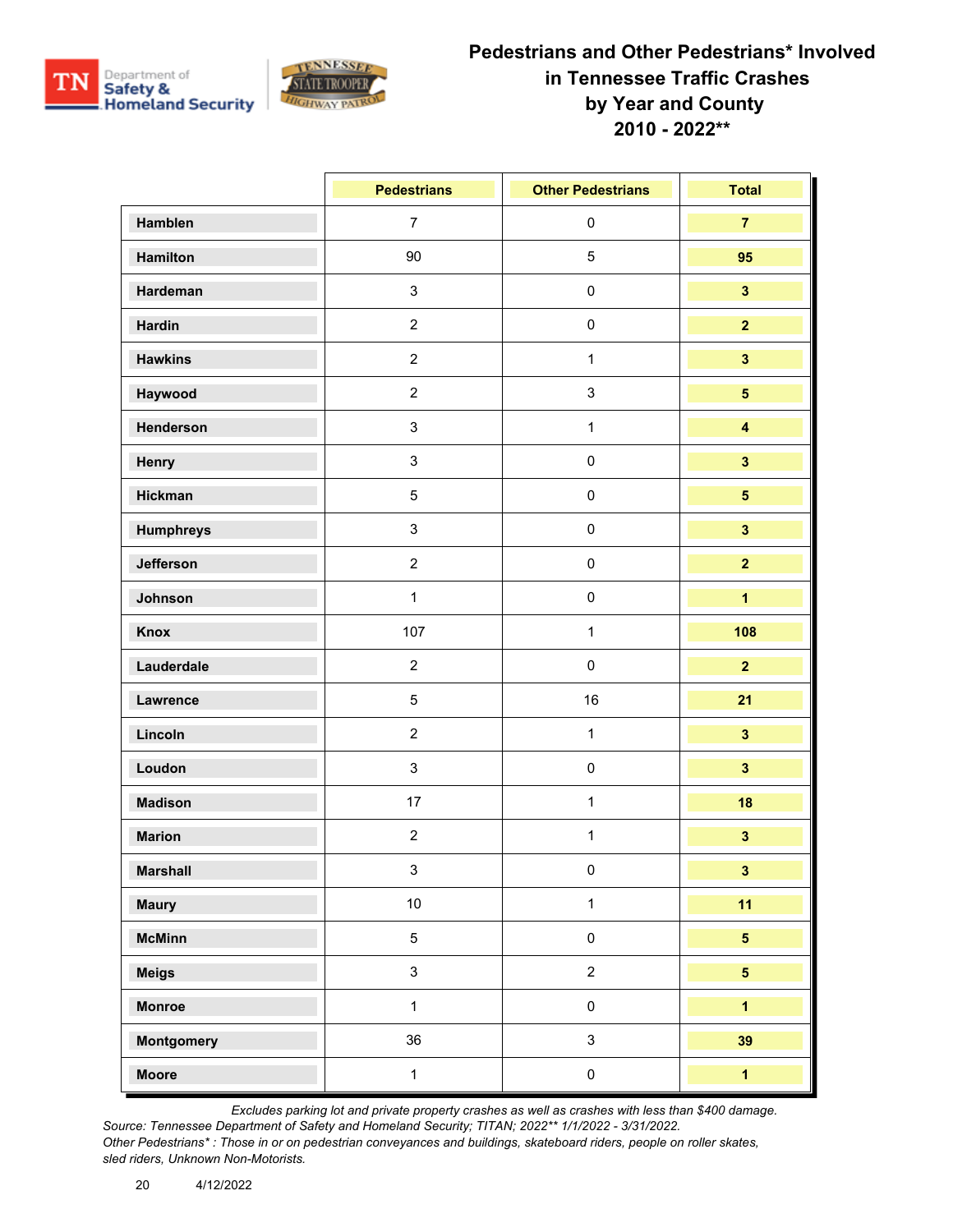



|                   | <b>Pedestrians</b>      | <b>Other Pedestrians</b>  | <b>Total</b>            |
|-------------------|-------------------------|---------------------------|-------------------------|
| Morgan            | $\overline{\mathbf{4}}$ | $\mathbf 0$               | $\overline{\mathbf{4}}$ |
| Obion             | $\mathbf{1}$            | $\pmb{0}$                 | $\mathbf{1}$            |
| Overton           | $\mathbf{3}$            | $\mathbf 0$               | $\overline{\mathbf{3}}$ |
| Polk              | $\pmb{0}$               | $\overline{\mathbf{4}}$   | $\overline{\mathbf{4}}$ |
| Putnam            | 11                      | $\mathbf{1}$              | 12                      |
| Roane             | $\overline{7}$          | $\mathbf 0$               | $\overline{7}$          |
| Robertson         | $\overline{5}$          | $\sqrt{2}$                | $\overline{7}$          |
| Rutherford        | 44                      | $\ensuremath{\mathsf{3}}$ | 47                      |
| <b>Sevier</b>     | 22                      | $\pmb{0}$                 | 22                      |
| <b>Shelby</b>     | 394                     | 41                        | 435                     |
| <b>Smith</b>      | $\mathbf{1}$            | $\mathbf 0$               | $\overline{\mathbf{1}}$ |
| <b>Sullivan</b>   | 30                      | $\boldsymbol{7}$          | 37                      |
| <b>Sumner</b>     | 16                      | $\mathbf 0$               | 16                      |
| <b>Tipton</b>     | $\mathbf{3}$            | $\mathbf 0$               | $\overline{\mathbf{3}}$ |
| <b>Unicoi</b>     | $\overline{2}$          | $\mathbf{1}$              | $\overline{\mathbf{3}}$ |
| <b>Union</b>      | $\mathbf{1}$            | $\mathbf 0$               | $\overline{1}$          |
| Warren            | $\overline{4}$          | $\mathbf 0$               | $\overline{\mathbf{4}}$ |
| Washington        | $30\,$                  | 12                        | 42                      |
| Weakley           | 8                       | $\pmb{0}$                 | $\pmb{8}$               |
| White             | $\overline{2}$          | 0                         | $\overline{2}$          |
| Williamson        | 21                      | $\boldsymbol{2}$          | 23                      |
| Wilson            | 15                      | $\pmb{0}$                 | 15                      |
| <b>Total 2015</b> | 1,430                   | 150                       | 1,580                   |

*Excludes parking lot and private property crashes as well as crashes with less than \$400 damage. Source: Tennessee Department of Safety and Homeland Security; TITAN; 2022\*\* 1/1/2022 - 3/31/2022. Other Pedestrians\* : Those in or on pedestrian conveyances and buildings, skateboard riders, people on roller skates, sled riders, Unknown Non-Motorists.*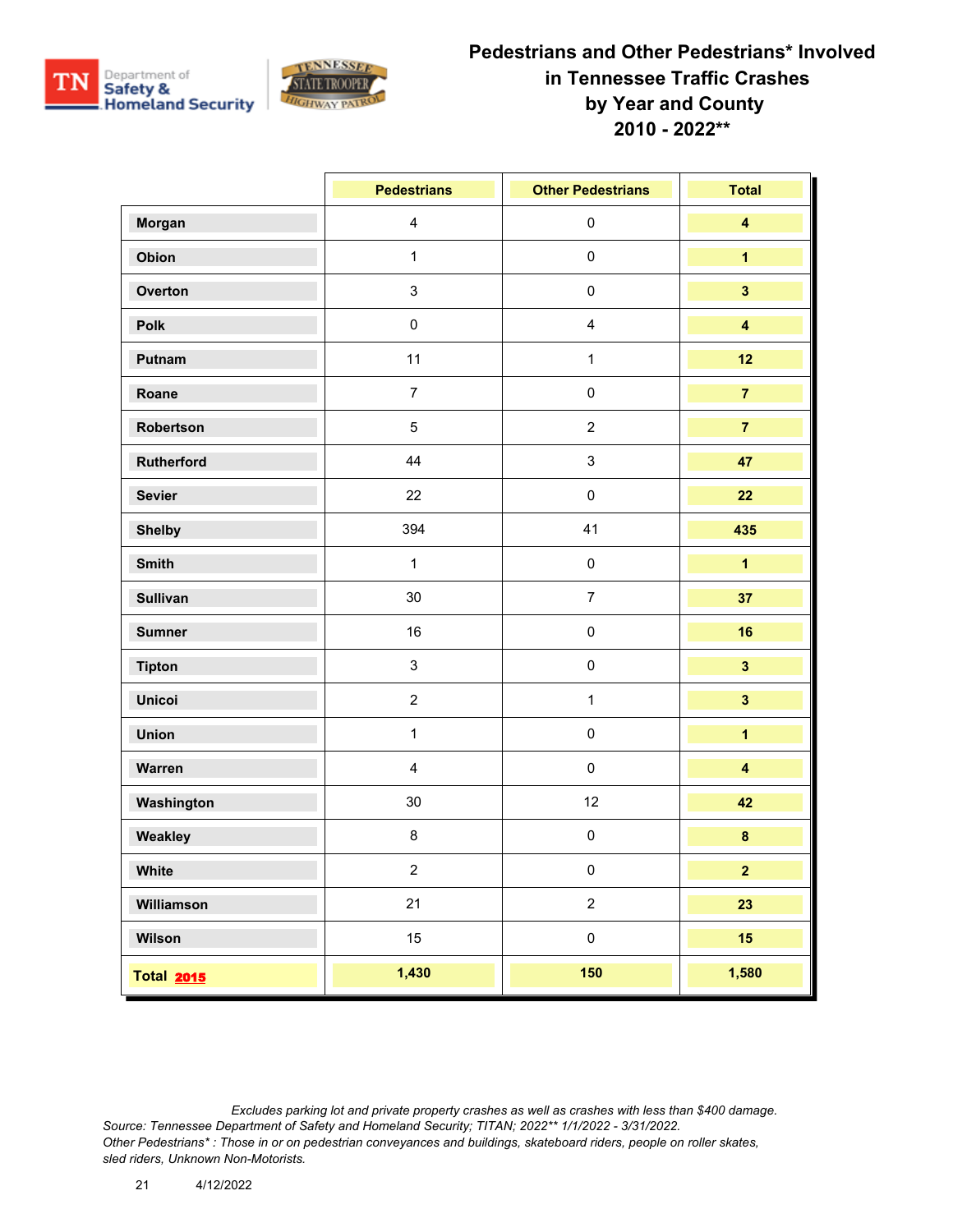



| 2016              | <b>Pedestrians</b>      | <b>Other Pedestrians</b> | <b>Total</b>            |
|-------------------|-------------------------|--------------------------|-------------------------|
| <b>Anderson</b>   | 12                      | $\sqrt{5}$               | 17                      |
| <b>Bedford</b>    | $\overline{c}$          | $\pmb{0}$                | $\overline{2}$          |
| <b>Blount</b>     | 14                      | $\overline{4}$           | 18                      |
| <b>Bradley</b>    | 21                      | $\sqrt{2}$               | 23                      |
| Campbell          | $\overline{\mathbf{4}}$ | $\pmb{0}$                | $\overline{\mathbf{4}}$ |
| Carroll           | $\overline{5}$          | $\pmb{0}$                | $\overline{\mathbf{5}}$ |
| Carter            | 6                       | $\pmb{0}$                | $6\phantom{a}$          |
| Cheatham          | $\mathbf{3}$            | $\pmb{0}$                | $\overline{\mathbf{3}}$ |
| Claiborne         | $\overline{2}$          | $\mathbf{1}$             | $\overline{\mathbf{3}}$ |
| Cocke             | $\mathbf{3}$            | $\pmb{0}$                | $\overline{\mathbf{3}}$ |
| Coffee            | 13                      | $\pmb{0}$                | 13                      |
| <b>Crockett</b>   | $\mathbf{1}$            | $\pmb{0}$                | $\overline{\mathbf{1}}$ |
| <b>Cumberland</b> | 8                       | $\mathbf{1}$             | $\overline{9}$          |
| <b>Davidson</b>   | 400                     | 16                       | 416                     |
| <b>Dickson</b>    | $\overline{4}$          | $\pmb{0}$                | $\overline{\mathbf{4}}$ |
| <b>Dyer</b>       | $\overline{2}$          | $\pmb{0}$                | $\overline{2}$          |
| Fayette           | $\overline{5}$          | $\mathbf{1}$             | $6\phantom{a}$          |
| <b>Franklin</b>   | $\mathbf{3}$            | $\pmb{0}$                | $\overline{\mathbf{3}}$ |
| Gibson            | $\mathbf{1}$            | $\overline{2}$           | $\mathbf{3}$            |
| Giles             | 6                       | $\Omega$                 | 6                       |
| Grainger          | $\mathbf{1}$            | $\mathsf{O}\xspace$      | $\overline{\mathbf{1}}$ |
| Greene            | $\overline{5}$          | $\mathbf 0$              | $\overline{\mathbf{5}}$ |
| Grundy            | $\overline{2}$          | $\pmb{0}$                | $\overline{2}$          |
| Hamblen           | 8                       | $\mathsf{O}\xspace$      | $\bf{8}$                |
| Hamilton          | 85                      | $\overline{4}$           | 89                      |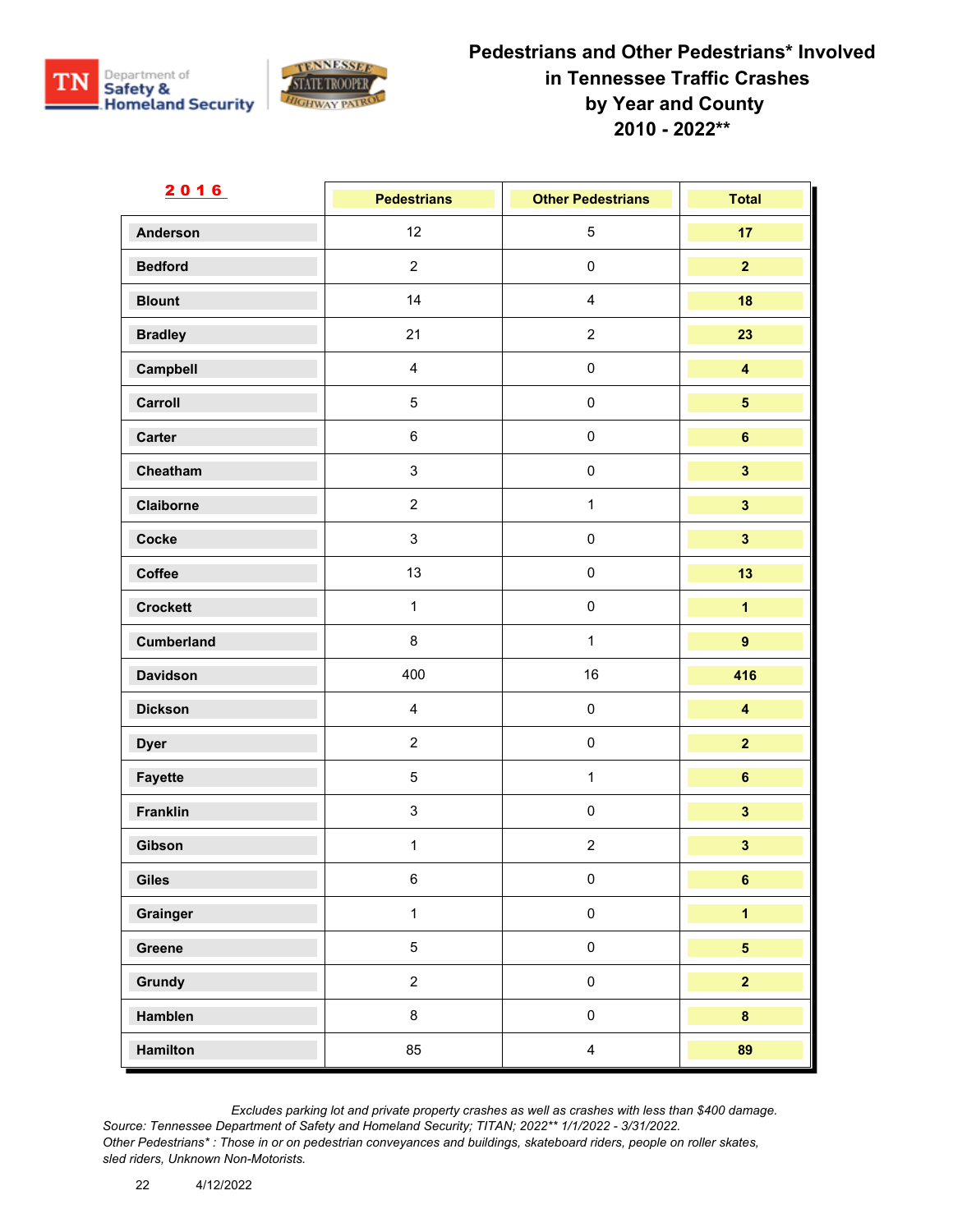



|                   | <b>Pedestrians</b>      | <b>Other Pedestrians</b> | <b>Total</b>            |
|-------------------|-------------------------|--------------------------|-------------------------|
| <b>Hancock</b>    | $\mathbf{1}$            | $\pmb{0}$                | $\overline{1}$          |
| Hardeman          | $\mathbf{3}$            | $\mathbf{1}$             | $\overline{\mathbf{4}}$ |
| <b>Hardin</b>     | $\,6\,$                 | $\mathbf{1}$             | $\overline{7}$          |
| <b>Hawkins</b>    | $\,6\,$                 | $\pmb{0}$                | $\bf 6$                 |
| Haywood           | $\overline{2}$          | $\mathbf{1}$             | $\overline{\mathbf{3}}$ |
| Henderson         | $\mathsf 3$             | $\pmb{0}$                | $\overline{\mathbf{3}}$ |
| Hickman           | $\overline{7}$          | $\pmb{0}$                | $\overline{7}$          |
| <b>Humphreys</b>  | $\mathbf{3}$            | $\pmb{0}$                | $\overline{\mathbf{3}}$ |
| <b>Jackson</b>    | $\mathbf{1}$            | $\pmb{0}$                | $\overline{\mathbf{1}}$ |
| Jefferson         | $\overline{7}$          | $\pmb{0}$                | $\overline{7}$          |
| Johnson           | $\mathbf{1}$            | $\mathbf{1}$             | $\overline{2}$          |
| Knox              | 103                     | $\boldsymbol{9}$         | 112                     |
| Lauderdale        | $\,6\,$                 | $\mathbf{1}$             | $\overline{7}$          |
| Lawrence          | $\overline{5}$          | 11                       | 16                      |
| Lewis             | $\overline{2}$          | $\pmb{0}$                | $\overline{2}$          |
| Lincoln           | $\,6\,$                 | $\pmb{0}$                | $\bf 6$                 |
| Loudon            | $\mathfrak{S}$          | $\pmb{0}$                | $\overline{\mathbf{3}}$ |
| <b>Macon</b>      | $\overline{2}$          | $\pmb{0}$                | $\overline{2}$          |
| <b>Madison</b>    | 20                      | $\sqrt{5}$               | 25                      |
| <b>Marion</b>     | 3                       | $\mathbf 0$              | $\mathbf{3}$            |
| <b>Marshall</b>   | $\mathbf{1}$            | $\pmb{0}$                | $\overline{1}$          |
| <b>Maury</b>      | 10                      | $\mathbf{1}$             | 11                      |
| <b>McMinn</b>     | $\overline{\mathbf{4}}$ | $\pmb{0}$                | $\overline{\mathbf{4}}$ |
| <b>McNairy</b>    | $\,6\,$                 | $\mathbf 0$              | $6\phantom{a}$          |
| <b>Monroe</b>     | $\mathbf{3}$            | $\mathsf{O}\xspace$      | $\overline{\mathbf{3}}$ |
| <b>Montgomery</b> | 38                      | $\mathbf 0$              | 38                      |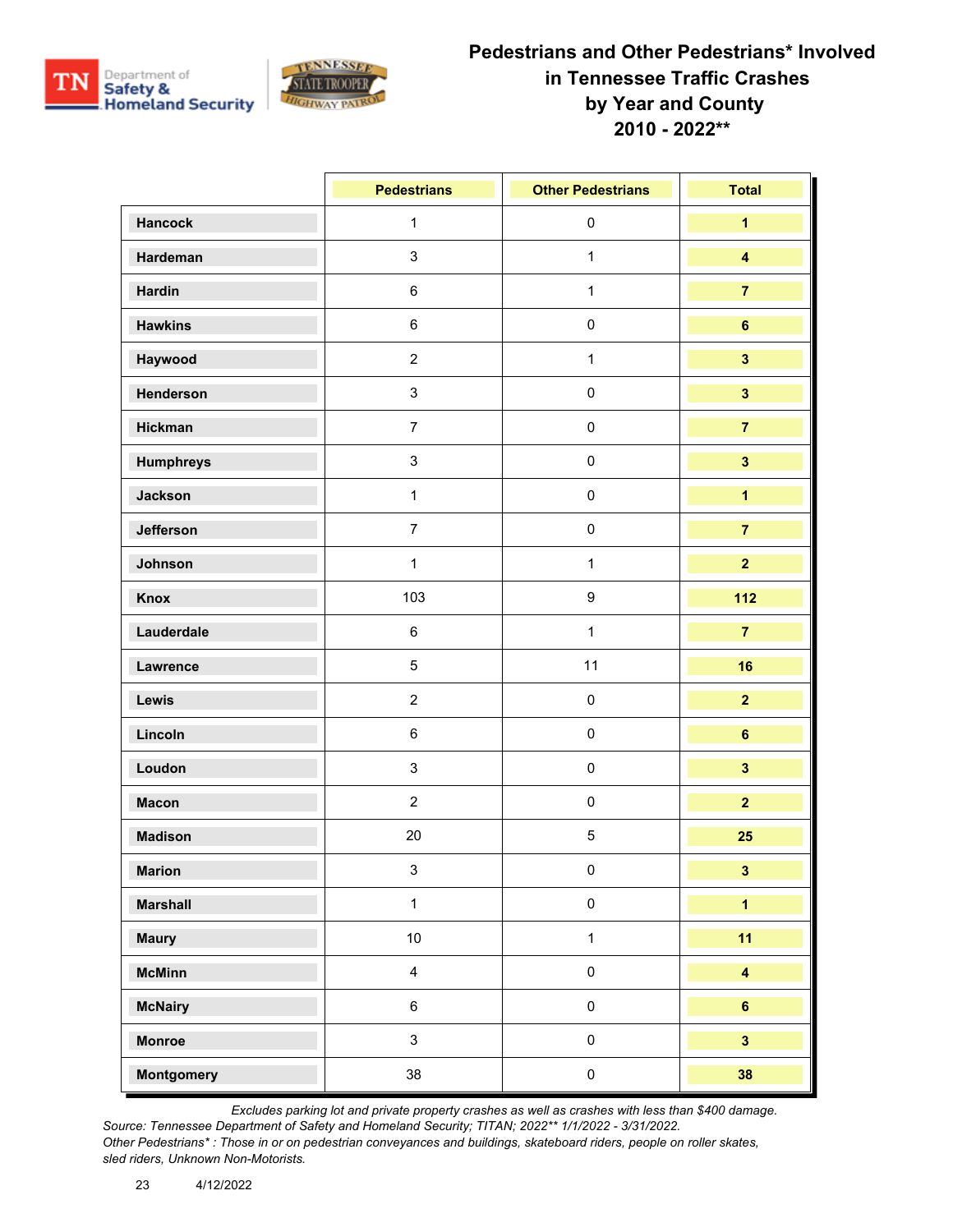



|                   | <b>Pedestrians</b> | <b>Other Pedestrians</b> | <b>Total</b>            |
|-------------------|--------------------|--------------------------|-------------------------|
| <b>Moore</b>      | $\pmb{0}$          | $\mathbf{1}$             | $\overline{\mathbf{1}}$ |
| Obion             | $\overline{2}$     | $\pmb{0}$                | $\overline{2}$          |
| Overton           | $\mathbf{1}$       | $\mathsf 3$              | $\overline{\mathbf{4}}$ |
| Polk              | $\mathbf{1}$       | $\pmb{0}$                | $\overline{\mathbf{1}}$ |
| Putnam            | 14                 | $\pmb{0}$                | 14                      |
| Rhea              | $\mathbf{1}$       | $\mathbf{1}$             | $\overline{2}$          |
| Roane             | $\overline{4}$     | $\mathbf{1}$             | $\overline{\mathbf{5}}$ |
| Robertson         | $\overline{7}$     | $\pmb{0}$                | $\overline{7}$          |
| Rutherford        | 49                 | 14                       | 63                      |
| Sequatchie        | $\overline{2}$     | $\pmb{0}$                | $\overline{2}$          |
| <b>Sevier</b>     | 23                 | $\mathbf{1}$             | 24                      |
| <b>Shelby</b>     | 421                | 42                       | 463                     |
| <b>Smith</b>      | $\overline{2}$     | $\pmb{0}$                | $\overline{2}$          |
| <b>Stewart</b>    | $\mathbf{1}$       | $\pmb{0}$                | $\overline{\mathbf{1}}$ |
| <b>Sullivan</b>   | 22                 | $\mathbf 5$              | 27                      |
| <b>Sumner</b>     | 20                 | $\mathbf{1}$             | 21                      |
| <b>Tipton</b>     | $\overline{4}$     | $\pmb{0}$                | $\overline{\mathbf{4}}$ |
| VanBuren          | $\mathbf{1}$       | $\pmb{0}$                | $\overline{\mathbf{1}}$ |
| Warren            | $5\,$              | $\pmb{0}$                | $\overline{\mathbf{5}}$ |
| Washington        | 15                 | 3                        | 18                      |
| Weakley           | $\mathbf{1}$       | $\pmb{0}$                | $\overline{\mathbf{1}}$ |
| White             | $\mathbf{1}$       | $\pmb{0}$                | $\overline{\mathbf{1}}$ |
| Williamson        | 17                 | $\pmb{0}$                | 17                      |
| Wilson            | 13                 | $\mathbf{1}$             | 14                      |
| <b>Total 2016</b> | 1,495              | 140                      | 1,635                   |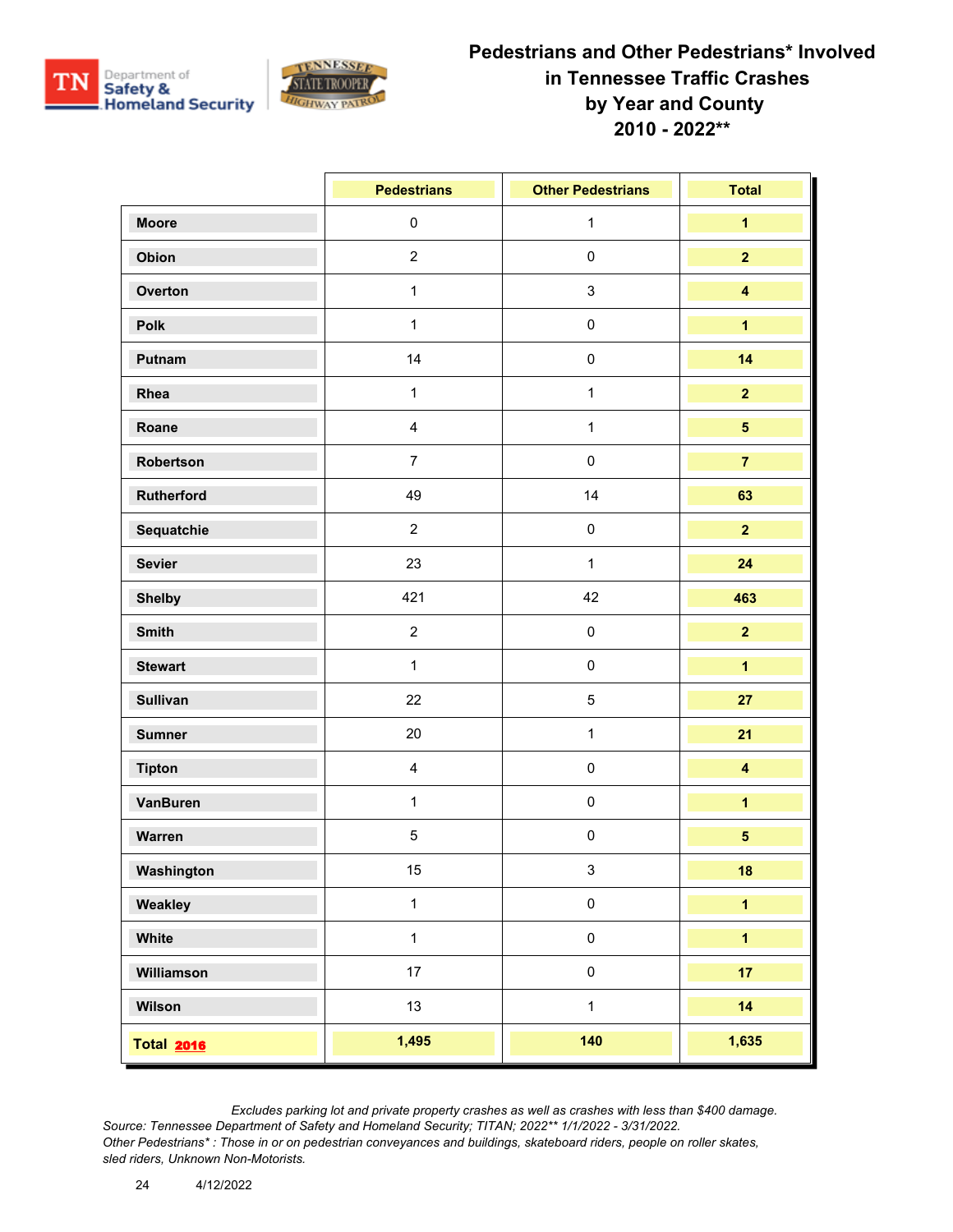



| <u>2017</u>       | <b>Pedestrians</b>      | <b>Other Pedestrians</b> | <b>Total</b>            |
|-------------------|-------------------------|--------------------------|-------------------------|
| <b>Anderson</b>   | 11                      | $\mathbf{1}$             | 12                      |
| <b>Bedford</b>    | $\overline{2}$          | $\pmb{0}$                | $\overline{2}$          |
| <b>Benton</b>     | $\overline{5}$          | $\pmb{0}$                | 5 <sup>5</sup>          |
| <b>Blount</b>     | 13                      | $\sqrt{3}$               | 16                      |
| <b>Bradley</b>    | 17                      | $\mathbf{1}$             | 18                      |
| Campbell          | $\overline{7}$          | $\pmb{0}$                | $\overline{7}$          |
| Carroll           | $\overline{\mathbf{4}}$ | $\pmb{0}$                | $\overline{\mathbf{4}}$ |
| Carter            | $\overline{7}$          | $\overline{2}$           | $\overline{9}$          |
| Cheatham          | $\overline{2}$          | $\mathbf{1}$             | $\overline{\mathbf{3}}$ |
| <b>Chester</b>    | $\overline{2}$          | $\pmb{0}$                | $\overline{2}$          |
| Claiborne         | $\overline{\mathbf{4}}$ | $\pmb{0}$                | $\overline{\mathbf{4}}$ |
| Clay              | $\mathbf{1}$            | $\pmb{0}$                | $\overline{\mathbf{1}}$ |
| Cocke             | $5\,$                   | $\pmb{0}$                | $5\phantom{a}$          |
| Coffee            | 13                      | $\pmb{0}$                | 13                      |
| <b>Crockett</b>   | $\overline{2}$          | $\pmb{0}$                | $\overline{2}$          |
| <b>Cumberland</b> | $\overline{\mathbf{4}}$ | $\pmb{0}$                | $\overline{\mathbf{4}}$ |
| <b>Davidson</b>   | 389                     | 16                       | 405                     |
| <b>Decatur</b>    | $\overline{2}$          | $\pmb{0}$                | $\overline{2}$          |
| <b>DeKalb</b>     | $\overline{2}$          | $\pmb{0}$                | $\overline{2}$          |
| <b>Dickson</b>    | 6                       | $\Omega$                 | 6                       |
| <b>Dyer</b>       | $\bf 8$                 | $\mathsf{O}\xspace$      | $\bf{8}$                |
| Fayette           | $\overline{a}$          | $\overline{2}$           | $\overline{\mathbf{4}}$ |
| <b>Fentress</b>   | $\mathbf{1}$            | $\mathbf 0$              | $\overline{1}$          |
| Franklin          | $\overline{2}$          | $\mathsf{O}\xspace$      | $\overline{2}$          |
| Gibson            | $\overline{a}$          | $\mathbf 0$              | $\overline{\mathbf{2}}$ |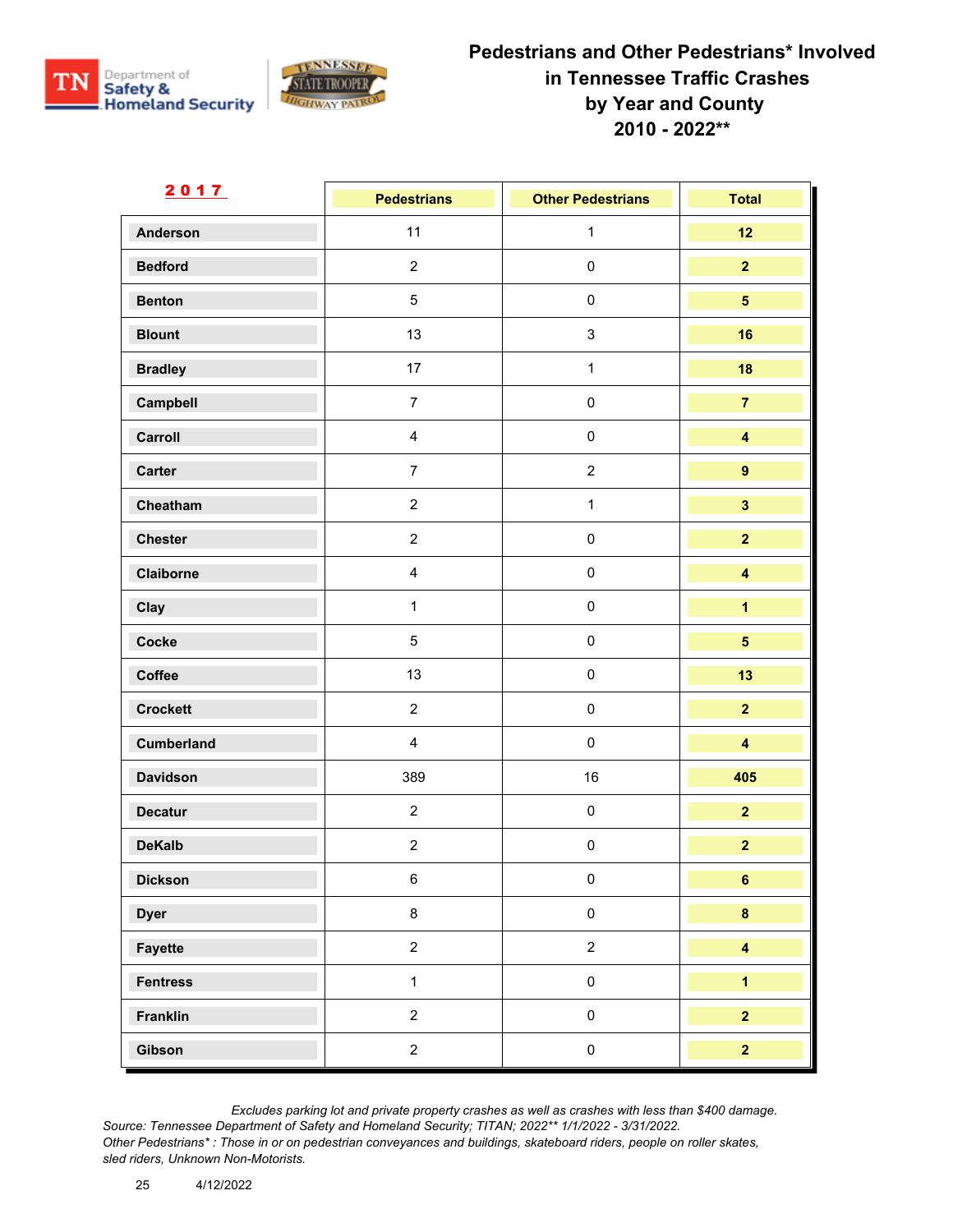



|                 | <b>Pedestrians</b>      | <b>Other Pedestrians</b> | <b>Total</b>            |
|-----------------|-------------------------|--------------------------|-------------------------|
| <b>Giles</b>    | $\overline{7}$          | $\pmb{0}$                | $\overline{7}$          |
| Grainger        | $\mathbf{3}$            | $\pmb{0}$                | $\mathbf{3}$            |
| Greene          | $\overline{\mathbf{4}}$ | $\sqrt{2}$               | $\bf 6$                 |
| Grundy          | $\overline{2}$          | $\pmb{0}$                | $\overline{2}$          |
| Hamblen         | 11                      | $\mathbf{1}$             | 12                      |
| <b>Hamilton</b> | 100                     | $\,6$                    | 106                     |
| Hardeman        | $\mathbf{1}$            | $\pmb{0}$                | $\overline{1}$          |
| <b>Hardin</b>   | $\mathbf{3}$            | $\pmb{0}$                | $\overline{\mathbf{3}}$ |
| <b>Hawkins</b>  | $\mathbf{3}$            | $\pmb{0}$                | $\overline{\mathbf{3}}$ |
| Haywood         | $\overline{2}$          | $\pmb{0}$                | $\overline{2}$          |
| Henderson       | $\overline{2}$          | $\pmb{0}$                | $\overline{2}$          |
| Henry           | $\overline{\mathbf{4}}$ | $\pmb{0}$                | $\overline{\mathbf{4}}$ |
| <b>Hickman</b>  | $\overline{2}$          | $\pmb{0}$                | $\overline{2}$          |
| Houston         | $\overline{2}$          | $\pmb{0}$                | $\overline{2}$          |
| <b>Jackson</b>  | $\mathbf{1}$            | $\pmb{0}$                | $\overline{\mathbf{1}}$ |
| Jefferson       | $\mathsf 3$             | $\pmb{0}$                | $\overline{\mathbf{3}}$ |
| Johnson         | $\mathbf{1}$            | $\pmb{0}$                | $\overline{\mathbf{1}}$ |
| Knox            | 109                     | $\bf 8$                  | 117                     |
| Lauderdale      | $\overline{4}$          | $\pmb{0}$                | $\overline{\mathbf{4}}$ |
| Lawrence        | $\mathbf{1}$            | $\overline{7}$           | $\pmb{8}$               |
| Lincoln         | $\overline{4}$          | $\pmb{0}$                | $\overline{\mathbf{4}}$ |
| Loudon          | $\overline{5}$          | $\mathbf{1}$             | $6\phantom{a}$          |
| <b>Macon</b>    | $\overline{2}$          | $\pmb{0}$                | $\overline{2}$          |
| <b>Madison</b>  | 24                      | $\mathbf{1}$             | 25                      |
| <b>Marion</b>   | $\mathbf{1}$            | $\pmb{0}$                | $\overline{1}$          |
| <b>Marshall</b> | $\overline{4}$          | $\pmb{0}$                | $\overline{\mathbf{4}}$ |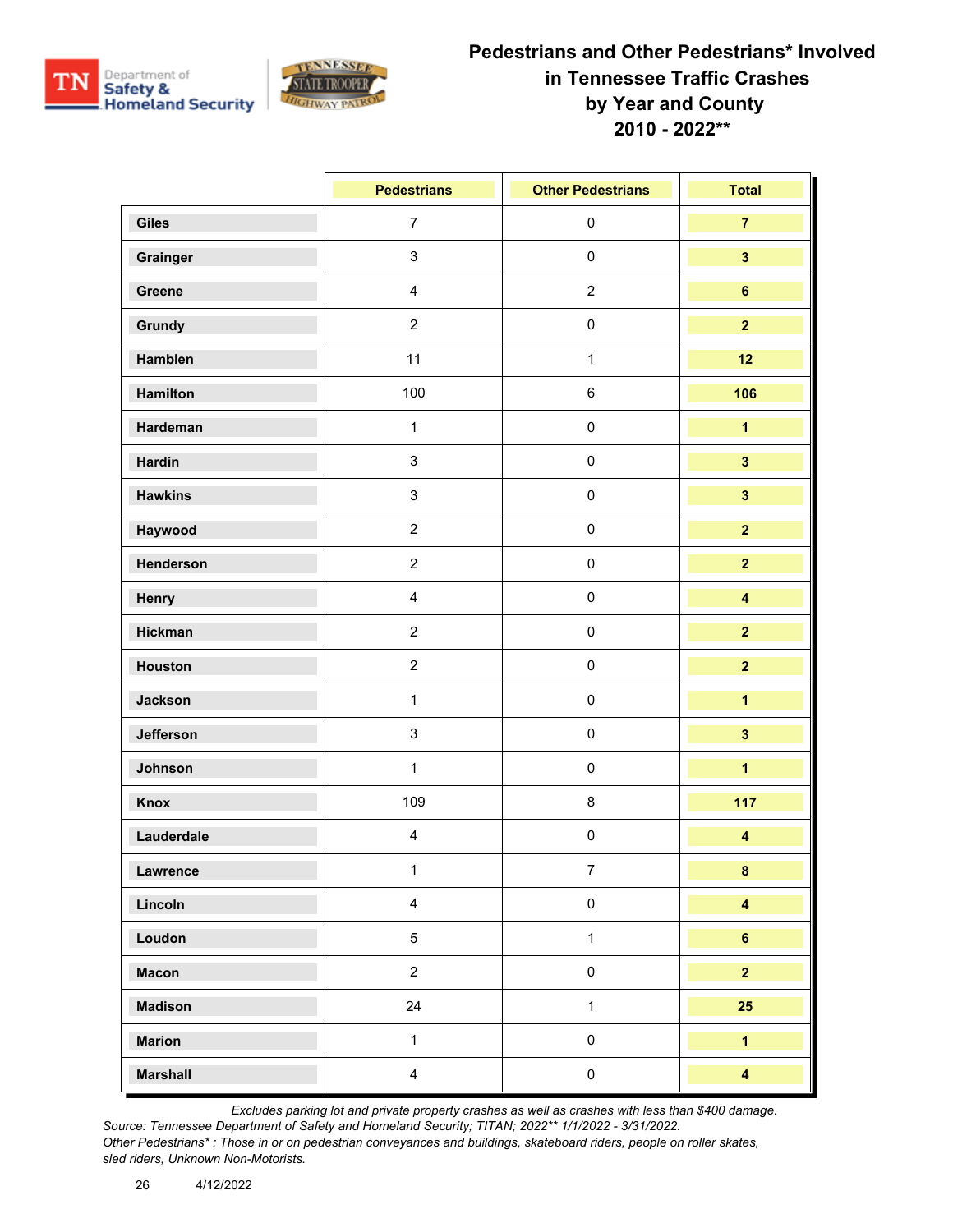



|                  | <b>Pedestrians</b>      | <b>Other Pedestrians</b> | <b>Total</b>            |
|------------------|-------------------------|--------------------------|-------------------------|
| <b>Maury</b>     | 12                      | $\overline{\mathbf{4}}$  | 16                      |
| <b>McMinn</b>    | 11                      | $\pmb{0}$                | 11                      |
| <b>McNairy</b>   | $\overline{2}$          | $\mathbf{1}$             | $\overline{\mathbf{3}}$ |
| <b>Monroe</b>    | $\overline{5}$          | $\pmb{0}$                | 5 <sup>5</sup>          |
| Montgomery       | 38                      | $\sqrt{2}$               | 40                      |
| Morgan           | $\overline{2}$          | $\pmb{0}$                | $\overline{\mathbf{2}}$ |
| Overton          | $\,6\,$                 | $\pmb{0}$                | $6\phantom{a}$          |
| Perry            | $\mathbf{1}$            | $\pmb{0}$                | $\overline{\mathbf{1}}$ |
| Polk             | $\overline{2}$          | $\pmb{0}$                | $\overline{2}$          |
| Putnam           | 14                      | $\pmb{0}$                | 14                      |
| Rhea             | $\overline{\mathbf{4}}$ | $\pmb{0}$                | $\overline{\mathbf{4}}$ |
| Roane            | 8                       | $\pmb{0}$                | $\bf{8}$                |
| Robertson        | $\overline{4}$          | $\sqrt{2}$               | $6\phantom{a}$          |
| Rutherford       | 52                      | $\mathbf{1}$             | 53                      |
| Sequatchie       | $\mathbf{1}$            | $\pmb{0}$                | $\overline{\mathbf{1}}$ |
| <b>Sevier</b>    | 19                      | $\sqrt{2}$               | 21                      |
| <b>Shelby</b>    | 454                     | 59                       | 513                     |
| <b>Smith</b>     | $\mathbf{3}$            | $\pmb{0}$                | $\overline{\mathbf{3}}$ |
| <b>Stewart</b>   | $\mathbf{1}$            | $\pmb{0}$                | $\overline{\mathbf{1}}$ |
| <b>Sullivan</b>  | 22                      | $\overline{\mathbf{4}}$  | 26                      |
| <b>Sumner</b>    | 21                      | $\sqrt{3}$               | 24                      |
| <b>Tipton</b>    | $\mathbf{3}$            | $\pmb{0}$                | $\overline{\mathbf{3}}$ |
| <b>Trousdale</b> | $\mathbf{1}$            | $\pmb{0}$                | $\overline{1}$          |
| <b>Unicoi</b>    | $\mathbf{3}$            | $\mathsf{O}\xspace$      | $\overline{\mathbf{3}}$ |
| Warren           | $5\phantom{.0}$         | $\pmb{0}$                | 5 <sup>5</sup>          |
| Washington       | 12                      | $\sqrt{2}$               | 14                      |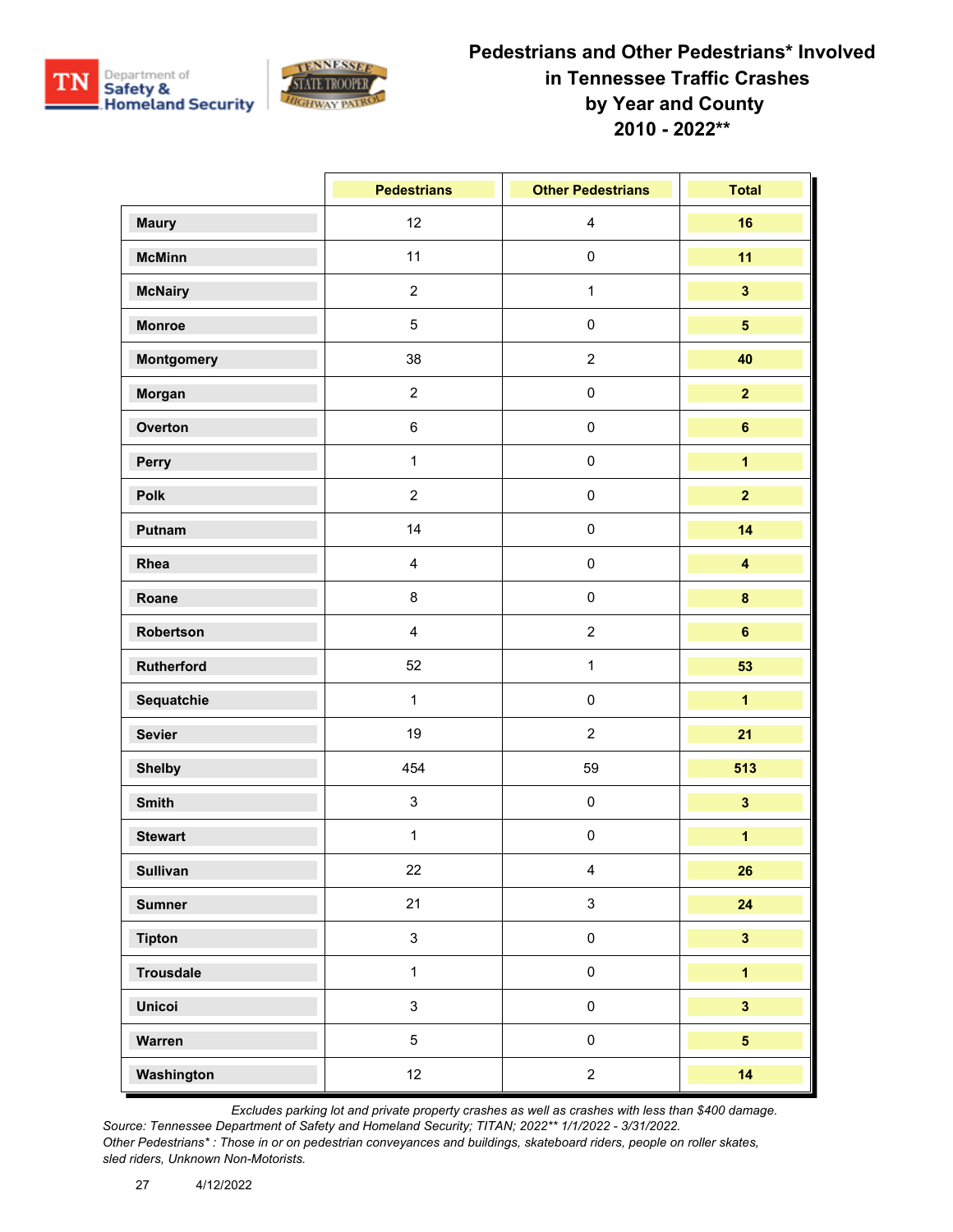



|                   | <b>Pedestrians</b> | <b>Other Pedestrians</b> | <b>Total</b> |
|-------------------|--------------------|--------------------------|--------------|
| Wayne             |                    | 0                        | 1            |
| Weakley           | 3                  | $\overline{4}$           | 7            |
| White             | 2                  |                          | 3            |
| <b>Williamson</b> | 19                 |                          | 20           |
| Wilson            | 11                 | $\overline{2}$           | 13           |
| <b>Total 2017</b> | 1,560              | 140                      | 1,700        |

*Excludes parking lot and private property crashes as well as crashes with less than \$400 damage. Source: Tennessee Department of Safety and Homeland Security; TITAN; 2022\*\* 1/1/2022 - 3/31/2022. Other Pedestrians\* : Those in or on pedestrian conveyances and buildings, skateboard riders, people on roller skates, sled riders, Unknown Non-Motorists.*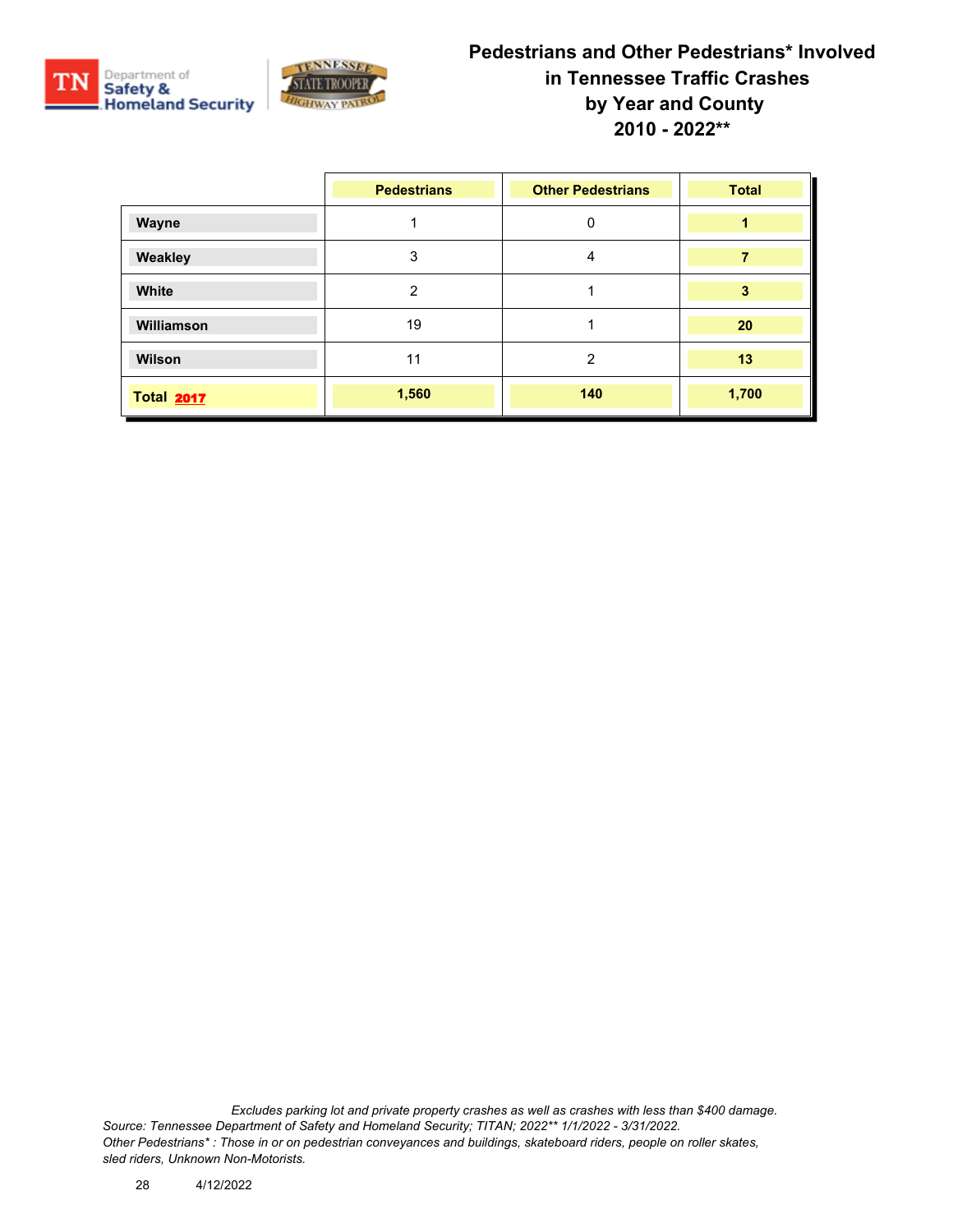



| <u>2018</u>     | <b>Pedestrians</b> | <b>Other Pedestrians</b> | <b>Total</b>            |
|-----------------|--------------------|--------------------------|-------------------------|
| <b>Anderson</b> | 10                 | $\pmb{0}$                | 10                      |
| <b>Bedford</b>  | 6                  | $\mathbf{1}$             | $\overline{7}$          |
| <b>Blount</b>   | 12                 | $\pmb{0}$                | 12                      |
| <b>Bradley</b>  | 17                 | $\overline{2}$           | 19                      |
| Campbell        | $\overline{5}$     | $\pmb{0}$                | $5\phantom{a}$          |
| Cannon          | $\mathbf{3}$       | $\pmb{0}$                | $\overline{\mathbf{3}}$ |
| Carter          | $\overline{5}$     | $\pmb{0}$                | 5 <sup>5</sup>          |
| Cheatham        | $\mathbf{1}$       | $\mathbf{1}$             | $\overline{2}$          |
| <b>Chester</b>  | $\mathbf{3}$       | $\pmb{0}$                | $\overline{\mathbf{3}}$ |
| Claiborne       | $\mathbf{3}$       | $\pmb{0}$                | $\overline{\mathbf{3}}$ |
| Cocke           | $\overline{7}$     | $\pmb{0}$                | $\overline{7}$          |
| Coffee          | $\boldsymbol{9}$   | $\mathbf{1}$             | 10                      |
| <b>Crockett</b> | $\overline{4}$     | $\pmb{0}$                | $\overline{\mathbf{4}}$ |
| Cumberland      | 6                  | $\pmb{0}$                | $6\phantom{a}$          |
| <b>Davidson</b> | 386                | 19                       | 405                     |
| <b>Decatur</b>  | $\mathbf{1}$       | $\pmb{0}$                | $\overline{1}$          |
| <b>DeKalb</b>   | $\overline{4}$     | $\pmb{0}$                | $\overline{\mathbf{4}}$ |
| <b>Dickson</b>  | $\boldsymbol{9}$   | $\pmb{0}$                | $\boldsymbol{9}$        |
| <b>Dyer</b>     | $5\,$              | $\pmb{0}$                | $\overline{\mathbf{5}}$ |
| Fayette         | 6                  | $\mathbf{1}$             | $\overline{7}$          |
| Franklin        | $\,6\,$            | $\mathbf{1}$             | $\overline{7}$          |
| Gibson          | $\overline{2}$     | $\mathbf{1}$             | $\overline{\mathbf{3}}$ |
| Giles           | $\overline{5}$     | $\pmb{0}$                | 5 <sup>5</sup>          |
| Grainger        | $\mathbf{1}$       | $\pmb{0}$                | $\overline{1}$          |
| Greene          | $\,6\,$            | $\mathbf{1}$             | $\overline{7}$          |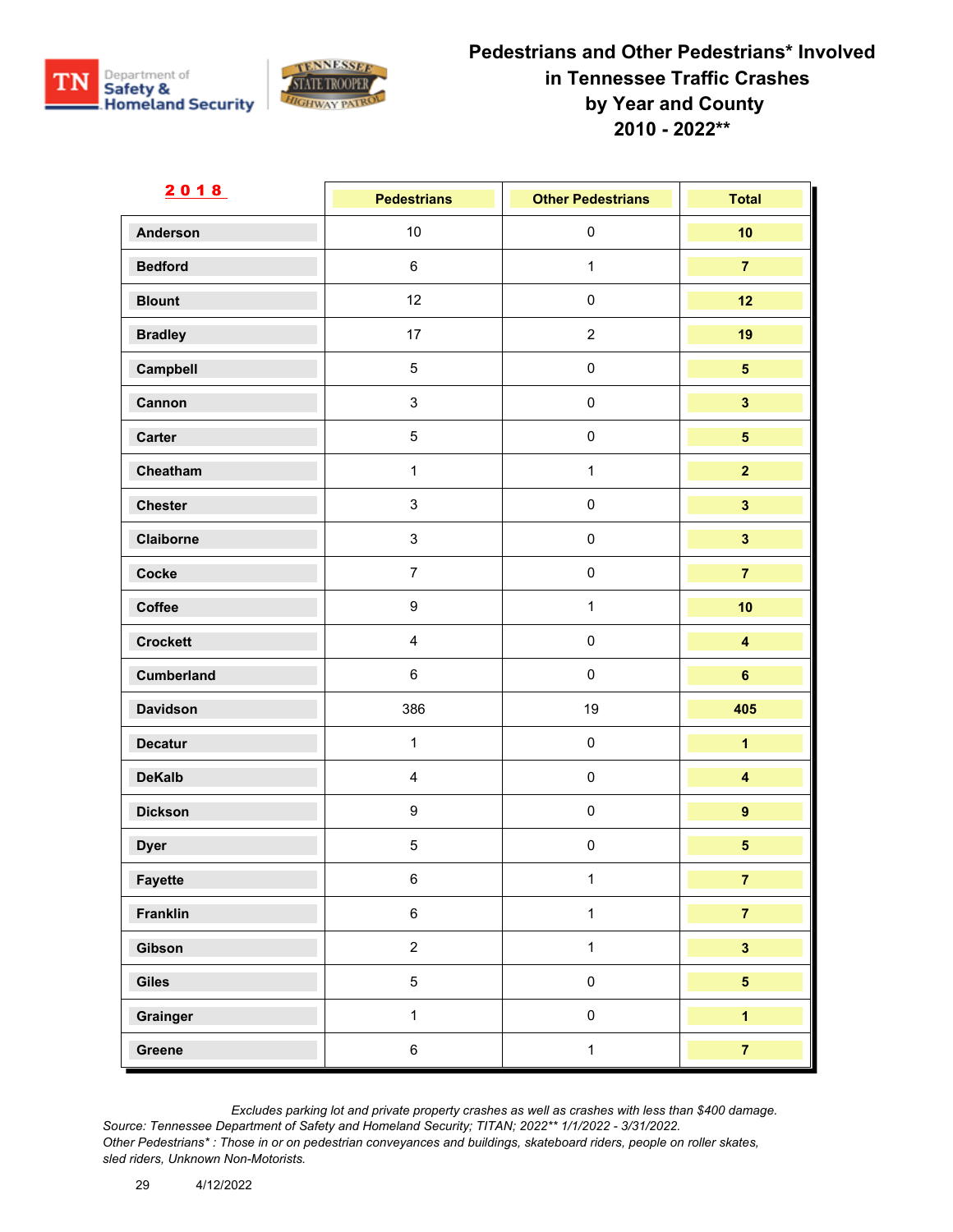



|                | <b>Pedestrians</b>      | <b>Other Pedestrians</b> | <b>Total</b>            |
|----------------|-------------------------|--------------------------|-------------------------|
| Grundy         | $\overline{2}$          | $\pmb{0}$                | $\overline{2}$          |
| <b>Hamblen</b> | 8                       | $\pmb{0}$                | $\bf{8}$                |
| Hamilton       | 94                      | $\boldsymbol{9}$         | 103                     |
| <b>Hancock</b> | $\mathbf{1}$            | $\pmb{0}$                | $\overline{1}$          |
| Hardeman       | $\mathbf{1}$            | $\pmb{0}$                | $\overline{\mathbf{1}}$ |
| <b>Hardin</b>  | $\overline{\mathbf{4}}$ | $\mathbf 0$              | $\overline{\mathbf{4}}$ |
| <b>Hawkins</b> | $5\phantom{.0}$         | $\pmb{0}$                | $5\phantom{.0}$         |
| Haywood        | 9                       | $\pmb{0}$                | $\overline{9}$          |
| Henderson      | $\overline{2}$          | $\pmb{0}$                | $\overline{2}$          |
| Henry          | $\overline{c}$          | $\pmb{0}$                | $\overline{2}$          |
| <b>Hickman</b> | $\mathbf{1}$            | $\pmb{0}$                | $\overline{\mathbf{1}}$ |
| Jefferson      | $\overline{2}$          | $\mathbf{1}$             | $\overline{\mathbf{3}}$ |
| Johnson        | $\mathbf{1}$            | $\pmb{0}$                | $\overline{1}$          |
| <b>Knox</b>    | 79                      | 13                       | 92                      |
| Lake           | $\overline{2}$          | $\pmb{0}$                | $\overline{2}$          |
| Lauderdale     | $\mathbf{1}$            | $\pmb{0}$                | $\overline{\mathbf{1}}$ |
| Lawrence       | $\mathbf{3}$            | $\overline{7}$           | 10                      |
| Lewis          | $\overline{2}$          | $\pmb{0}$                | $\overline{2}$          |
| Lincoln        | $\mathbf{1}$            | $\pmb{0}$                | $\overline{\mathbf{1}}$ |
| Loudon         | $\overline{4}$          | $\mathbf{1}$             | 5                       |
| <b>Macon</b>   | $\mathbf{3}$            | $\pmb{0}$                | $\overline{\mathbf{3}}$ |
| <b>Madison</b> | 30                      | $\mathbf{1}$             | 31                      |
| <b>Marion</b>  | $\overline{c}$          | $\pmb{0}$                | $\overline{2}$          |
| <b>Maury</b>   | 12                      | $\mathsf{O}\xspace$      | 12                      |
| <b>McMinn</b>  | 9                       | $\pmb{0}$                | $\overline{9}$          |
| <b>McNairy</b> | $\mathbf{1}$            | $\overline{c}$           | $\overline{\mathbf{3}}$ |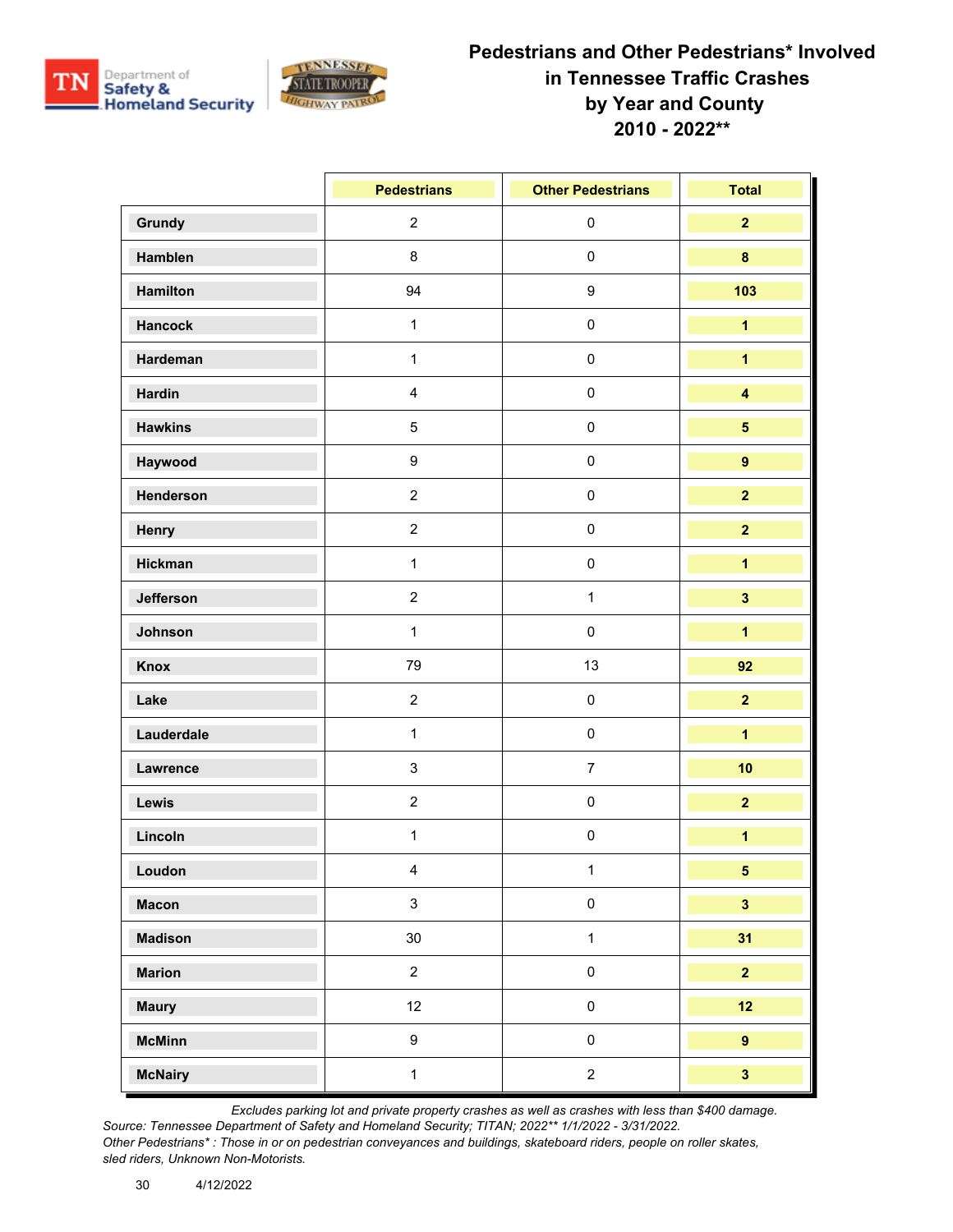



|                   | <b>Pedestrians</b> | <b>Other Pedestrians</b> | <b>Total</b>            |
|-------------------|--------------------|--------------------------|-------------------------|
| <b>Montgomery</b> | 44                 | $\bf 8$                  | 52                      |
| <b>Moore</b>      | $\overline{2}$     | $\mathbf 0$              | $\overline{2}$          |
| Morgan            | $\mathbf{1}$       | $\mathbf{1}$             | $\overline{2}$          |
| Overton           | $\overline{2}$     | $\mathbf 0$              | $\overline{2}$          |
| Putnam            | 11                 | $\mathbf 0$              | 11                      |
| Rhea              | $\mathbf{1}$       | $\mathbf 0$              | $\overline{\mathbf{1}}$ |
| Roane             | $\overline{5}$     | $\mathbf 0$              | $\overline{\mathbf{5}}$ |
| Robertson         | 12                 | $\mathbf{1}$             | 13                      |
| <b>Rutherford</b> | 42                 | $\overline{\mathbf{4}}$  | 46                      |
| Sequatchie        | $\overline{2}$     | $\mathbf 0$              | $\overline{2}$          |
| <b>Sevier</b>     | 14                 | $\mathbf 0$              | 14                      |
| <b>Shelby</b>     | 475                | 60                       | 535                     |
| <b>Smith</b>      | $\mathbf{1}$       | $\pmb{0}$                | $\overline{\mathbf{1}}$ |
| <b>Stewart</b>    | $\mathbf{3}$       | $\mathbf 0$              | $\overline{\mathbf{3}}$ |
| <b>Sullivan</b>   | 20                 | $\overline{7}$           | 27                      |
| <b>Sumner</b>     | 20                 | $\mathbf 0$              | 20                      |
| <b>Tipton</b>     | $\overline{2}$     | $\mathbf 0$              | $\overline{2}$          |
| <b>Unicoi</b>     | $\mathbf{3}$       | $\mathbf 0$              | $\overline{\mathbf{3}}$ |
| Warren            | $\overline{4}$     | $\mathbf 0$              | $\overline{\mathbf{4}}$ |
| Washington        | 19                 | $\mathbf{3}$             | 22                      |
| Weakley           | $\overline{2}$     | $\mathbf{1}$             | $\overline{\mathbf{3}}$ |
| Williamson        | 23                 | $\overline{2}$           | 25                      |
| Wilson            | 15                 | $\pmb{0}$                | 15 <sub>1</sub>         |
| <b>Total 2018</b> | 1,526              | 149                      | 1,675                   |

*Excludes parking lot and private property crashes as well as crashes with less than \$400 damage.*

*Source: Tennessee Department of Safety and Homeland Security; TITAN; 2022\*\* 1/1/2022 - 3/31/2022. Other Pedestrians\* : Those in or on pedestrian conveyances and buildings, skateboard riders, people on roller skates, sled riders, Unknown Non-Motorists.*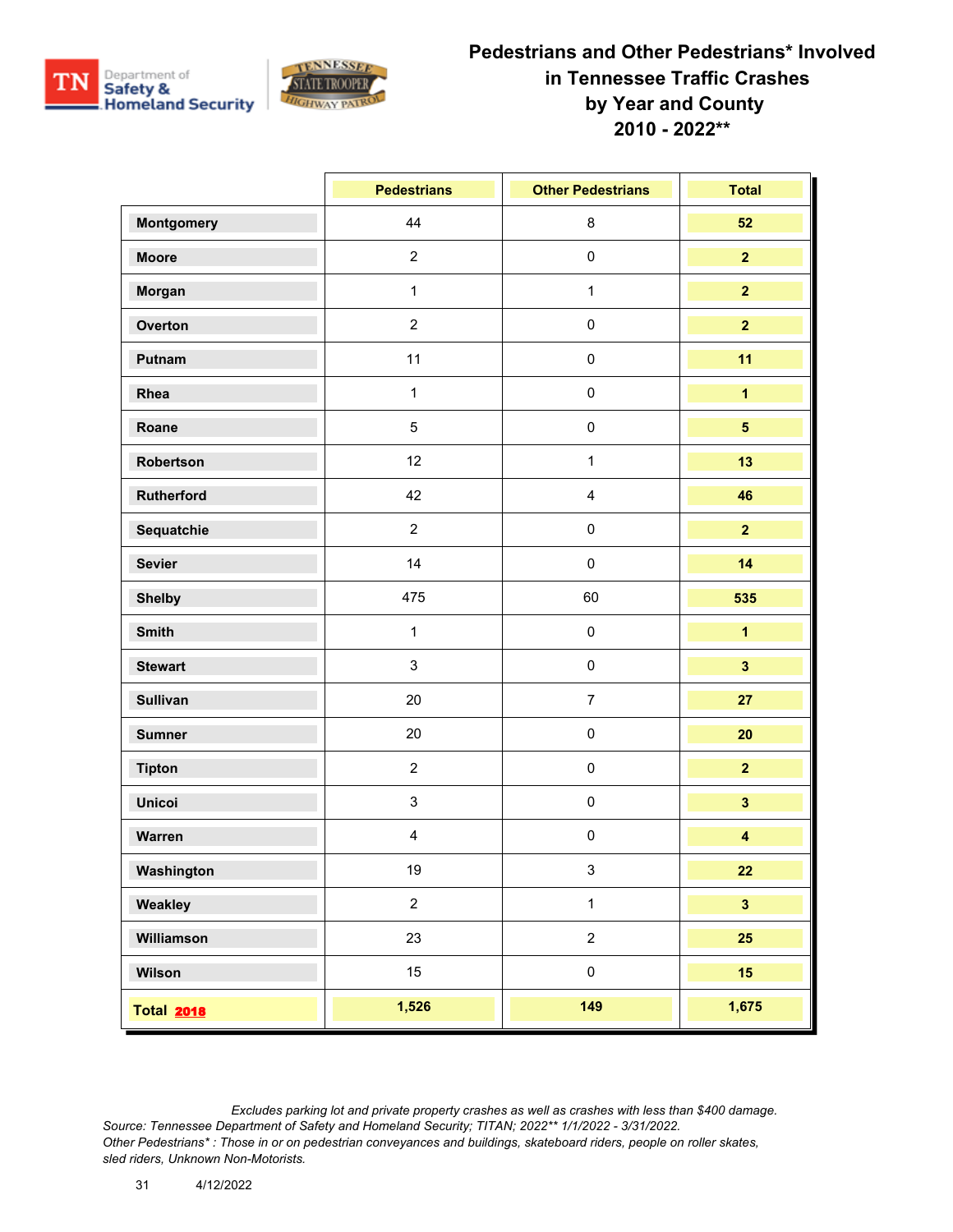



| <u>2019</u>       | <b>Pedestrians</b>      | <b>Other Pedestrians</b> | <b>Total</b>            |
|-------------------|-------------------------|--------------------------|-------------------------|
| <b>Anderson</b>   | 12                      | $\mathbf{1}$             | 13                      |
| <b>Bedford</b>    | $\,6\,$                 | $\pmb{0}$                | $\bf 6$                 |
| <b>Benton</b>     | $\mathbf{1}$            | $\pmb{0}$                | $\overline{\mathbf{1}}$ |
| <b>Bledsoe</b>    | $\mathbf{1}$            | $\pmb{0}$                | $\overline{\mathbf{1}}$ |
| <b>Blount</b>     | $\,6\,$                 | $\pmb{0}$                | $\bf 6$                 |
| <b>Bradley</b>    | 18                      | $\sqrt{2}$               | 20                      |
| Campbell          | $\mathbf{3}$            | $\pmb{0}$                | $\overline{\mathbf{3}}$ |
| Cannon            | $\overline{5}$          | $\pmb{0}$                | $5\phantom{.0}$         |
| Carroll           | $\mathbf{1}$            | $\pmb{0}$                | $\overline{\mathbf{1}}$ |
| Carter            | $\overline{5}$          | $\pmb{0}$                | $5\overline{)}$         |
| Cheatham          | $\overline{2}$          | $\pmb{0}$                | $\overline{2}$          |
| <b>Chester</b>    | $\pmb{0}$               | $\mathsf 3$              | $\overline{\mathbf{3}}$ |
| Claiborne         | $\mathbf{3}$            | $\pmb{0}$                | $\overline{\mathbf{3}}$ |
| Clay              | $\overline{2}$          | $\pmb{0}$                | $\overline{2}$          |
| Cocke             | $5\phantom{.0}$         | $\mathsf 3$              | $\pmb{8}$               |
| Coffee            | $\overline{7}$          | $\pmb{0}$                | $\overline{7}$          |
| <b>Crockett</b>   | $\mathsf 3$             | $\pmb{0}$                | $\overline{\mathbf{3}}$ |
| <b>Cumberland</b> | $\boldsymbol{9}$        | $\pmb{0}$                | $\mathbf{9}$            |
| <b>Davidson</b>   | 405                     | 49                       | 454                     |
| <b>DeKalb</b>     | $\mathbf{1}$            | $\mathbf 0$              | $\overline{\mathbf{1}}$ |
| <b>Dickson</b>    | $\sqrt{5}$              | $\pmb{0}$                | $\overline{\mathbf{5}}$ |
| <b>Dyer</b>       | $\overline{4}$          | $\mathbf{1}$             | $\overline{\mathbf{5}}$ |
| Fayette           | $\mathbf{1}$            | $\mathbf{1}$             | $\overline{2}$          |
| Franklin          | $\,6\,$                 | $\pmb{0}$                | $6\phantom{a}$          |
| Gibson            | $\overline{\mathbf{4}}$ | $\pmb{0}$                | $\overline{\mathbf{4}}$ |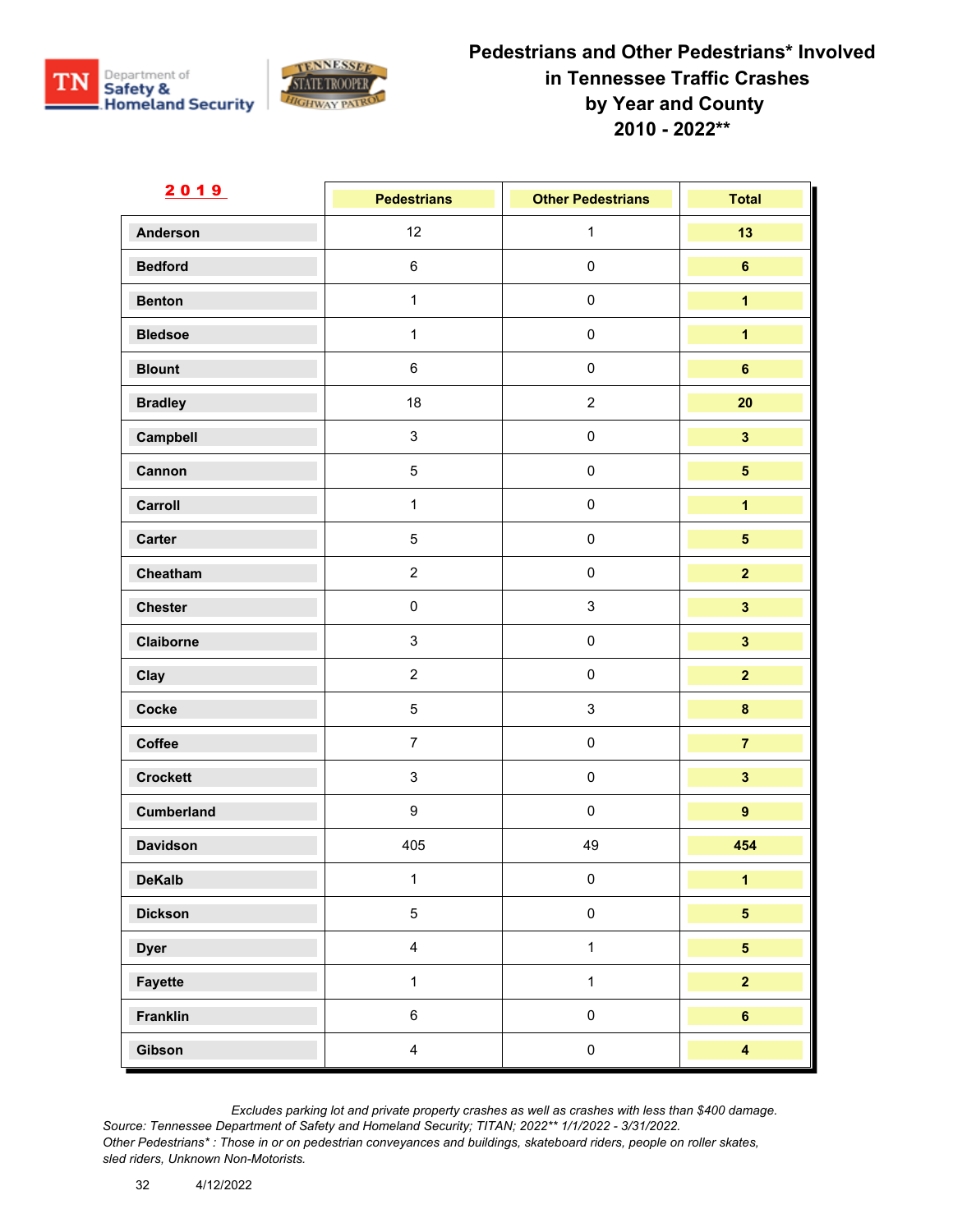



|                  | <b>Pedestrians</b>      | <b>Other Pedestrians</b> | <b>Total</b>            |
|------------------|-------------------------|--------------------------|-------------------------|
| <b>Giles</b>     | $\overline{7}$          | $\pmb{0}$                | $\overline{7}$          |
| Grainger         | $\mathbf{1}$            | $\pmb{0}$                | $\overline{1}$          |
| Greene           | $\overline{7}$          | $\mathbf 5$              | 12                      |
| Grundy           | $\mathbf{1}$            | $\pmb{0}$                | $\overline{1}$          |
| Hamblen          | 15                      | $\mathbf{1}$             | 16                      |
| Hamilton         | 95                      | 12                       | 107                     |
| Hardeman         | $\mathbf{3}$            | $\pmb{0}$                | $\overline{\mathbf{3}}$ |
| <b>Hardin</b>    | $\mathfrak{S}$          | $\pmb{0}$                | $\overline{\mathbf{3}}$ |
| <b>Hawkins</b>   | $\mathbf{1}$            | $\pmb{0}$                | $\overline{\mathbf{1}}$ |
| Haywood          | $\pmb{0}$               | $\overline{2}$           | $\overline{2}$          |
| Henderson        | $\mathfrak{S}$          | $\pmb{0}$                | $\overline{\mathbf{3}}$ |
| Henry            | $\overline{\mathbf{4}}$ | $\pmb{0}$                | $\overline{\mathbf{4}}$ |
| Hickman          | $\mathsf 3$             | $\mathbf 0$              | $\overline{\mathbf{3}}$ |
| Houston          | $\mathbf{1}$            | $\pmb{0}$                | $\overline{\mathbf{1}}$ |
| <b>Humphreys</b> | $\mathbf{1}$            | $\pmb{0}$                | $\overline{\mathbf{1}}$ |
| Jackson          | $\overline{2}$          | $\pmb{0}$                | $\overline{\mathbf{2}}$ |
| Jefferson        | $\boldsymbol{9}$        | $\mathbf{1}$             | 10                      |
| Knox             | 111                     | $\overline{7}$           | 118                     |
| Lake             | $\overline{2}$          | $\pmb{0}$                | $\overline{2}$          |
| Lauderdale       | $\overline{4}$          | $\pmb{0}$                | $\overline{\mathbf{4}}$ |
| Lawrence         | $\mathbf{1}$            | 11                       | 12                      |
| Lincoln          | $\overline{2}$          | $\pmb{0}$                | $\overline{2}$          |
| Loudon           | $\overline{2}$          | $\pmb{0}$                | $\overline{2}$          |
| <b>Macon</b>     | $\overline{2}$          | $\pmb{0}$                | 2 <sup>1</sup>          |
| <b>Madison</b>   | 25                      | $\pmb{0}$                | 25                      |
| <b>Marion</b>    | $\mathbf{1}$            | $\pmb{0}$                | $\overline{\mathbf{1}}$ |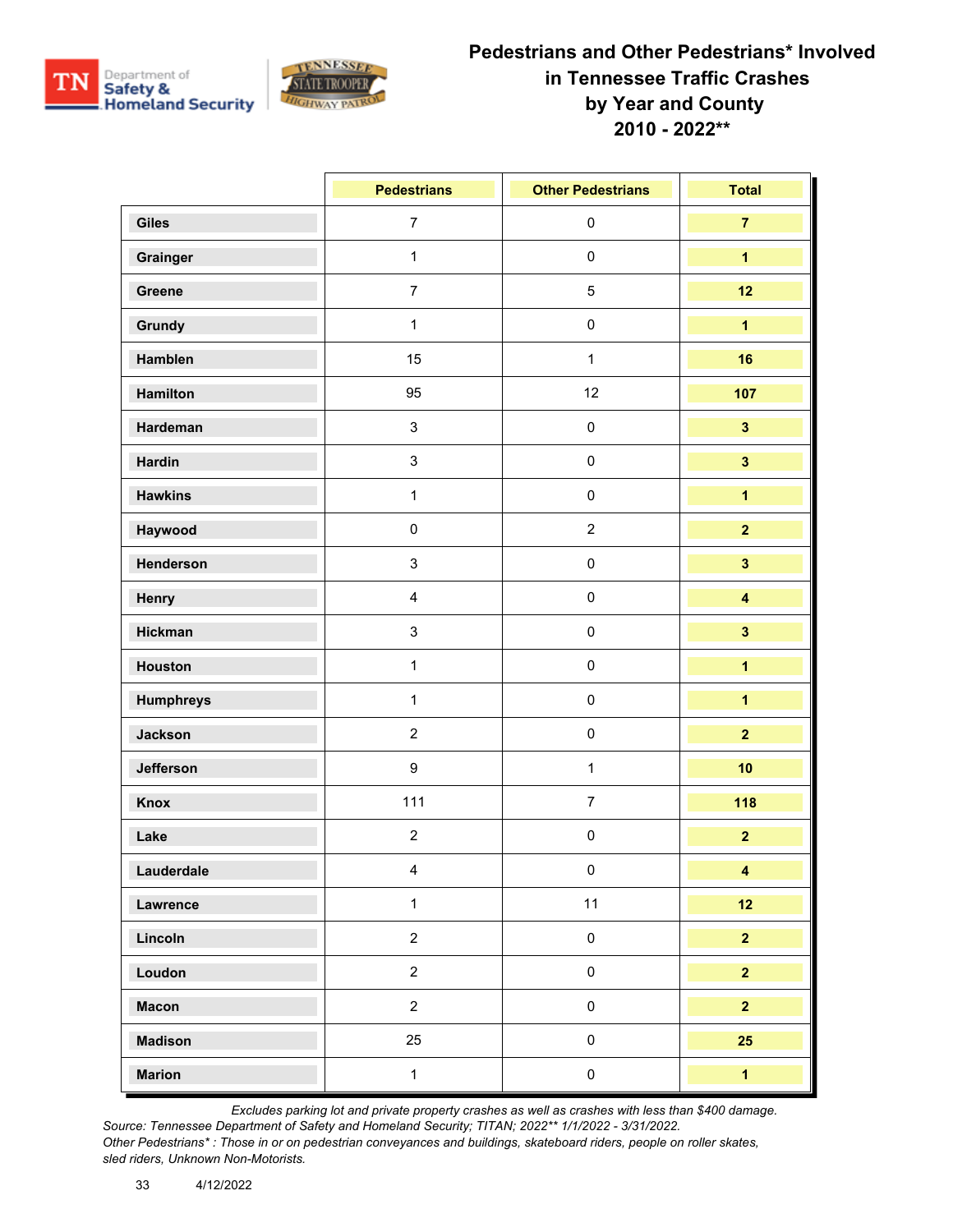



|                  | <b>Pedestrians</b> | <b>Other Pedestrians</b> | <b>Total</b>            |
|------------------|--------------------|--------------------------|-------------------------|
| <b>Marshall</b>  | $\boldsymbol{9}$   | $\pmb{0}$                | $\overline{9}$          |
| <b>Maury</b>     | 15                 | $\overline{c}$           | 17                      |
| <b>McMinn</b>    | $\,6\,$            | $\mathbf{1}$             | $\overline{7}$          |
| <b>McNairy</b>   | $\pmb{0}$          | $\sqrt{2}$               | $\overline{2}$          |
| <b>Meigs</b>     | $\overline{2}$     | $\pmb{0}$                | $\overline{2}$          |
| <b>Monroe</b>    | $\overline{4}$     | $\pmb{0}$                | $\overline{\mathbf{4}}$ |
| Montgomery       | 42                 | $\sqrt{2}$               | 44                      |
| Morgan           | $\mathbf{1}$       | $\mathbf{1}$             | $\overline{2}$          |
| Obion            | $\,6\,$            | $\sqrt{2}$               | $\bf{8}$                |
| Polk             | $\mathbf{3}$       | $\pmb{0}$                | $\overline{\mathbf{3}}$ |
| Putnam           | $\boldsymbol{9}$   | $\mathbf 1$              | 10                      |
| Rhea             | $\mathbf{3}$       | $\pmb{0}$                | $\overline{\mathbf{3}}$ |
| Roane            | $\mathbf{3}$       | $\pmb{0}$                | $\overline{\mathbf{3}}$ |
| Robertson        | 8                  | 1                        | $\overline{9}$          |
| Rutherford       | 51                 | $\sqrt{3}$               | 54                      |
| <b>Scott</b>     | $\mathbf{1}$       | $\pmb{0}$                | $\overline{\mathbf{1}}$ |
| <b>Sevier</b>    | 21                 | $\pmb{0}$                | 21                      |
| <b>Shelby</b>    | 455                | 40                       | 495                     |
| <b>Smith</b>     | $\mathbf{1}$       | $\pmb{0}$                | $\overline{\mathbf{1}}$ |
| <b>Stewart</b>   | $\overline{a}$     | $\pmb{0}$                | $\overline{2}$          |
| <b>Sullivan</b>  | 14                 | $\sqrt{2}$               | 16                      |
| <b>Sumner</b>    | 13                 | $\mathbf{1}$             | 14                      |
| <b>Tipton</b>    | $\overline{2}$     | $\pmb{0}$                | $\overline{2}$          |
| <b>Trousdale</b> | $\mathbf{1}$       | $\mathbf{1}$             | $\overline{2}$          |
| <b>Union</b>     | $\mathbf{1}$       | $\pmb{0}$                | $\overline{1}$          |
| Warren           | $\,6\,$            | $\overline{4}$           | 10                      |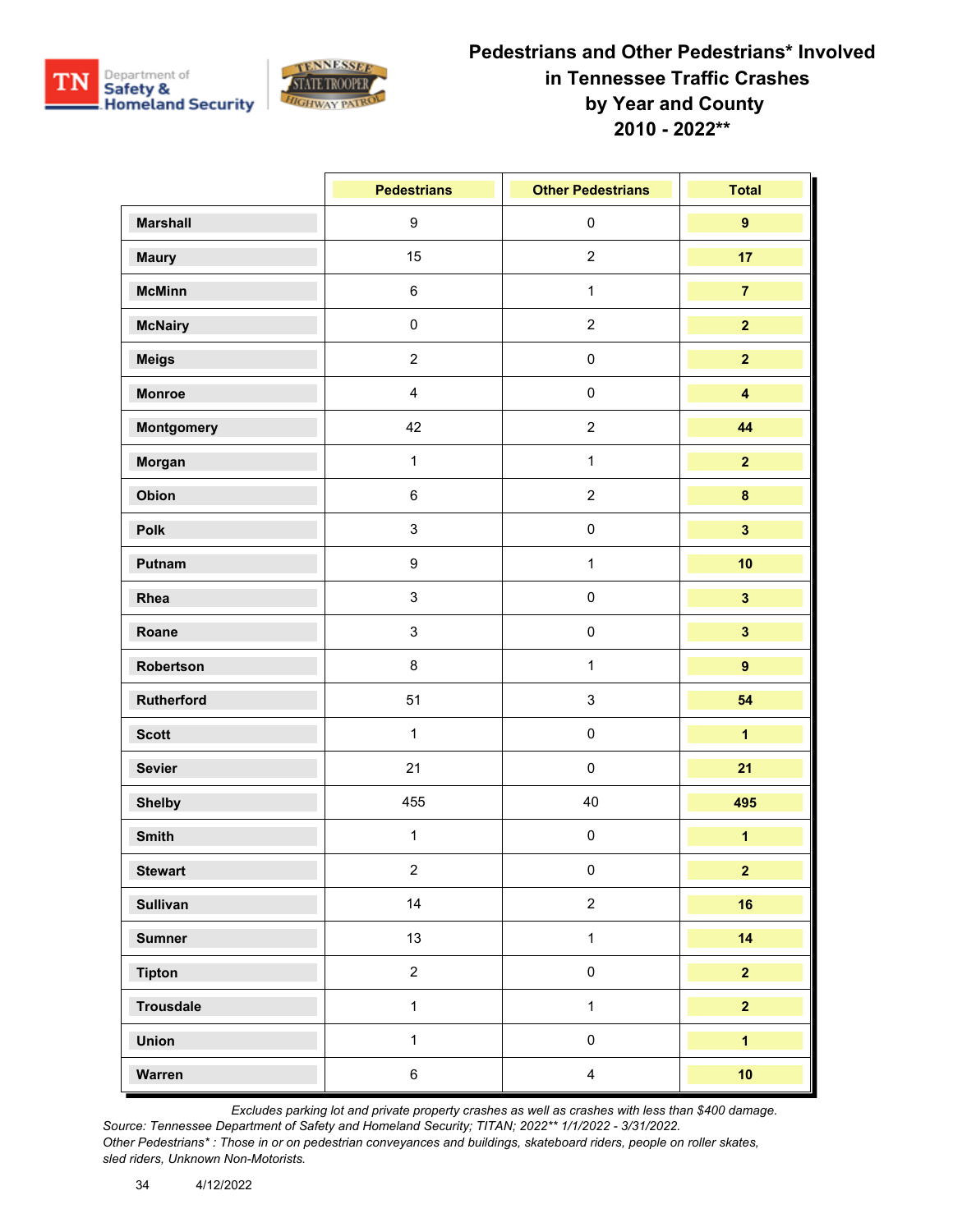



|                   | <b>Pedestrians</b> | <b>Other Pedestrians</b> | <b>Total</b>   |
|-------------------|--------------------|--------------------------|----------------|
| Washington        | 18                 | 6                        | 24             |
| Wayne             |                    | 0                        | 1              |
| Weakley           | 3                  |                          | $\overline{4}$ |
| White             | 1                  | 0                        | 1              |
| Williamson        | 17                 | 0                        | 17             |
| Wilson            | 20                 | 5                        | 25             |
| <b>Total 2019</b> | 1,560              | 174                      | 1,734          |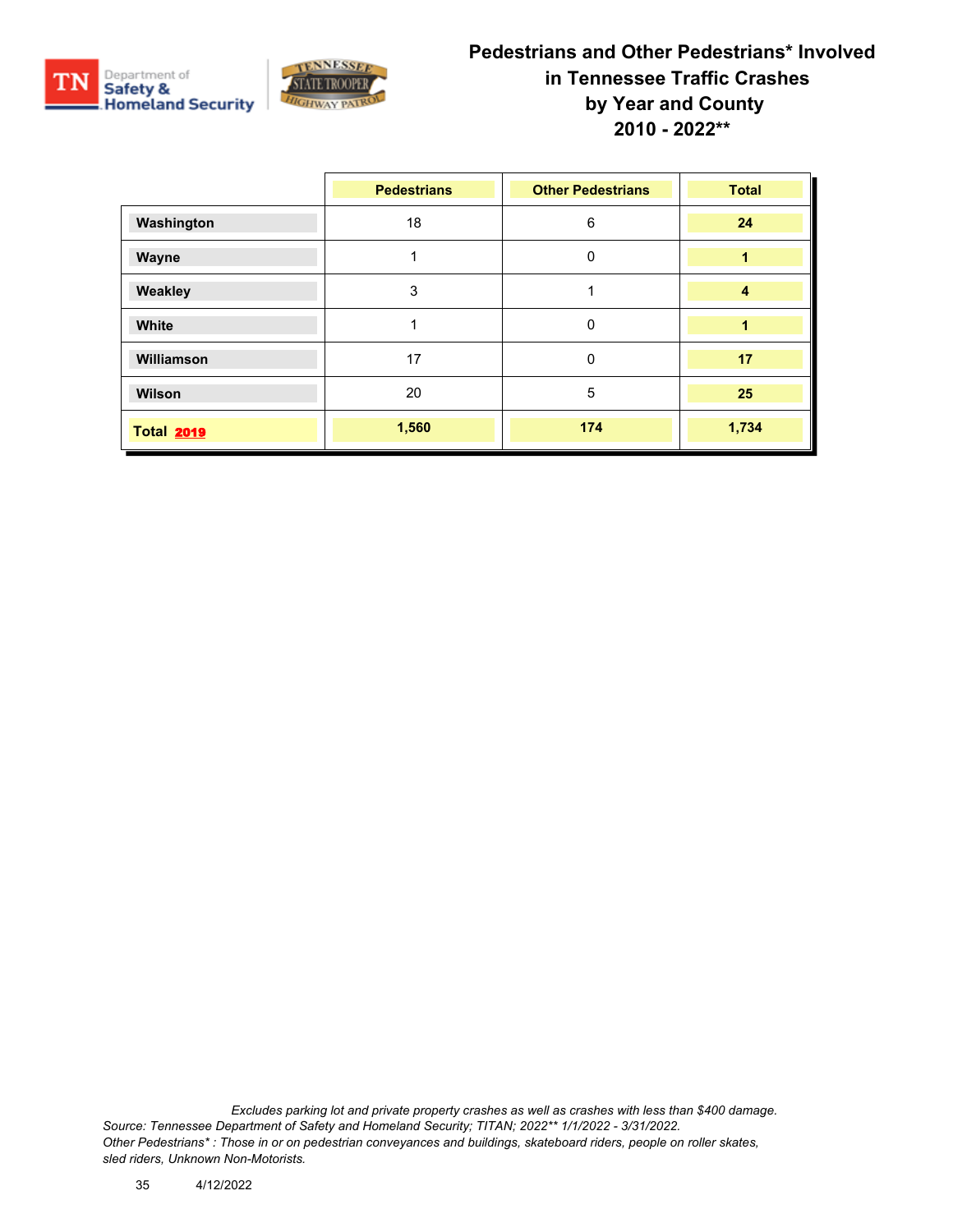



| <u>2020</u>       | <b>Pedestrians</b> | <b>Other Pedestrians</b> | <b>Total</b>            |
|-------------------|--------------------|--------------------------|-------------------------|
| Anderson          | 13                 | $\pmb{0}$                | 13                      |
| <b>Bedford</b>    | $\overline{4}$     | $\pmb{0}$                | $\overline{\mathbf{4}}$ |
| <b>Benton</b>     | $\pmb{0}$          | $\overline{\mathbf{4}}$  | $\overline{\mathbf{4}}$ |
| <b>Blount</b>     | $10$               | $\pmb{0}$                | 10                      |
| <b>Bradley</b>    | 14                 | $\overline{7}$           | 21                      |
| Campbell          | $\sqrt{5}$         | $\pmb{0}$                | $\overline{\mathbf{5}}$ |
| Cannon            | $\overline{2}$     | $\pmb{0}$                | $\overline{2}$          |
| Carroll           | $\overline{5}$     | $\pmb{0}$                | 5 <sub>5</sub>          |
| <b>Carter</b>     | $\sqrt{5}$         | $\mathbf{1}$             | $\bf 6$                 |
| Cheatham          | $\overline{2}$     | $\pmb{0}$                | $\overline{2}$          |
| <b>Chester</b>    | $\mathbf{1}$       | $\mathbf{1}$             | $\overline{2}$          |
| Claiborne         | $\overline{2}$     | $\mathbf 0$              | $\overline{2}$          |
| Cocke             | $\overline{4}$     | $\pmb{0}$                | $\overline{\mathbf{4}}$ |
| Coffee            | $\mathbf{3}$       | $\pmb{0}$                | $\overline{\mathbf{3}}$ |
| <b>Crockett</b>   | $\overline{2}$     | $\pmb{0}$                | $\overline{2}$          |
| <b>Cumberland</b> | $\,6\,$            | $\pmb{0}$                | $\bf 6$                 |
| <b>Davidson</b>   | 310                | 18                       | 328                     |
| <b>Decatur</b>    | $\mathbf{1}$       | $\pmb{0}$                | $\overline{\mathbf{1}}$ |
| <b>Dickson</b>    | $\,$ 5 $\,$        | $\pmb{0}$                | $\overline{\mathbf{5}}$ |
| <b>Dyer</b>       | 11                 | $\overline{4}$           | 15                      |
| Fayette           | $\mathbf{3}$       | $\pmb{0}$                | $\overline{\mathbf{3}}$ |
| <b>Fentress</b>   | $\mathbf{1}$       | $\pmb{0}$                | $\overline{\mathbf{1}}$ |
| Franklin          | $\mathbf{3}$       | $\pmb{0}$                | $\overline{\mathbf{3}}$ |
| Gibson            | $\mathbf{3}$       | $\mathbf{1}$             | $\overline{\mathbf{4}}$ |
| Giles             | $\mathbf{1}$       | $\pmb{0}$                | $\overline{1}$          |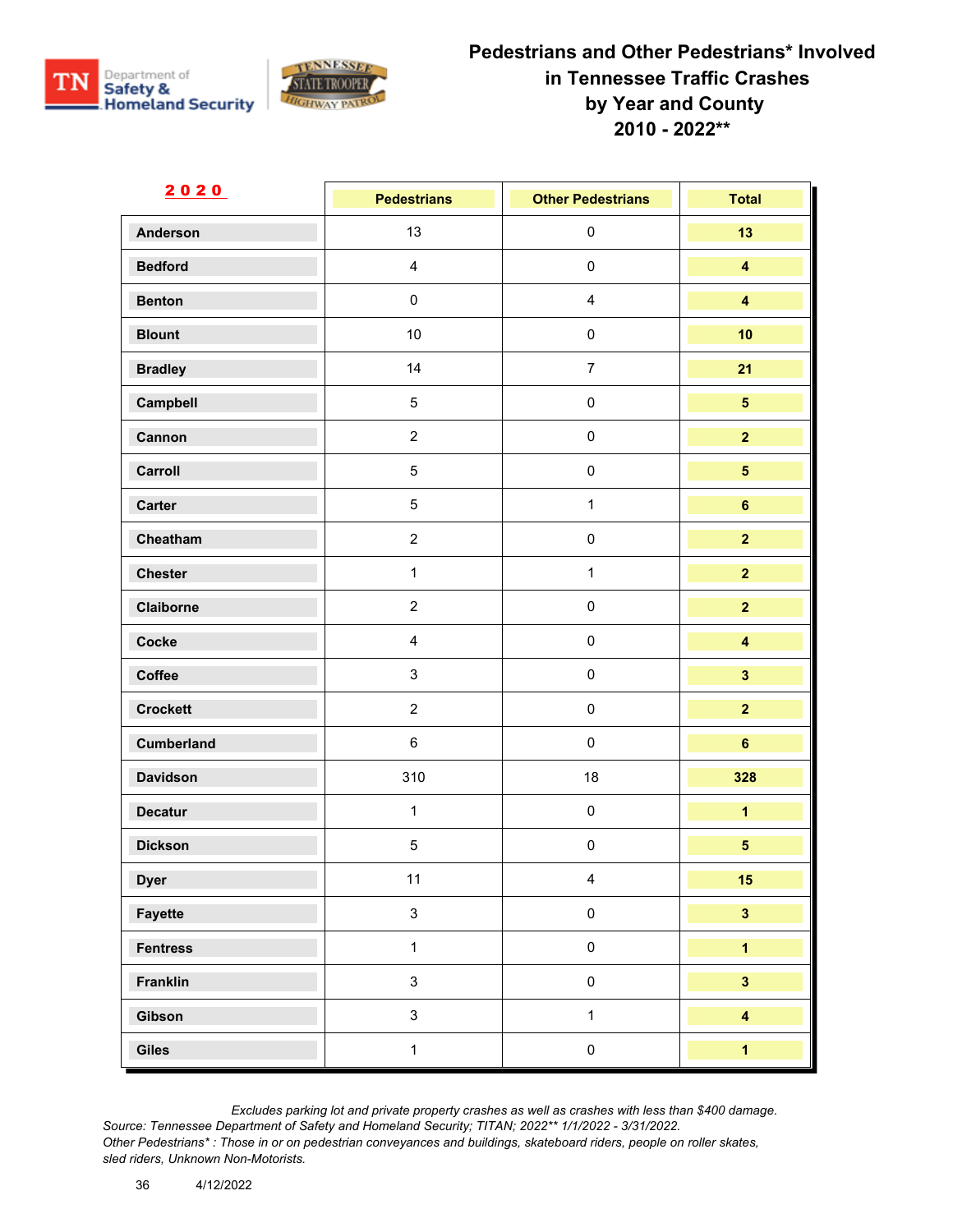



|                  | <b>Pedestrians</b> | <b>Other Pedestrians</b> | <b>Total</b>            |
|------------------|--------------------|--------------------------|-------------------------|
| Greene           | $\overline{2}$     | $\pmb{0}$                | 2 <sup>1</sup>          |
| Grundy           | $\mathbf{1}$       | $\pmb{0}$                | $\overline{1}$          |
| Hamblen          | 10                 | $\mathbf{1}$             | 11                      |
| Hamilton         | 76                 | 17                       | 93                      |
| Hardeman         | $\overline{2}$     | $\pmb{0}$                | $\overline{2}$          |
| <b>Hawkins</b>   | $\overline{2}$     | $\pmb{0}$                | $\overline{2}$          |
| Haywood          | $\overline{2}$     | $\pmb{0}$                | $\overline{2}$          |
| Henry            | $\overline{2}$     | $\mathbf{1}$             | $\overline{\mathbf{3}}$ |
| Hickman          | $\mathbf{3}$       | $\pmb{0}$                | $\overline{\mathbf{3}}$ |
| Houston          | $\overline{2}$     | $\pmb{0}$                | $\overline{2}$          |
| <b>Humphreys</b> | $\mathbf{1}$       | $\pmb{0}$                | $\overline{1}$          |
| Jackson          | $\overline{2}$     | $\pmb{0}$                | $\overline{2}$          |
| Jefferson        | $\overline{4}$     | $\pmb{0}$                | $\overline{\mathbf{4}}$ |
| Johnson          | $\overline{2}$     | $\pmb{0}$                | $\overline{2}$          |
| Knox             | 93                 | 11                       | 104                     |
| Lake             | $\mathbf{1}$       | $\pmb{0}$                | $\overline{1}$          |
| Lawrence         | $\overline{7}$     | 17                       | 24                      |
| Lincoln          | $\mathsf 3$        | $\pmb{0}$                | $\overline{\mathbf{3}}$ |
| Loudon           | 6                  | $\mathbf{1}$             | $\overline{7}$          |
| <b>Macon</b>     | $\overline{2}$     | $\pmb{0}$                | $\overline{2}$          |
| <b>Madison</b>   | 23                 | $\sqrt{2}$               | 25                      |
| <b>Marion</b>    | $\mathbf{1}$       | $\mathsf{O}\xspace$      | $\overline{1}$          |
| <b>Maury</b>     | 10                 | $\pmb{0}$                | 10                      |
| <b>McMinn</b>    | $\,6\,$            | $\pmb{0}$                | $6\phantom{a}$          |
| <b>McNairy</b>   | $\pmb{0}$          | $\mathbf{1}$             | $\overline{1}$          |
| <b>Meigs</b>     | $\mathbf{1}$       | $\pmb{0}$                | $\overline{\mathbf{1}}$ |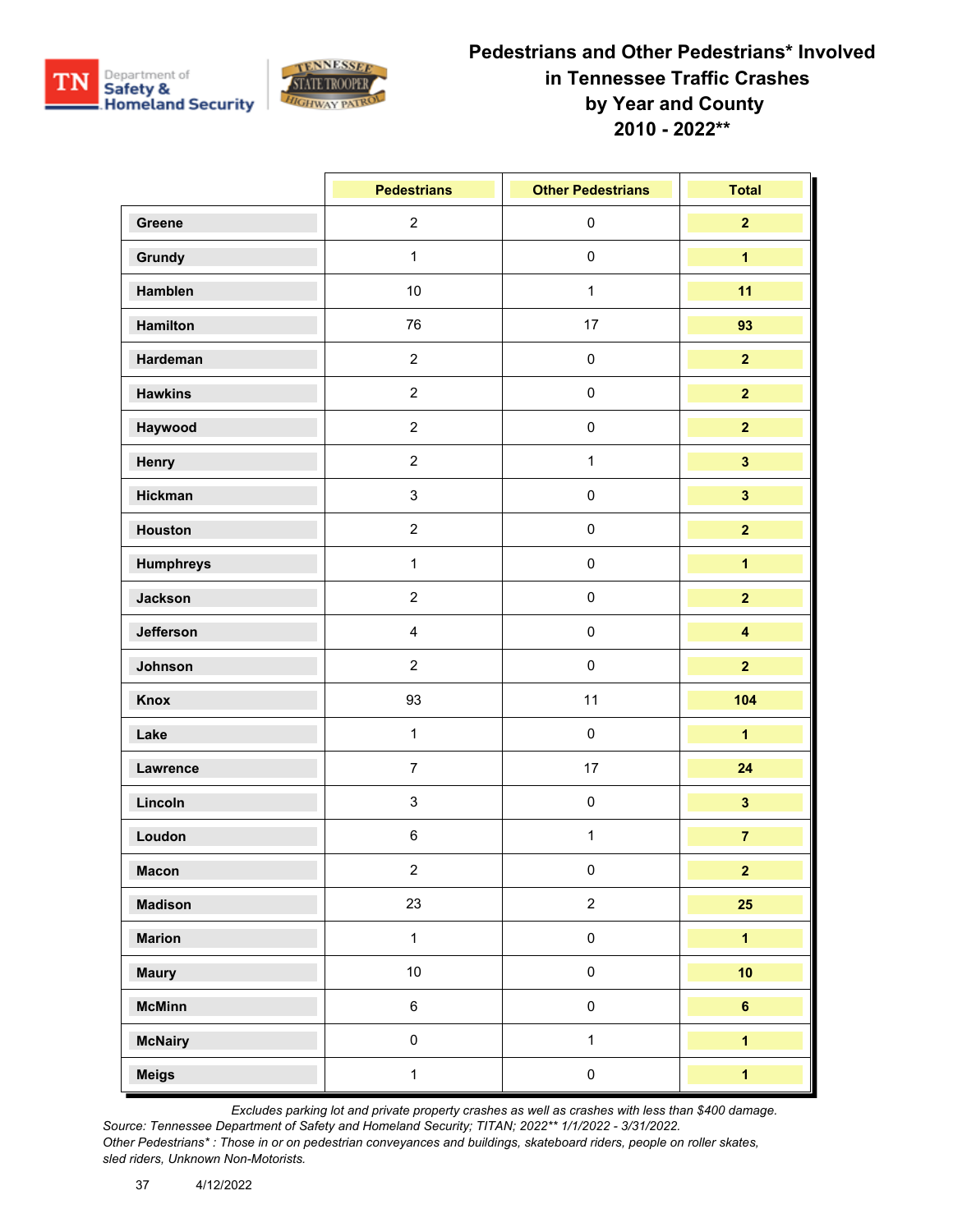



|                   | <b>Pedestrians</b> | <b>Other Pedestrians</b> | <b>Total</b>            |
|-------------------|--------------------|--------------------------|-------------------------|
| <b>Monroe</b>     | $\overline{2}$     | $\pmb{0}$                | $\overline{2}$          |
| <b>Montgomery</b> | 42                 | $\sqrt{3}$               | 45                      |
| <b>Moore</b>      | $\mathbf{1}$       | $\pmb{0}$                | $\overline{1}$          |
| Morgan            | $\mathbf{1}$       | $\pmb{0}$                | $\overline{1}$          |
| Obion             | $\mathbf{1}$       | $\pmb{0}$                | $\overline{1}$          |
| Putnam            | 12                 | $\pmb{0}$                | 12                      |
| Rhea              | $\mathbf{1}$       | $\pmb{0}$                | $\overline{1}$          |
| Roane             | $\mathbf{1}$       | $\pmb{0}$                | $\overline{1}$          |
| Robertson         | $\overline{7}$     | $\mathbf{1}$             | $\pmb{8}$               |
| Rutherford        | 38                 | $\mathbf{1}$             | 39                      |
| Sequatchie        | $\overline{2}$     | $\pmb{0}$                | $\overline{2}$          |
| <b>Sevier</b>     | $30\,$             | $\sqrt{3}$               | 33                      |
| <b>Shelby</b>     | 436                | 39                       | 475                     |
| <b>Smith</b>      | $\overline{2}$     | $\pmb{0}$                | $\overline{2}$          |
| <b>Sullivan</b>   | 19                 | $\sqrt{3}$               | 22                      |
| <b>Sumner</b>     | 11                 | $\mathbf{1}$             | 12                      |
| <b>Tipton</b>     | $\overline{4}$     | $\mathbf{1}$             | 5 <sup>5</sup>          |
| <b>Trousdale</b>  | $\mathbf{1}$       | $\mathbf 1$              | $\overline{2}$          |
| <b>Unicoi</b>     | $\overline{2}$     | $\pmb{0}$                | $\overline{\mathbf{2}}$ |
| Warren            | 5                  | $\pmb{0}$                | $\overline{5}$          |
| Washington        | $10\,$             | $\mathbf{1}$             | 11                      |
| Wayne             | $\overline{2}$     | $\mathsf 3$              | 5 <sup>5</sup>          |
| Weakley           | $\mathbf{1}$       | $\pmb{0}$                | $\overline{1}$          |
| Williamson        | $\overline{7}$     | $\pmb{0}$                | $\overline{7}$          |
| Wilson            | 10                 | $\mathbf{1}$             | 11                      |
| <b>Total 2020</b> | 1,328              | 145                      | 1,473                   |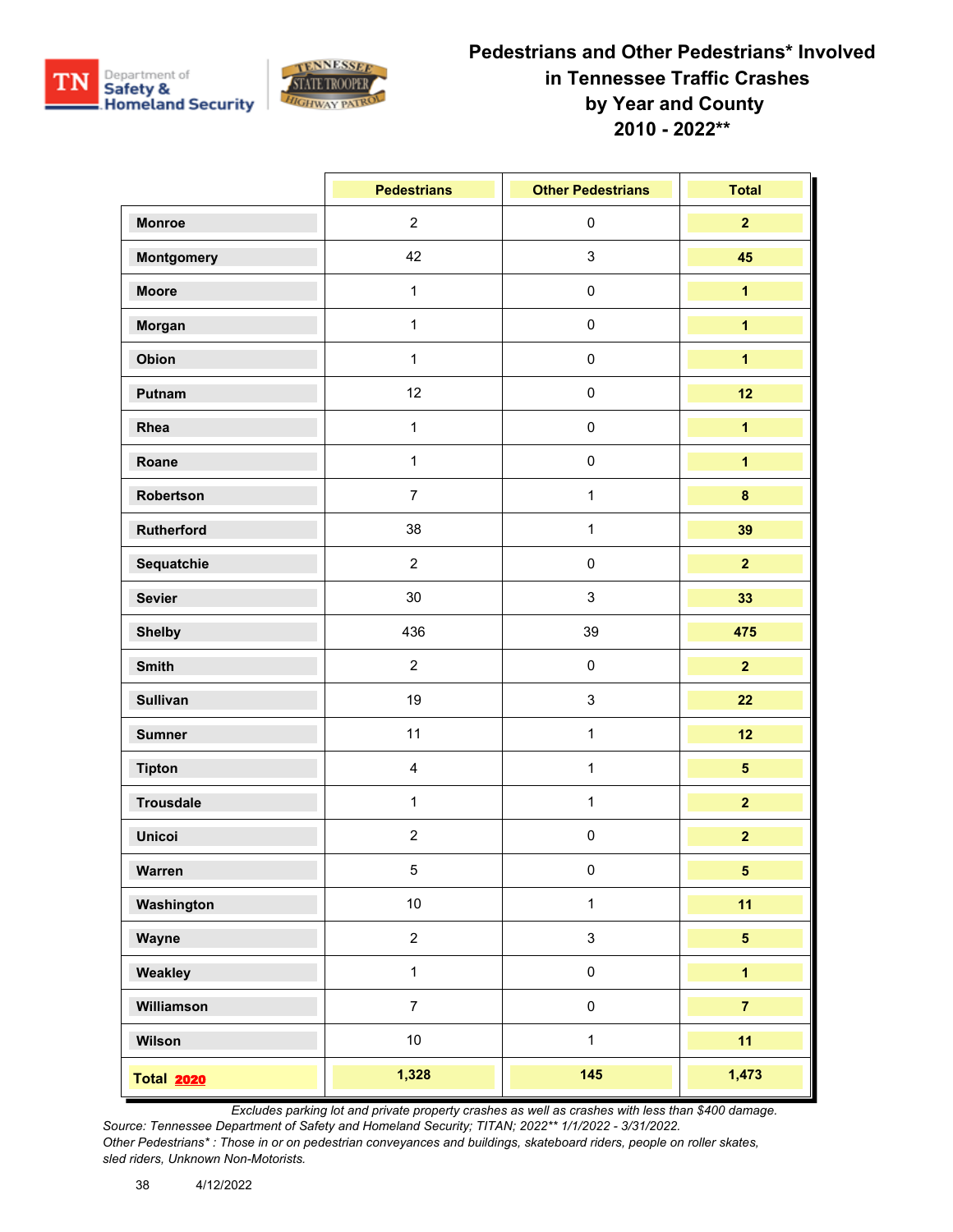



**Pedestrians and Other Pedestrians\* Involved in Tennessee Traffic Crashes by Year and County 2010 - 2022\*\***

*Excludes parking lot and private property crashes as well as crashes with less than \$400 damage. Source: Tennessee Department of Safety and Homeland Security; TITAN; 2022\*\* 1/1/2022 - 3/31/2022. Other Pedestrians\* : Those in or on pedestrian conveyances and buildings, skateboard riders, people on roller skates, sled riders, Unknown Non-Motorists.*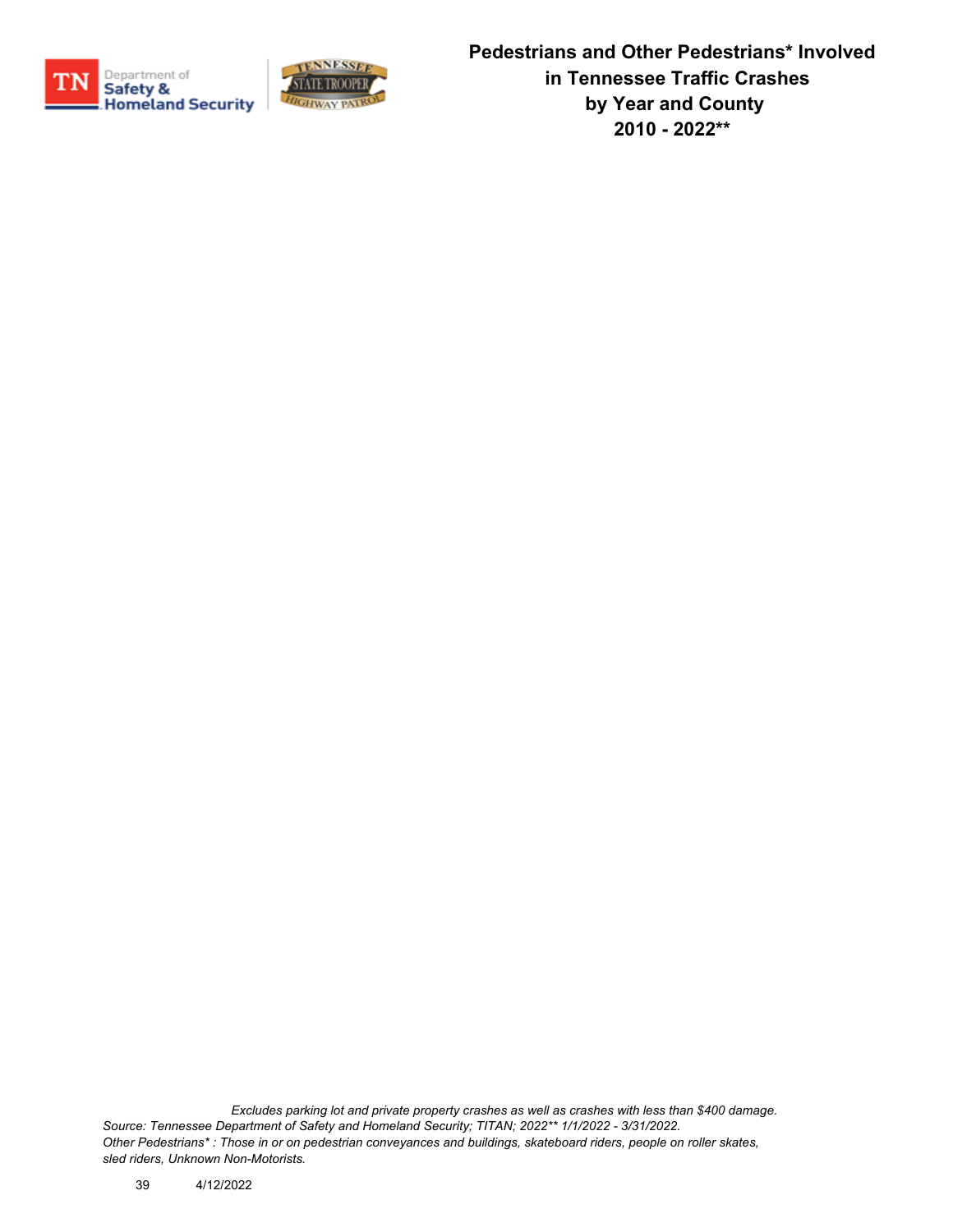



| <u>2021</u>       | <b>Pedestrians</b> | <b>Other Pedestrians</b> | <b>Total</b>            |
|-------------------|--------------------|--------------------------|-------------------------|
| <b>Anderson</b>   | 11                 | $\pmb{0}$                | 11                      |
| <b>Bedford</b>    | $\overline{4}$     | $\mathbf{1}$             | $5\phantom{.0}$         |
| <b>Benton</b>     | $\overline{2}$     | $\pmb{0}$                | $\overline{2}$          |
| <b>Blount</b>     | 12 <sup>°</sup>    | $\sqrt{2}$               | 14                      |
| <b>Bradley</b>    | 15                 | $\,6\,$                  | 21                      |
| Campbell          | $\overline{4}$     | $\pmb{0}$                | $\overline{\mathbf{4}}$ |
| Cannon            | $\mathbf{3}$       | $\pmb{0}$                | $\overline{\mathbf{3}}$ |
| Carroll           | $\mathbf{3}$       | $\pmb{0}$                | $\overline{\mathbf{3}}$ |
| <b>Carter</b>     | $\mathbf{3}$       | $\pmb{0}$                | $\overline{\mathbf{3}}$ |
| Cheatham          | $\overline{5}$     | $\pmb{0}$                | $\overline{\mathbf{5}}$ |
| <b>Chester</b>    | $\mathbf{1}$       | $\pmb{0}$                | $\overline{\mathbf{1}}$ |
| Claiborne         | $\overline{4}$     | $\pmb{0}$                | $\overline{\mathbf{4}}$ |
| Clay              | $\pmb{0}$          | $\mathbf{1}$             | $\overline{\mathbf{1}}$ |
| Cocke             | $\overline{2}$     | $\mathbf{1}$             | $\overline{\mathbf{3}}$ |
| Coffee            | $\overline{7}$     | $\pmb{0}$                | $\overline{7}$          |
| <b>Crockett</b>   | $\mathbf{3}$       | $\pmb{0}$                | $\overline{\mathbf{3}}$ |
| <b>Cumberland</b> | $\overline{5}$     | $\pmb{0}$                | $\overline{\mathbf{5}}$ |
| <b>Davidson</b>   | 395                | 18                       | 413                     |
| <b>Decatur</b>    | $\mathbf{1}$       | $\pmb{0}$                | $\overline{\mathbf{1}}$ |
| <b>DeKalb</b>     | $\mathbf{1}$       | $\mathbf 0$              | $\overline{1}$          |
| <b>Dickson</b>    | $\overline{7}$     | $\pmb{0}$                | $\overline{7}$          |
| <b>Dyer</b>       | $5\phantom{.0}$    | $\pmb{0}$                | $\overline{\mathbf{5}}$ |
| Fayette           | $\,6\,$            | $\pmb{0}$                | $6\phantom{a}$          |
| <b>Fentress</b>   | $\mathbf{1}$       | $\pmb{0}$                | $\overline{1}$          |
| Franklin          | $\mathbf{1}$       | $\pmb{0}$                | $\overline{1}$          |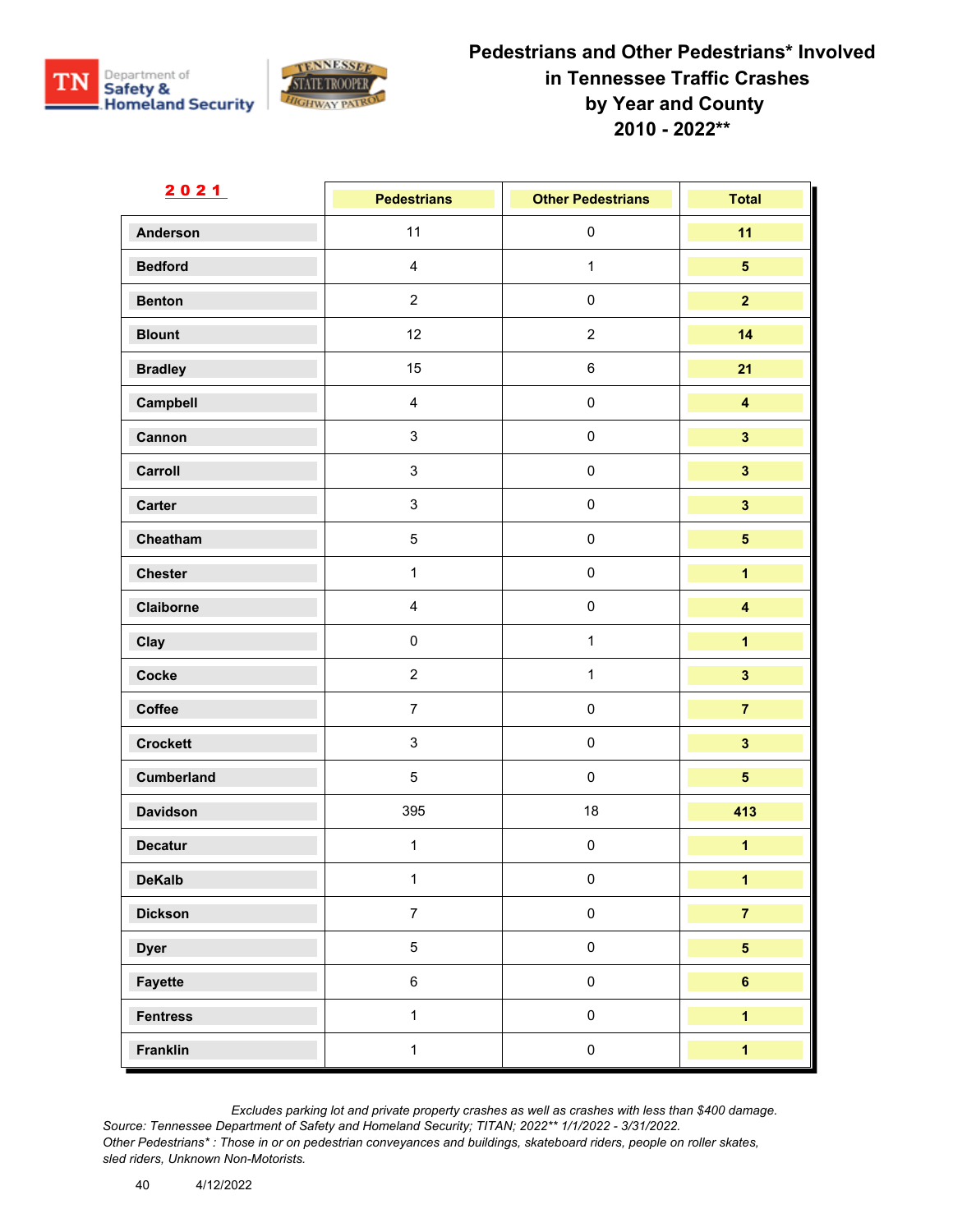



|                  | <b>Pedestrians</b>      | <b>Other Pedestrians</b> | <b>Total</b>            |
|------------------|-------------------------|--------------------------|-------------------------|
| Gibson           | $\mathbf{3}$            | $\mathbf{1}$             | $\overline{\mathbf{4}}$ |
| <b>Giles</b>     | $\pmb{0}$               | $\overline{c}$           | $\overline{2}$          |
| Grainger         | $\mathbf{1}$            | $\pmb{0}$                | $\overline{\mathbf{1}}$ |
| Greene           | $\overline{\mathbf{4}}$ | $\mathbf{1}$             | $\overline{5}$          |
| Hamblen          | 13                      | $\pmb{0}$                | 13                      |
| Hamilton         | 102                     | 8                        | 110                     |
| <b>Hancock</b>   | $\overline{2}$          | $\pmb{0}$                | $\overline{2}$          |
| Hardeman         | $\overline{\mathbf{4}}$ | $\pmb{0}$                | $\overline{\mathbf{4}}$ |
| <b>Hardin</b>    | $\overline{7}$          | $\mathbf{1}$             | $\pmb{8}$               |
| <b>Hawkins</b>   | $\overline{2}$          | $\pmb{0}$                | $\overline{2}$          |
| Haywood          | $\overline{2}$          | 1                        | $\overline{\mathbf{3}}$ |
| Henderson        | 9                       | $\pmb{0}$                | $\overline{9}$          |
| Henry            | $\overline{4}$          | $\pmb{0}$                | $\overline{\mathbf{4}}$ |
| <b>Hickman</b>   | $\overline{\mathbf{4}}$ | $\pmb{0}$                | $\overline{\mathbf{4}}$ |
| Houston          | $\mathbf{1}$            | $\pmb{0}$                | $\overline{\mathbf{1}}$ |
| <b>Humphreys</b> | $\overline{2}$          | $\pmb{0}$                | $\overline{\mathbf{2}}$ |
| Jefferson        | $\,6\,$                 | $\pmb{0}$                | $6\phantom{a}$          |
| Johnson          | $\mathbf{1}$            | $\mathbf{1}$             | $\overline{2}$          |
| Knox             | 93                      | 8                        | 101                     |
| Lauderdale       | $\mathbf{1}$            | $\pmb{0}$                | $\mathbf{1}$            |
| Lawrence         | $\mathbf{1}$            | $\boldsymbol{9}$         | 10                      |
| Lincoln          | $\overline{5}$          | $\pmb{0}$                | 5 <sup>5</sup>          |
| Loudon           | $\mathbf{3}$            | $\pmb{0}$                | $\overline{\mathbf{3}}$ |
| <b>Macon</b>     | $\overline{4}$          | $\pmb{0}$                | $\overline{\mathbf{4}}$ |
| <b>Madison</b>   | 26                      | $\sqrt{2}$               | 28                      |
| <b>Marion</b>    | $\overline{4}$          | $\mathbf{1}$             | $\overline{\mathbf{5}}$ |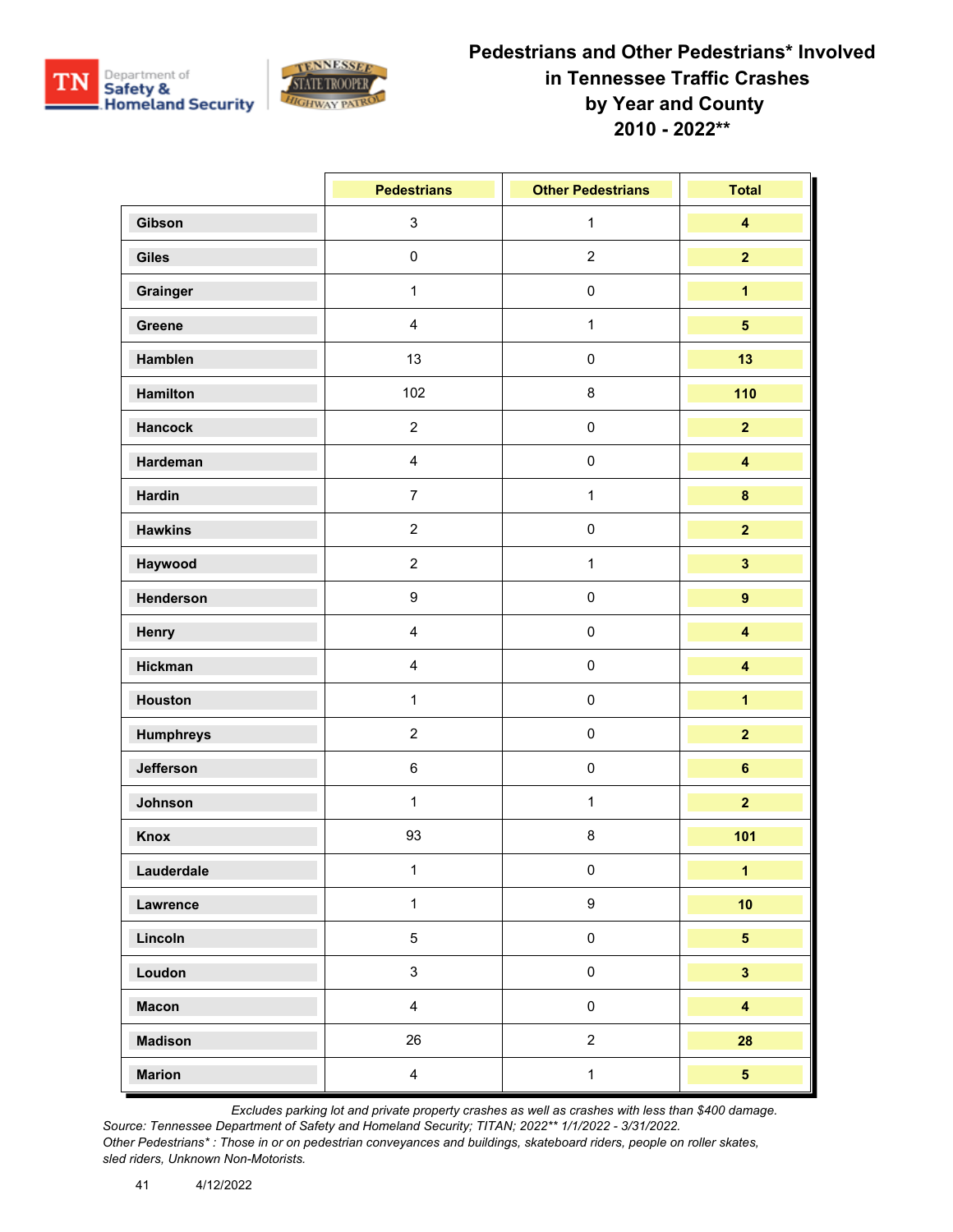



|                  | <b>Pedestrians</b> | <b>Other Pedestrians</b>  | <b>Total</b>            |
|------------------|--------------------|---------------------------|-------------------------|
| <b>Marshall</b>  | $\overline{2}$     | $\pmb{0}$                 | $\overline{2}$          |
| <b>Maury</b>     | $\bf 8$            | $\pmb{0}$                 | $\bf{8}$                |
| <b>McMinn</b>    | $\overline{7}$     | $\mathbf 0$               | $\overline{7}$          |
| <b>McNairy</b>   | $\pmb{0}$          | $\boldsymbol{2}$          | $\overline{2}$          |
| <b>Meigs</b>     | $\mathbf{1}$       | $\pmb{0}$                 | $\overline{\mathbf{1}}$ |
| <b>Monroe</b>    | $\,6\,$            | $\pmb{0}$                 | $\bf 6$                 |
| Montgomery       | 38                 | $\,6\,$                   | 44                      |
| Obion            | $\mathbf{1}$       | $\pmb{0}$                 | $\overline{1}$          |
| Overton          | $\mathbf{1}$       | $\mathbf 0$               | $\overline{\mathbf{1}}$ |
| Putnam           | $\boldsymbol{9}$   | $\mathbf{1}$              | 10                      |
| Rhea             | $\mathfrak{S}$     | $\pmb{0}$                 | $\overline{\mathbf{3}}$ |
| Roane            | $\mathsf 3$        | $\pmb{0}$                 | $\overline{\mathbf{3}}$ |
| Robertson        | 14                 | $\mathbf{1}$              | 15                      |
| Rutherford       | 36                 | $\ensuremath{\mathsf{3}}$ | 39                      |
| <b>Scott</b>     | $\overline{4}$     | $\pmb{0}$                 | $\overline{\mathbf{4}}$ |
| Sequatchie       | $\mathbf{1}$       | $\pmb{0}$                 | $\overline{\mathbf{1}}$ |
| <b>Sevier</b>    | 23                 | $\mathbf{1}$              | 24                      |
| <b>Shelby</b>    | 434                | $73\,$                    | 507                     |
| <b>Smith</b>     | $\overline{2}$     | $\pmb{0}$                 | $\overline{2}$          |
| <b>Stewart</b>   | $\mathbf{1}$       | $\pmb{0}$                 | $\mathbf{1}$            |
| <b>Sullivan</b>  | $20\,$             | $\ensuremath{\mathsf{3}}$ | 23                      |
| <b>Sumner</b>    | 17                 | $\mathsf 3$               | 20                      |
| <b>Tipton</b>    | 10                 | $\overline{\mathbf{4}}$   | 14                      |
| <b>Trousdale</b> | $\mathbf{1}$       | $\pmb{0}$                 | $\overline{1}$          |
| <b>Unicoi</b>    | $\mathfrak{S}$     | $\pmb{0}$                 | $\overline{\mathbf{3}}$ |
| Warren           | $\mathsf 3$        | $\boldsymbol{2}$          | $\overline{\mathbf{5}}$ |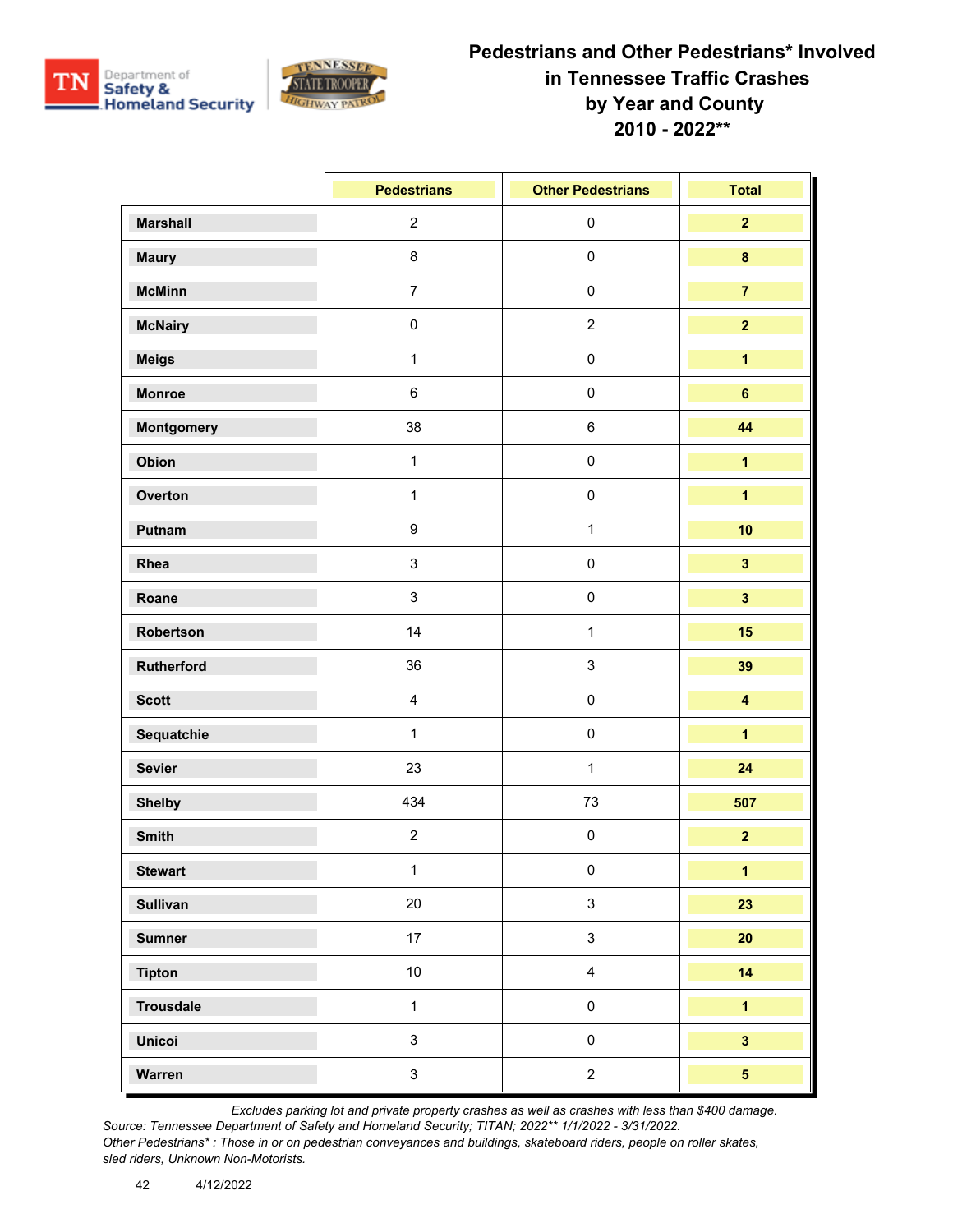



|                   | <b>Pedestrians</b> | <b>Other Pedestrians</b> | <b>Total</b>            |
|-------------------|--------------------|--------------------------|-------------------------|
| Washington        | 11                 | $\overline{2}$           | 13                      |
| Wayne             | 3                  | 0                        | $\overline{\mathbf{3}}$ |
| Weakley           | 3                  | 0                        | 3                       |
| White             | 1                  | 0                        | 1                       |
| Williamson        | 20                 | 0                        | 20                      |
| Wilson            | 20                 |                          | 21                      |
| <b>Total 2021</b> | 1,511              | 166                      | 1,677                   |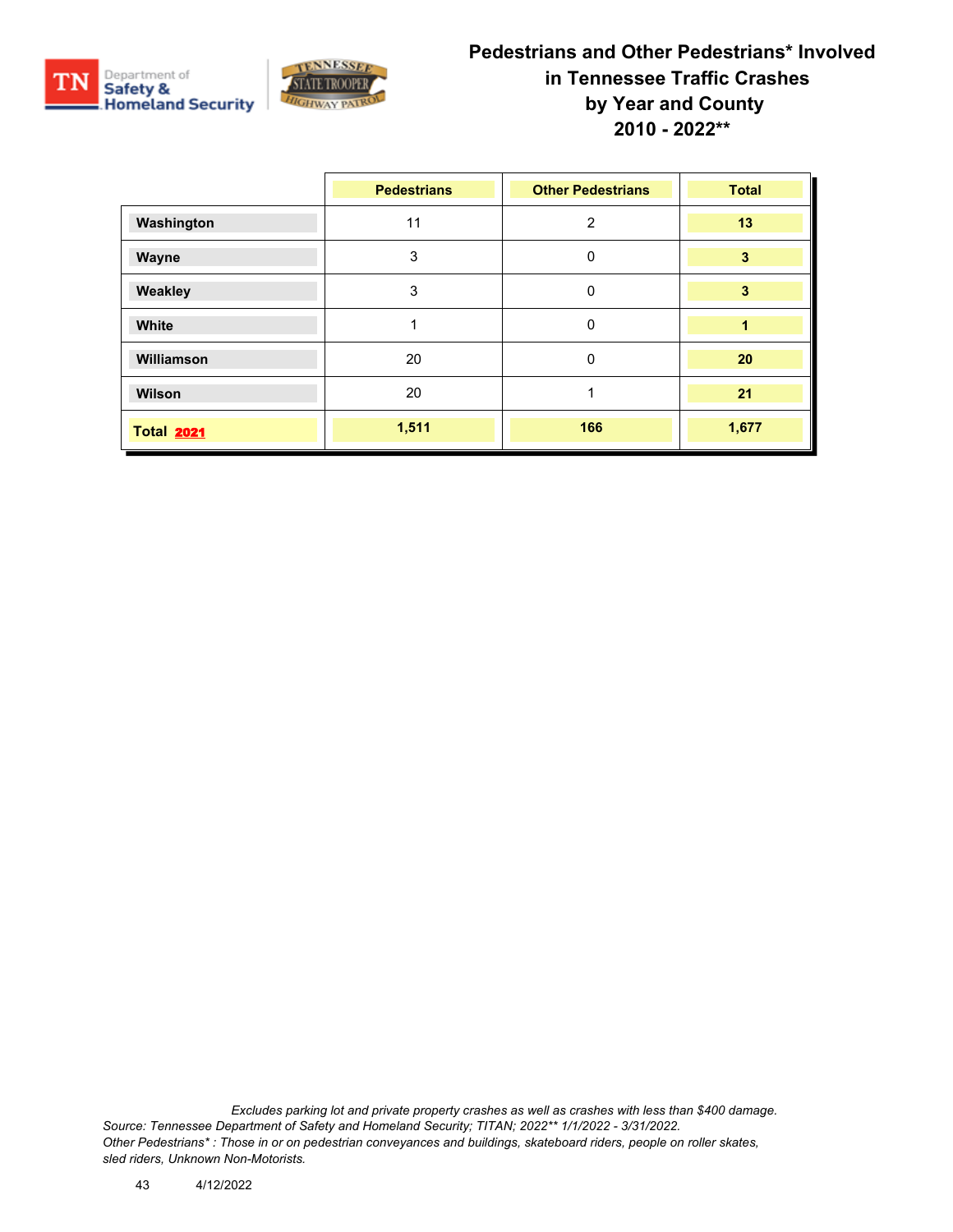



| <u>2022</u>     | <b>Pedestrians</b>      | <b>Other Pedestrians</b> | <b>Total</b>            |
|-----------------|-------------------------|--------------------------|-------------------------|
| <b>Anderson</b> | $\mathbf{1}$            | $\pmb{0}$                | $\overline{\mathbf{1}}$ |
| <b>Bedford</b>  | $\mathbf{1}$            | $\pmb{0}$                | $\overline{\mathbf{1}}$ |
| <b>Blount</b>   | $\overline{4}$          | $\mathbf{1}$             | $\overline{\mathbf{5}}$ |
| <b>Bradley</b>  | $\overline{4}$          | $\pmb{0}$                | $\overline{\mathbf{4}}$ |
| Campbell        | $\overline{\mathbf{4}}$ | $\pmb{0}$                | $\overline{\mathbf{4}}$ |
| Carter          | $\mathsf 3$             | $\mathbf 0$              | $\overline{\mathbf{3}}$ |
| Cheatham        | $\mathbf{1}$            | $\pmb{0}$                | $\overline{\mathbf{1}}$ |
| Claiborne       | $\overline{2}$          | $\pmb{0}$                | $\overline{2}$          |
| Cocke           | $\mathbf{1}$            | $\pmb{0}$                | $\overline{\mathbf{1}}$ |
| Cumberland      | $\overline{4}$          | $\mathbf 0$              | $\overline{\mathbf{4}}$ |
| <b>Davidson</b> | 93                      | $\mathbf{1}$             | 94                      |
| <b>Decatur</b>  | $\mathbf{1}$            | $\mathbf 0$              | $\overline{\mathbf{1}}$ |
| <b>DeKalb</b>   | $\mathbf{1}$            | $\pmb{0}$                | $\overline{\mathbf{1}}$ |
| Gibson          | $\mathsf 3$             | $\pmb{0}$                | $\mathbf{3}$            |
| Giles           | $\mathbf{1}$            | $\mathbf 0$              | $\overline{\mathbf{1}}$ |
| Greene          | $\overline{2}$          | $\pmb{0}$                | $\overline{2}$          |
| Hamblen         | $\mathbf{3}$            | $\pmb{0}$                | $\overline{\mathbf{3}}$ |
| <b>Hamilton</b> | $30\,$                  | $\mathbf{1}$             | 31                      |
| <b>Hawkins</b>  | $\mathbf{1}$            | $\pmb{0}$                | $\overline{\mathbf{1}}$ |
| Henderson       | $\mathbf{1}$            | 0                        | $\mathbf{1}$            |
| Henry           | $\mathbf{1}$            | $\pmb{0}$                | $\overline{\mathbf{1}}$ |
| Jefferson       | $\mathbf{1}$            | $\pmb{0}$                | $\overline{1}$          |
| Knox            | 25                      | $\mathfrak{S}$           | 28                      |
| Lauderdale      | $\mathbf{1}$            | $\mathbf 0$              | $\overline{1}$          |
| Lewis           | $\mathsf{O}\xspace$     | $\mathbf{1}$             | $\overline{1}$          |